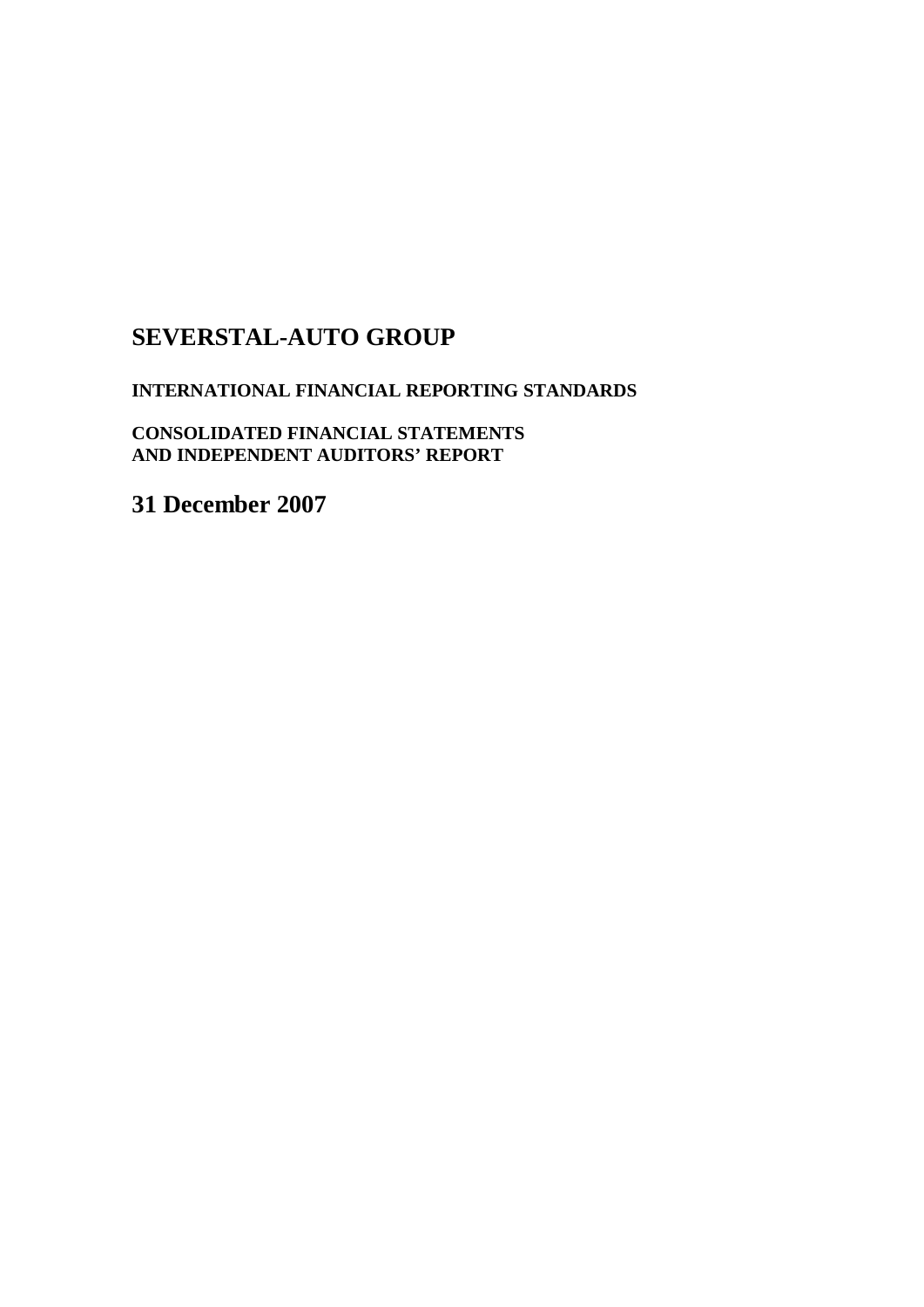31 December 2007

#### **Contents**

#### **Section page** numbers

Notes to the Consolidated Financial Statements

| 1  |  |
|----|--|
|    |  |
| 3  |  |
|    |  |
| 5  |  |
| 6  |  |
|    |  |
| 8  |  |
| 9  |  |
| 10 |  |
| 11 |  |
| 12 |  |
| 13 |  |
| 14 |  |
| 15 |  |
| 16 |  |
| 17 |  |
| 18 |  |
| 19 |  |
| 20 |  |
| 21 |  |
| 22 |  |
| 23 |  |
| 24 |  |
| 25 |  |
| 26 |  |
| 27 |  |
| 28 |  |
| 29 |  |
| 30 |  |
| 31 |  |
| 32 |  |
| 33 |  |
| 34 |  |
| 35 |  |
| 36 |  |
|    |  |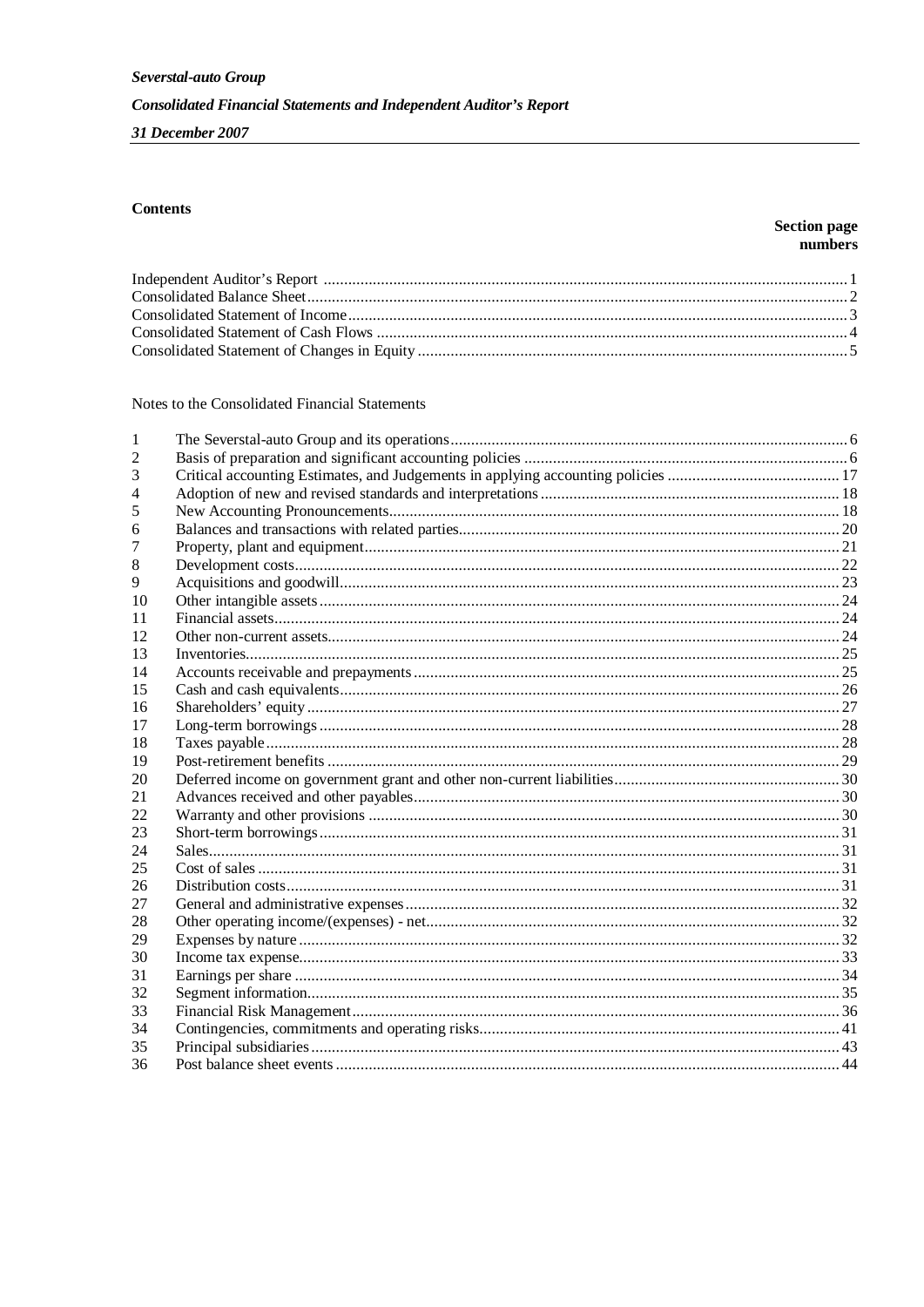## RICEWATERHOUSE(COPERS

ZAO PricewaterhouseCoopers Audit Kosmodamianskaya Nab. 52, Bldg. 5 115054 Moscow Russia Telephone +7 (495) 967 6000 Facsimile +7 (495) 967 6001 www.pwc.com

#### Independent auditor's report

To the Shareholders and Board of Directors of the Open Joint-Stock Company "Severstal-auto"

#### **Report on the Consolidated Financial Statements**

We have audited the accompanying consolidated financial statements of Open Joint-Stock Company "Severstal-auto" and its subsidiaries (the 'Group') which comprise the consolidated balance sheet as of 31 December 2007 and the consolidated income statement, consolidated statement of cash flows and consolidated statement of changes in equity for the year then ended and a summary of significant accounting policies and other explanatory notes.

#### Management's Responsibility for the Financial Statements

Management is responsible for the preparation and fair presentation of these consolidated financial statements in accordance with International Financial Reporting Standards. This responsibility includes: designing, implementing and maintaining internal control relevant to the preparation and fair presentation of financial statements that are free from material misstatement, whether due to fraud or error; selecting and applying appropriate accounting policies; and making accounting estimates that are reasonable in the circumstances.

#### **Auditor's Responsibility**

Our responsibility is to express an opinion on these consolidated financial statements based on our audit. We conducted our audit in accordance with International Standards on Auditing. Those Standards require that we comply with ethical requirements and plan and perform the audit to obtain reasonable assurance whether the financial statements are free from material misstatement.

An audit involves performing procedures to obtain audit evidence about the amounts and disclosures in the financial statements. The procedures selected depend on the auditor's judgment, including the assessment of the risks of material misstatement of the financial statements, whether due to fraud or error. In making those risk assessments, the auditor considers internal control relevant to the entity's preparation and fair presentation of the financial statements in order to design audit procedures that are appropriate in the circumstances, but not for the purpose of expressing an opinion on the effectiveness of the entity's internal control. An audit also includes evaluating the appropriateness of accounting policies used and the reasonableness of accounting estimates made by management, as well as evaluating the overall presentation of the financial statements.

We believe that the audit evidence we have obtained is sufficient and appropriate to provide a basis for our audit opinion.

#### Opinion

In our opinion, the accompanying consolidated financial statements present fairly, in all material respects the financial position of the Group as of 31 December 2007, and its financial performance and its cash flows for the year then ended in accordance with International Financial Reporting Standards.

S/OCDED Andel

Moscow. Russian Federation 15 April 2008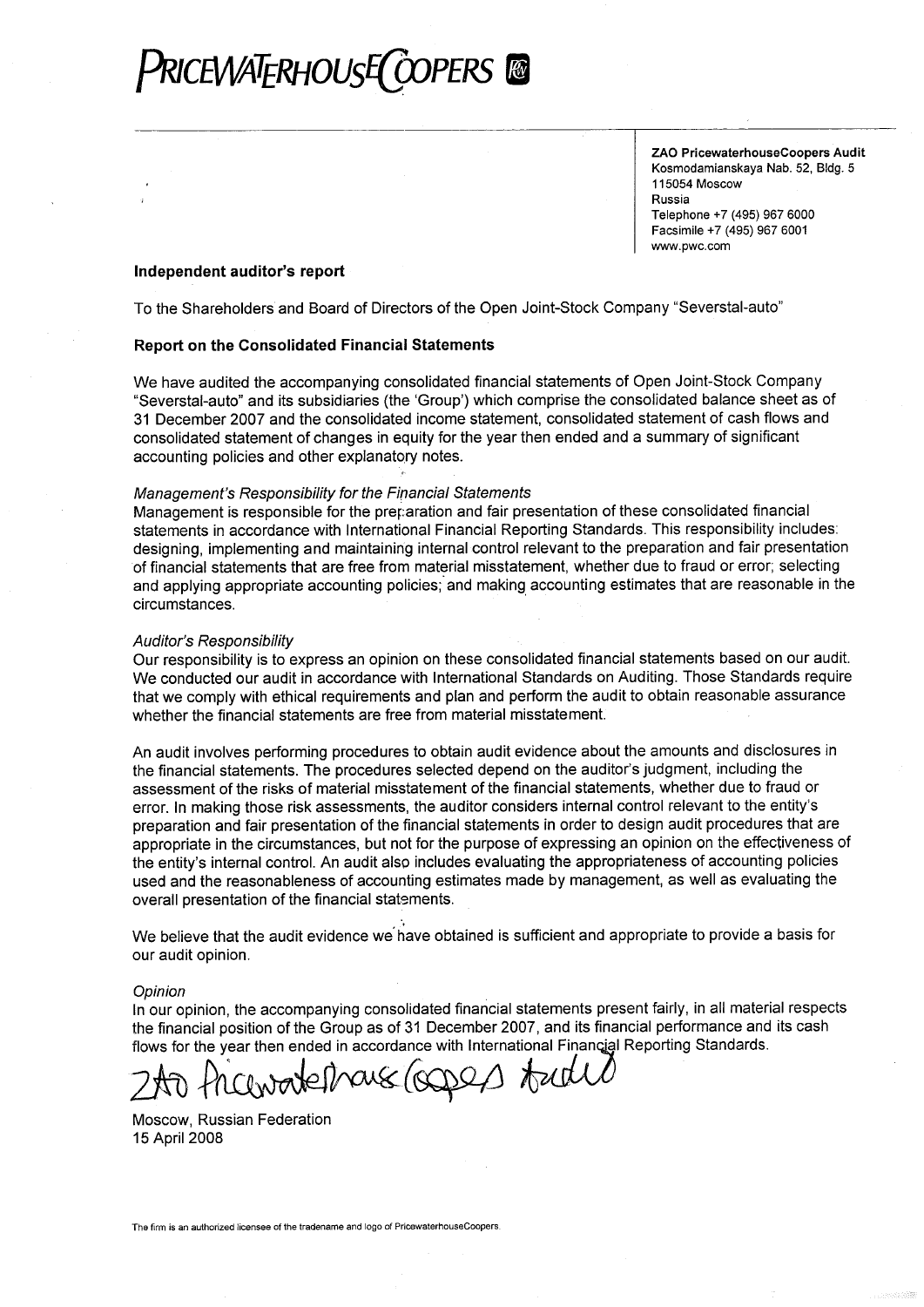# Severstal-auto Group<br>Consolidated Balance Sheet at 31 December 2007<br>(in millions of Russian Roubles)<br>(Amounts translated into US Dollars for convenience purposes, Note 2)

|                                                                            |             | <b>RUB</b> million |              | <b>Supplementary information</b><br><b>US\$ million (Note 2)</b> |                              |
|----------------------------------------------------------------------------|-------------|--------------------|--------------|------------------------------------------------------------------|------------------------------|
|                                                                            |             | At 31              | At $31$      | At $31$                                                          | At 31                        |
|                                                                            |             | December           | December     | December                                                         | December                     |
|                                                                            | <b>Note</b> | 2007               | 2006         | 2007                                                             | 2006                         |
| <b>ASSETS</b>                                                              |             |                    |              |                                                                  |                              |
| Non-current assets:                                                        |             |                    |              |                                                                  |                              |
| Property, plant and equipment                                              | 7           | 17,861             | 13,012       | 729                                                              | 494                          |
| Development costs                                                          | 8           | 870                | 803          | 35                                                               | 31                           |
| Goodwill                                                                   | 9           | 1,484              | 1,484        | 60                                                               | 56                           |
| Other intangible assets                                                    | 10          | 481                | 163<br>54    | 20<br>$\overline{2}$                                             | 6<br>$\overline{\mathbf{c}}$ |
| Financial assets                                                           | 11<br>12    | 54<br>496          | 272          | 20                                                               | 10                           |
| Other non-current assets<br><b>Total non-current assets</b>                |             | 21,246             | 15,788       | 866                                                              | 599                          |
|                                                                            |             |                    |              |                                                                  |                              |
| <b>Current assets:</b>                                                     |             |                    |              |                                                                  |                              |
| Inventories                                                                | 13          | 7,770              | 6,396        | 317                                                              | 243<br>177                   |
| Accounts receivable and prepayments<br>Other current assets                | 14          | 6,970<br>16        | 4,662<br>19  | 284<br>1                                                         | 1                            |
| Cash and cash equivalents                                                  | 15          | 2,030              | 1,033        | 82                                                               | 40                           |
| <b>Total current assets</b>                                                |             | 16,786             | 12,110       | 684                                                              | 461                          |
| <b>Total assets</b>                                                        |             | 38,032             | 27,898       | 1,550                                                            | 1,060                        |
| <b>LIABILITIES AND EQUITY</b>                                              |             |                    |              |                                                                  |                              |
| Equity:                                                                    |             |                    |              |                                                                  |                              |
| Capital and reserves attributable to the                                   |             |                    |              |                                                                  |                              |
| Company's equity holders:                                                  | 16          |                    |              |                                                                  |                              |
| Share capital                                                              |             | 530                | 530          | 22                                                               | 20                           |
| Treasury shares                                                            |             | (735)              |              | (30)                                                             |                              |
| Share option                                                               |             | 39                 |              | 2                                                                |                              |
| Share premium                                                              |             | 6,019              | 6,019        | 245                                                              | 229                          |
| Additional paid-in capital                                                 |             | 1,438              | 1,438        | 59                                                               | 55                           |
| Retained earnings                                                          |             | 6,697              | 4,769        | 273                                                              | 181                          |
| Total capital and reserves attributable to<br>the Company's equity holders |             | 13,988             | 12,756       | 571                                                              | 485                          |
| Minority interest                                                          |             | 4,426              | 4,008        | 180                                                              | 152                          |
| <b>Total equity</b>                                                        |             | 18,414             | 16,764       | 751                                                              | 637                          |
|                                                                            |             |                    |              |                                                                  |                              |
| Non-current liabilities:                                                   |             |                    |              |                                                                  |                              |
| Long-term borrowings                                                       | 17          | 6,146              | 252          | 250                                                              | 10                           |
| Long-term taxes payable                                                    | 18          | 4                  | 6            |                                                                  |                              |
| Post-retirement benefit obligation                                         | 19          | 53                 | 57           | 2                                                                | 2                            |
| Deferred income on government grant and                                    | 20          | 327                | 369          | 13                                                               | 14                           |
| other non-current liabilities<br>Deferred income tax liabilities           | 30          | 1,180              | 1,186        | 48                                                               | 45                           |
| <b>Total non-current liabilities</b>                                       |             | 7,710              | 1,870        | 313                                                              | 71                           |
|                                                                            |             |                    |              |                                                                  |                              |
| <b>Current liabilities:</b>                                                |             |                    |              |                                                                  |                              |
| Trade accounts payable                                                     |             | 6,094              | 4,273        | 248                                                              | 162<br>50                    |
| Advances received and other payables<br>Taxes payable                      | 21<br>18    | 2,605<br>579       | 1,327<br>522 | 106<br>24                                                        | 20                           |
| Warranty and other provisions                                              | 22          | 139                | 186          | 6                                                                | 7                            |
| Short-term borrowings                                                      | 23          | 2,491              | 2,956        | 102                                                              | 113                          |
| <b>Total current liabilities</b>                                           |             | 11,908             | 9,264        | 486                                                              | 352                          |
| <b>Total liabilities</b>                                                   |             | 19,618             | 11,134       | 799                                                              | 423                          |
| Total liabilities and equity                                               |             | 38,032             | 27,898       | 1,550                                                            | 1,060                        |
|                                                                            |             |                    |              |                                                                  |                              |

General Director

V.A. Shvetsov  $\overline{\mathbf{z}}$  $\mathfrak p$ 15 April 2008

Chief Financial Officer<br>N.A. Sobolev

The accompanying notes are an integral part of the consolidated financial statements.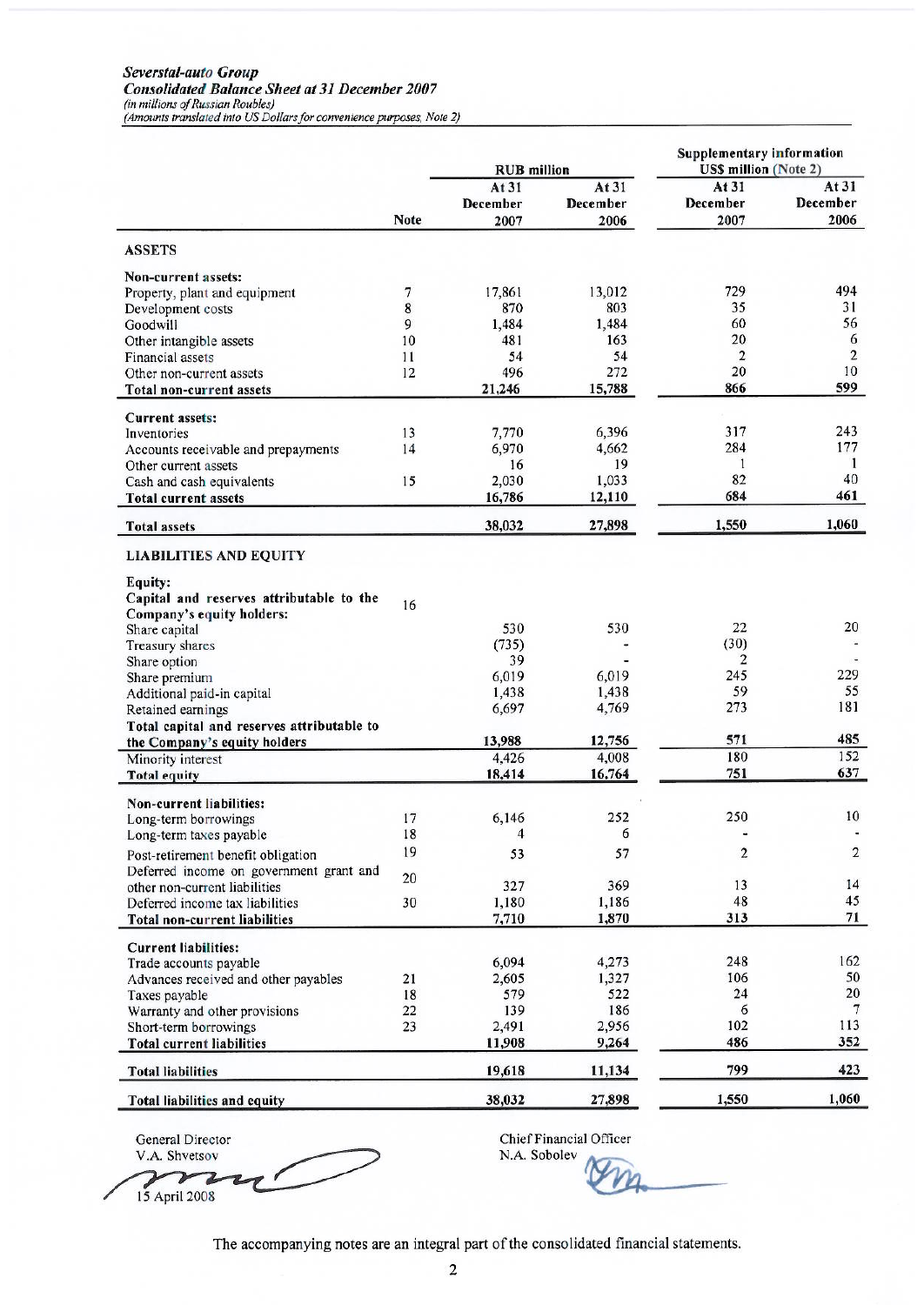#### *Severstal-auto Group Consolidated Statement of Income for the year ended 31 December 2007 (in millions of Russian Roubles)*

*(Amounts translated into US Dollars for convenience purposes, Note 2)*

|                                                                                                                                                                                     |             | <b>RUB</b> million            |                   | <b>Supplementary information</b><br><b>US\$ million (Note 2)</b> |            |
|-------------------------------------------------------------------------------------------------------------------------------------------------------------------------------------|-------------|-------------------------------|-------------------|------------------------------------------------------------------|------------|
|                                                                                                                                                                                     |             | <b>Year ended 31 December</b> |                   | <b>Year ended 31 December</b>                                    |            |
|                                                                                                                                                                                     | <b>Note</b> | 2007                          | 2006              | 2007                                                             | 2006       |
| <b>Sales</b>                                                                                                                                                                        | 24          | 49,136                        | 33,462            | 1,921                                                            | 1,231      |
| Cost of sales                                                                                                                                                                       | 25          | (38, 925)                     | (25,590)          | (1,522)                                                          | (941)      |
| Gross profit                                                                                                                                                                        |             | 10,211                        | 7,872             | 399                                                              | 290        |
| Distribution costs<br>administrative<br>General<br>and                                                                                                                              | 26          | (2,019)                       | (1,312)           | (79)                                                             | (48)       |
| expenses                                                                                                                                                                            | 27          | (3,301)                       | (2,656)           | (129)                                                            | (98)       |
| Other operating income/(expenses)                                                                                                                                                   | 28          | 105                           | (431)             | 4                                                                | (16)       |
| <b>Operating income</b>                                                                                                                                                             |             | 4,996                         | 3,473             | 195                                                              | 128        |
| Interest expense<br>Foreign exchange gain - net<br>Gain on forgiveness of<br>tax<br>penalties                                                                                       |             | (345)<br>36                   | (336)<br>82<br>10 | (13)<br>1                                                        | (12)<br>3  |
| Net income before taxation                                                                                                                                                          |             | 4.687                         | 3,229             | 183                                                              | 119        |
| Income tax expense<br>Net income for the year                                                                                                                                       | 30          | (1,318)<br>3,369              | (765)<br>2,464    | (52)<br>131                                                      | (28)<br>91 |
| <b>Attributable to:</b><br>Equity holders of the Company<br>Minority interest                                                                                                       |             | 2,603<br>766                  | 1,827<br>637      | 102<br>29                                                        | 67<br>24   |
|                                                                                                                                                                                     |             | 3,369                         | 2,464             | 131                                                              | 91         |
| Weighted<br>average<br>number<br>of<br>shares outstanding<br>during<br>the<br>period – basic (thousands)<br>Weighted average<br>number<br>of<br>shares outstanding<br>during<br>the | 31          | 33,982                        | 34,270            | 33,982                                                           | 34,270     |
| period - diluted (thousands)                                                                                                                                                        | 31          | 34,323                        | 34,270            | 33,982                                                           | 34,270     |
| Earnings per share (in RUB and<br>$US$$ ) – basic<br>Earnings per share (in RUB and                                                                                                 | 31          | 76.60                         | 53.31             | 3.0                                                              | 2.0        |
| $US$$ ) – diluted                                                                                                                                                                   | 31          | 75.84                         | 53.31             | 3.0                                                              | $2.0\,$    |

The accompanying notes are an integral part of the consolidated financial statements.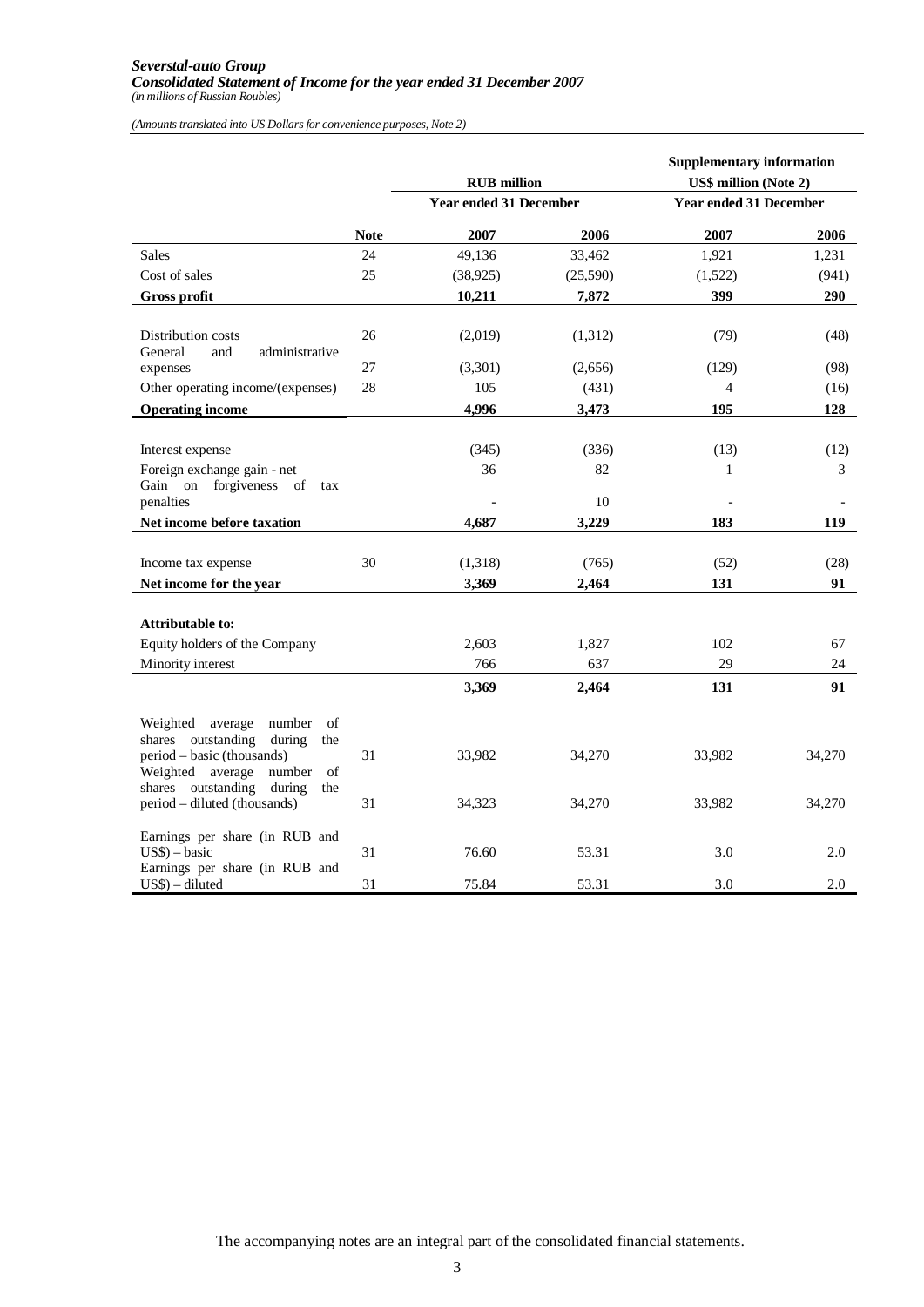*(Amounts translated into US Dollars for convenience purposes, Note 2)*

|                                                               |             | <b>RUB</b> million<br>Year ended 31 |                 | Supplementary<br>information<br>US\$ million (Note 2)<br>Year ended 31 |                                  |
|---------------------------------------------------------------|-------------|-------------------------------------|-----------------|------------------------------------------------------------------------|----------------------------------|
|                                                               |             | <b>December</b>                     |                 | <b>December</b>                                                        |                                  |
|                                                               | <b>Note</b> | 2007                                | 2006            | 2007                                                                   | 2006                             |
| <b>Cash flows from operating activities</b>                   |             |                                     |                 |                                                                        |                                  |
| Income before taxation                                        |             | 4,687                               | 3,229           | 183                                                                    | 119                              |
| Adjustments for:<br>Depreciation                              | 29          | 1,200                               | 921             | 47                                                                     | 34                               |
| Share options                                                 |             | 39                                  |                 | 2                                                                      |                                  |
| Provision for impairment of receivables                       | 14          | (5)                                 | 5               |                                                                        |                                  |
| Excess of acquired share of net assets over purchase          |             |                                     |                 |                                                                        |                                  |
| consideration                                                 | 9           | (32)                                |                 | (1)                                                                    |                                  |
| Interest expense                                              |             | 345                                 | 336             | 13                                                                     | 12                               |
| Provisions movements                                          |             | (26)                                | 56              | (1)                                                                    | 2                                |
| Loss on disposal of other non-current assets                  |             |                                     | 32              |                                                                        | $\mathbf{1}$                     |
| Post-employment benefit obligation                            | 19          | (4)                                 | 23              |                                                                        | 1                                |
| Fair value losses on financial assets at fair value           |             |                                     |                 |                                                                        |                                  |
| through profit or loss                                        |             |                                     | 6               |                                                                        |                                  |
| Forgiveness of tax debts                                      |             |                                     | (10)            |                                                                        |                                  |
| Government grant amortisation                                 | 28          | (42)                                | (14)            | (2)                                                                    | (1)                              |
| Development expenses write off                                | 8           | 89                                  | 95              | 3                                                                      | 3                                |
| Loss on sale of property, plant and equipment                 | 28          | 100                                 | 86              | $\overline{4}$                                                         | $\mathfrak{Z}$                   |
| Gain on disposal of subsidiary                                |             | (338)                               | $\overline{a}$  | (13)                                                                   | $\overline{\phantom{a}}$         |
| Operating cash flows before working capital changes           |             | 6,013                               | 4,765           | 235                                                                    | 174                              |
| Increase in accounts receivable and prepayments               |             | (2,327)                             | (1,237)         | (91)                                                                   | (45)                             |
| Increase in inventories<br>Increase in other current assets   |             | (1, 451)                            | (1,694)<br>(13) | (57)                                                                   | (62)                             |
| Increase in accounts payable, advances received and           |             |                                     |                 |                                                                        |                                  |
| other payables                                                |             | 2,087                               | 1,802           | 82                                                                     | 66                               |
| Decrease in taxes payable, other than income tax              |             | (141)                               | (299)           | (6)                                                                    | (11)                             |
| <b>Cash provided from operations</b>                          |             | 4,181                               | 3,324           | 163                                                                    | 122                              |
| Income tax paid                                               |             | (1, 125)                            | (709)           | (44)                                                                   | (26)                             |
| Interest paid                                                 |             | (269)                               | (188)           | (10)                                                                   | (7)                              |
| Net cash from operating activities                            |             | 2,787                               | 2,427           | 109                                                                    | 89                               |
|                                                               |             |                                     |                 |                                                                        |                                  |
| Cash flows from investing activities:                         |             |                                     |                 |                                                                        |                                  |
| Purchase of property, plant and equipment                     |             | (5,075)                             | (1,956)         | (198)                                                                  | (73)                             |
| Proceeds from the sale of property, plant and equipment       |             | 135                                 | 251             | 5                                                                      | 10                               |
| Development costs                                             | 8           | (397)                               | (212)           | (16)                                                                   | (8)                              |
| Acquisition of minority interest in subsidiary, net of        | 9           |                                     |                 |                                                                        |                                  |
| cash acquired<br>Purchase of other non-current assets         |             | (316)                               |                 | (12)                                                                   |                                  |
| Proceeds from sale of subsidiary net of cash disposed of      | 35          | (582)<br>505                        | (174)           | (23)<br>20                                                             | (6)<br>$\overline{\phantom{0}}$  |
|                                                               |             |                                     |                 |                                                                        |                                  |
| Net cash used in investing activities:                        |             | (5,730)                             | (2,091)         | (224)                                                                  | (77)                             |
|                                                               |             |                                     |                 |                                                                        |                                  |
| Cash flows from financing activities:                         |             |                                     |                 |                                                                        |                                  |
| Proceeds from borrowings                                      |             | 22,644                              | 12,378          | 885                                                                    | 455                              |
| Repayment of borrowings and long-term taxes payable           |             | (17,289)                            | (12,704)        | (676)                                                                  | (467)                            |
| Proceeds from government grant                                |             |                                     | 77              |                                                                        | 3                                |
| Dividends paid<br>Purchase of treasury shares                 |             | (680)<br>(735)                      | (350)           | (26)                                                                   | (13)<br>$\overline{\phantom{a}}$ |
|                                                               |             |                                     |                 | (28)                                                                   |                                  |
| Net cash provided from/(used in) financing activities         |             | 3,940                               | (599)           | 155                                                                    | (22)                             |
| Net increase/(decrease) in cash and cash equivalents          |             | 997                                 | (263)           | 40                                                                     | (10)                             |
| Effect of exchange rate changes on cash & cash<br>equivalents |             |                                     |                 | 2                                                                      | 5                                |
| Cash and cash equivalents at the beginning of the             |             |                                     |                 |                                                                        |                                  |
| period                                                        | 15          | 1,033                               | 1,296           | 40                                                                     | 45                               |
| Cash and cash equivalents at the end of the period            |             | 2,030                               | 1,033           | 82                                                                     | 40                               |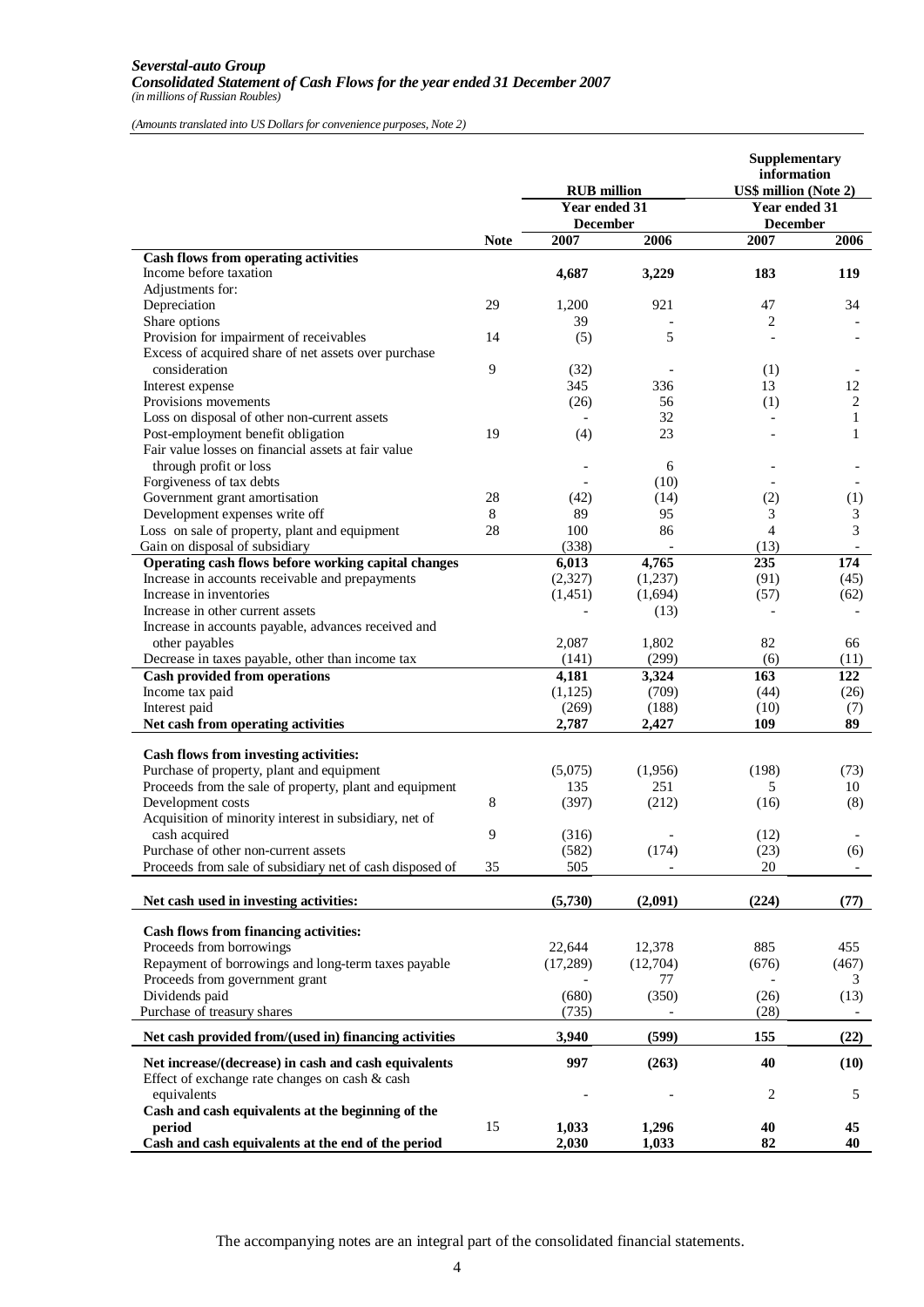#### *Severstal-auto Group Consolidated Statement of Changes in Equity for the year ended 31 December 2006 (in millions of Russian Roubles)*

*(Amounts translated into US Dollars for convenience purposes, Note 2)*

|                                                                           | <b>Note</b> | <b>Share</b><br>capital | <b>Treasury</b><br>shares         | <b>Share</b><br>options | <b>Share</b><br>premium               | <b>Additional</b><br>paid-in-<br>capital | <b>Retained</b><br>earnings | <b>Attributable</b><br>to equity<br>shareholders<br>of the<br>Company | <b>Minority</b><br>interest     | <b>Total</b><br>equity |
|---------------------------------------------------------------------------|-------------|-------------------------|-----------------------------------|-------------------------|---------------------------------------|------------------------------------------|-----------------------------|-----------------------------------------------------------------------|---------------------------------|------------------------|
| Balance at 31<br>December 2005                                            |             | 530                     |                                   |                         | 6,019                                 | 1,438                                    | 3,422                       | 11,409                                                                | 3,371                           | 14,780                 |
| income<br>Net<br>recognised<br>directly<br>in<br>equity                   |             |                         |                                   |                         |                                       |                                          |                             |                                                                       |                                 |                        |
| Profit for<br>the<br>year<br><b>Total</b>                                 |             |                         |                                   |                         |                                       | $\overline{\phantom{a}}$                 | 1,827                       | 1,827                                                                 | 637                             | 2,464                  |
| recognised<br>income for the<br>year<br>Dividends                         | 16          |                         |                                   |                         |                                       |                                          | 1,827<br>(480)              | 1,827<br>(480)                                                        | 637<br>÷,                       | 2464<br>(480)          |
| Balance at 31<br>December 2006                                            |             | 530                     |                                   | $\blacksquare$          | 6,019                                 | 1,438                                    | 4,769                       | 12,756                                                                | 4,008                           | 16,764                 |
| Net<br>income<br>recognised<br>directly<br>in<br>equity                   |             |                         |                                   |                         |                                       |                                          |                             |                                                                       |                                 |                        |
| Profit for<br>the<br>year                                                 |             |                         |                                   |                         |                                       |                                          | 2,603                       | 2,603                                                                 | 766                             | 3,369                  |
| <b>Total</b><br>recognised<br>income for the<br>year<br>Dividends         | 16          |                         |                                   |                         |                                       |                                          | 2,603<br>(675)              | 2,603<br>(675)                                                        | 766<br>$\overline{\phantom{a}}$ | 3,369<br>(675)         |
| Treasury shares                                                           |             |                         | (735)                             |                         |                                       |                                          | $\overline{a}$              | (735)                                                                 | $\overline{\phantom{a}}$        | (735)                  |
| Share options                                                             |             |                         |                                   | 39                      |                                       |                                          | ÷                           | 39                                                                    | $\overline{a}$                  | 39                     |
| of net<br>Share<br>acquired<br>assets<br>minority<br>from<br>shareholders | 9           |                         |                                   |                         |                                       |                                          |                             | $\overline{a}$                                                        | (348)                           | (348)                  |
| Balance at 31<br>December 2007                                            |             | 530                     | (735)                             | 39                      | 6,019                                 | 1,438                                    | 6,697                       | 13,988                                                                | 4,426                           | 18,414                 |
|                                                                           |             | <b>Share</b><br>capital | <b>Treasur</b><br><b>v</b> shares | <b>Share</b><br>options | <b>Share</b><br>premiu<br>$\mathbf m$ | <b>Additional</b><br>paid-in-<br>capital | <b>Retained</b><br>earnings | <b>Attributable</b><br>to equity<br>shareholders<br>of the<br>Company | Minority<br>interest            | <b>Total</b><br>equity |
| Supplementary<br>information<br><b>US\$</b> million<br>(Note 2)           |             |                         |                                   |                         |                                       |                                          |                             |                                                                       |                                 |                        |
| Balance at 31<br>December 2006                                            |             | $20\,$                  |                                   |                         | 229                                   | 55                                       | 181                         | 485                                                                   | 152                             | 637                    |
| Balance at 31<br>December 2007                                            |             | 22                      | (30)                              | $\boldsymbol{2}$        | 245                                   | 59                                       | 273                         | 571                                                                   | 180                             | 751                    |

The accompanying notes are an integral part of the consolidated financial statements.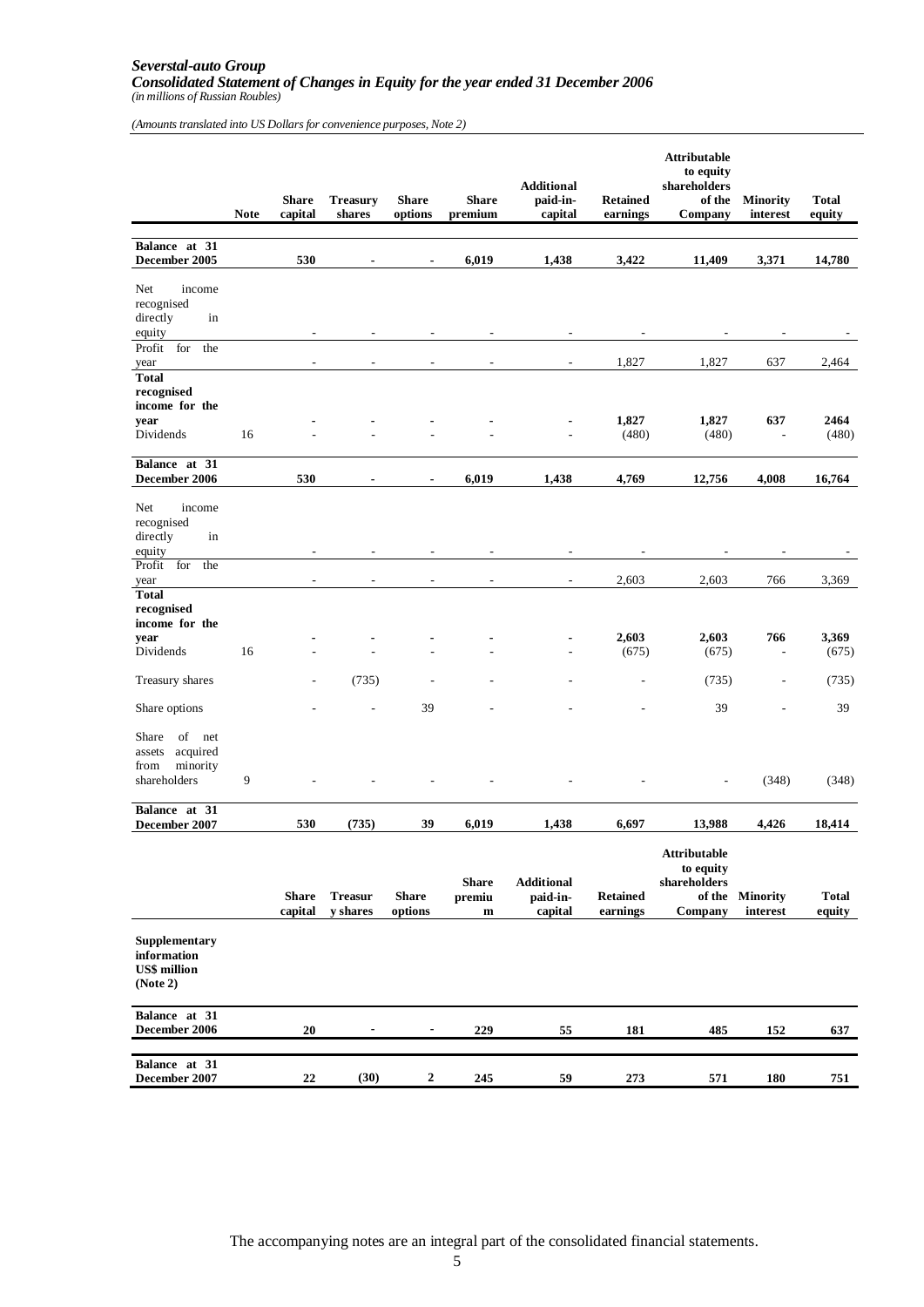#### **1 The Severstal-auto Group and its operations**

These consolidated financial statements have been prepared in accordance with International Financial Reporting Standards for the year ended 31 December 2007 for OAO "Severstal-auto" (the "Company") and its subsidiaries (the "Group").

The Group's principal activities are the manufacture and sale of vehicles, including automotive components, assembly kits, and engines. The Group's manufacturing facilities are primarily based in the City of Ulyanovsk, the Nizhny Novgorod Region, the City of Naberezhnye Chelny and Elabuga in the Russian Federation.

OAO "Severstal-auto" was incorporated as an open joint stock company in the Russian Federation in March 2002 by OAO "Severstal" (the predecessor) by contributing its controlling interests in OAO "UAZ" and OAO "ZMZ", which were acquired through purchases close to the end of 2000, in exchange for the Company's share capital.

Subsequently in 2002 the shares of OAO "Severstal-auto" were distributed among OAO "Severstal" shareholders. As at 31 December 2006 Alexey Mordashov and Vadim Shvetsov controlled 85% and 15% of shares of Newdeal Investments company respectively, owning effectively 58% of shares of OAO "Severstal-auto".

After completing the acquisition of Newdeal Investments, which took place in January 2007, Vadim Shvetsov became the owner of 58% of OAO "Severstal-auto" shares and ultimate shareholder of the Group.

In 2006 the Group commenced production of FIAT and SsangYong passenger cars and began sales of FIAT and SsangYong imported vehicles.

The Company's parent is Newdeal Investments Limited which holds 58% (31 December 2006: 58%) of the Company's share capital.

During the year ended 31 December 2007 the Group established 7 new subsidiary companies, which are intended for logistic, production and distribution activities.

The registered office of the Company is Kolpachniy pereulok, 6, building 2, Moscow, 101000, Russian Federation.

These consolidated financial statements were approved for issue by the General Director and Chief Financial Officer on 15 April 2008.

#### **2 Basis of preparation and significant accounting policies**

*Basis of preparation.* These consolidated financial statements have been prepared in accordance with International Financial Reporting Standards ("IFRS"). They have been prepared under the historical cost convention. The principal accounting policies applied in the preparation of these consolidated financial statements are set out below. These policies have been consistently applied to all the periods presented, unless otherwise stated (refer to Note 4, Adoption of New or Revised Standards and Interpretations).

The Group companies maintain their accounting records in Russian Roubles ("RUB") and prepare their statutory financial statements in accordance with the Federal Law on Accounting of the Russian Federation. The financial statements are based on the statutory records, with adjustments and reclassifications recorded for the purpose of fair presentation in accordance with IFRS.

#### **2.1. Presentation currency**

All amounts in these financial statements are presented in millions of Russian Roubles ("RUB millions"), unless otherwise stated.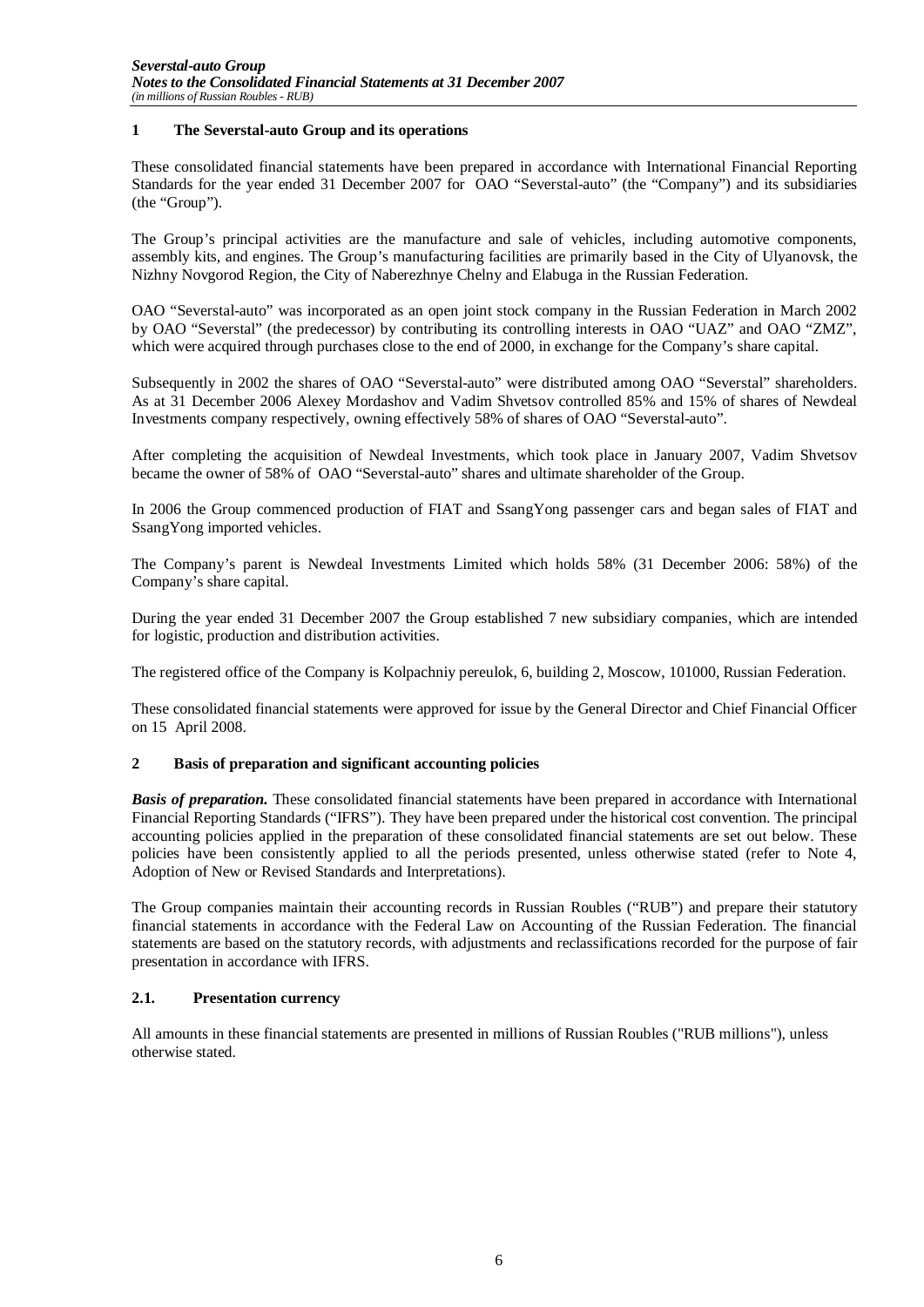#### **2.2. Accounting for the effects of hyperinflation**

The Russian Federation has previously experienced relatively high levels of inflation and was considered to be hyperinflationary as defined by IAS 29 "Financial Reporting in Hyperinflationary Economies". IAS 29 requires that financial statements prepared in the currency of a hyperinflationary economy be stated in terms of the measuring unit current at the balance sheet date. Hyperinflation in the Russian Federation ceased effective from 1 January 2003. Restatement procedures of IAS 29 are therefore only applied to assets acquired or revalued and liabilities incurred or assumed prior to that date. For these balances, the amounts expressed in the measuring unit current at 31 December 2002 are treated as the basis for the carrying amounts in these consolidated financial statements.

#### **2.3. Supplementary information**

U.S. Dollar ("US\$") amounts shown in the consolidated financial statements are translated from the RUB as a matter of arithmetic computation only, at the official rate of the Central Bank of the Russian Federation at 31 December 2007 of RUB 24.55 = US\$1 (at 31 December 2006 of RUB 26.33 = US\$1). The statement of income and cash flow statement have been translated at the average exchange rates during the years ended 31 December 2007 and 31 December 2006. The difference was recognised in equity. The US\$ amounts are presented solely for the convenience of the reader, and should not be construed as a representation that RUB amounts have been or could have been converted to the US\$ at this rate, nor that the US\$ amounts present fairly the financial position and results of operations and cash flows of the Group in accordance with IFRS.

Exchange restrictions and currency controls exist relating to converting the RUB into other currencies. The RUB is not freely convertible in most countries outside of the Russian Federation.

#### **2.4. Consolidated financial statements**

Subsidiaries are those companies and other entities (including special purpose entities) in which the Group, directly or indirectly, has an interest of more than one half of the voting rights or otherwise has power to govern the financial and operating policies so as to obtain economic benefits. The existence and effect of potential voting rights that are presently exercisable or presently convertible are considered when assessing whether the Group controls another entity. Subsidiaries are consolidated from the date on which control is transferred to the Group (acquisition date) and are deconsolidated from the date that control ceases.

The purchase method of accounting is used to account for the acquisition of subsidiaries. The cost of an acquisition is measured at the fair value of the assets given up, equity instruments issued and liabilities incurred or assumed at the date of exchange, plus costs directly attributable to the acquisition. The date of exchange is the acquisition date where a business combination is achieved in a single transaction, and is the date of each share purchase where a business combination is achieved in stages by successive share purchases.

The excess of the cost of acquisition over the fair value of the net assets of the acquiree at each exchange transaction represents goodwill. The excess of the acquirer's interest in the net fair value of the identifiable assets, liabilities and contingent liabilities acquired over cost ("negative goodwill") is recognised immediately in profit or loss.

 Identifiable assets acquired and liabilities and contingent liabilities assumed in a business combination are measured at their fair values at the acquisition date, irrespective of the extent of any minority interest, except for contingent income tax liabilities, which are measured in accordance with IAS 12 "Income Taxes". The difference, if any, between the fair values of the net assets at the dates of exchange and at the date of acquisition is recorded directly in equity.

Intercompany transactions, balances and unrealised gains on transactions between group companies are eliminated; unrealised losses are also eliminated unless the cost cannot be recovered. The Company and all of its subsidiaries use uniform accounting policies consistent with the Group's policies.

Minority interest is that part of the net results and of the net assets of a subsidiary, including the fair value adjustments, which is attributable to interests which are not owned, directly or indirectly, by the Company. Minority interest forms a separate component of the Group's equity.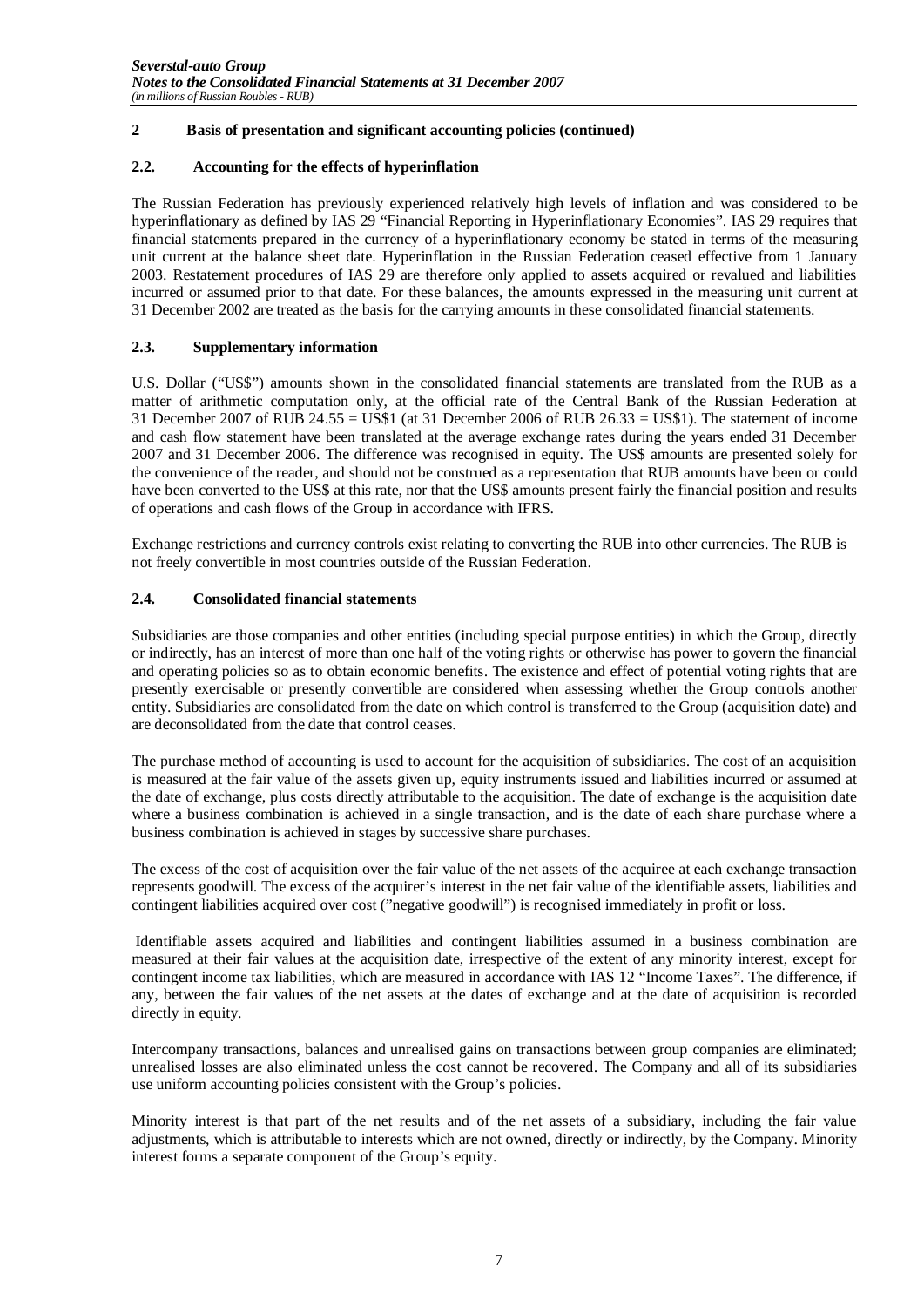#### **2.5. Purchases of minority interests**

The difference, if any, between the carrying amount of a minority interest and the amount paid to acquire it is recorded as gain or loss directly in equity.

#### **2.6. Purchases of subsidiaries from parties under common control**

Purchases of subsidiaries from parties under common control are accounted for using the pooling of interest method. Under this method the consolidated financial statements of the combined entity are presented as if the businesses had been combined from the beginning of the earliest period presented or, if later, the date when the combining entities were first brought under common control. The assets and liabilities of the subsidiary transferred under common control are at the predecessor entity's carrying amounts. The predecessor entity is considered to be the highest reporting entity in which the subsidiary's IFRS financial information was consolidated. Related goodwill inherent in the predecessor entity's original acquisitions is also recorded in these consolidated financial statements. Any difference between the carrying amount of net assets, including the predecessor entity's goodwill, and the consideration for the acquisition is accounted for in these consolidated financial statements as an adjustment to other reserve within equity.

#### **2.7. Financial instruments - key measurement terms**

Depending on their classification financial instruments are carried at fair value or amortised cost as described below.

*Fair value* is the amount for which an asset could be exchanged, or a liability settled, between knowledgeable, willing parties in an arm's length transaction. Fair value is the current bid price for financial assets and current asking price for financial liabilities which are quoted in an active market. For assets and liabilities with offsetting market risks, the Group may use mid-market prices as a basis for establishing fair values for the offsetting risk positions and apply the bid or asking price to the net open position as appropriate. A financial instrument is regarded as quoted in an active market if quoted prices are readily and regularly available from an exchange or other institution and those prices represent actual and regularly occurring market transactions on an arm's length basis.

Valuation techniques such as discounted cash flows models or models based on recent arm's length transactions or consideration of financial data of the investees are used to fair value certain financial instruments for which external market pricing information is not available. Valuation techniques may require assumptions not supported by observable market data. Disclosures are made in these consolidated financial statements if changing any such assumptions to a reasonably possible alternative would result in significantly different profit, income, total assets or total liabilities.

*Transaction costs* are incremental costs that are directly attributable to the acquisition, issue or disposal of a financial instrument. An incremental cost is one that would not have been incurred if the transaction had not taken place. Transaction costs include fees and commissions paid to agents (including employees acting as selling agents), advisors, brokers and dealers, levies by regulatory agencies and securities exchanges, and transfer taxes and duties. Transaction costs do not include debt premiums or discounts, financing costs or internal administrative or holding costs.

*Amortised cost* is the amount at which the financial instrument was recognised at initial recognition less any principal repayments, plus accrued interest, and for financial assets less any write-down for incurred impairment losses. Accrued interest includes amortisation of transaction costs deferred at initial recognition and of any premium or discount to maturity amount using the effective interest method. Accrued interest income and accrued interest expense, including both accrued coupon and amortised discount or premium (including fees deferred at origination, if any), are not presented separately and are included in the carrying values of related consolidated balance sheet items.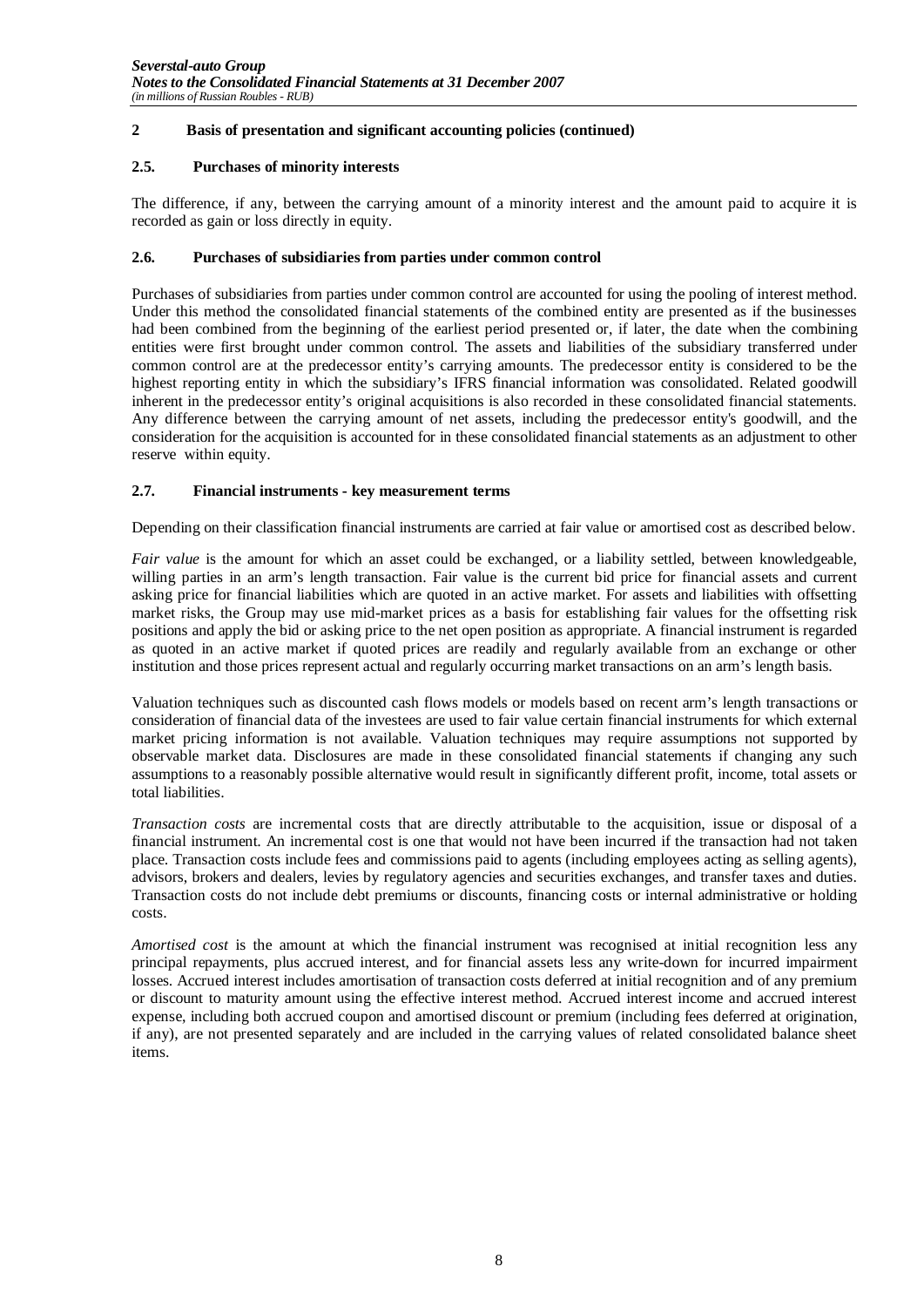#### **2.7. Financial instruments - key measurement terms (continued)**

*The effective interest method* is a method of allocating interest income or interest expense over the relevant period so as to achieve a constant periodic rate of interest (effective interest rate) on the carrying amount. The effective interest rate is the rate that exactly discounts estimated future cash payments or receipts (excluding future credit losses) through the expected life of the financial instrument or a shorter period, if appropriate, to the net carrying amount of the financial instrument. The effective interest rate discounts cash flows of variable interest instruments to the next interest repricing date except for the premium or discount which reflects the credit spread over the floating rate specified in the instrument, or other variables that are not reset to market rates. Such premiums or discounts are amortised over the whole expected life of the instrument. The present value calculation includes all fees paid or received between parties to the contract that are an integral part of the effective interest rate (refer to income and expense recognition policy).

#### **2.8. Classification of financial assets**

The Group classifies its financial assets into the following measurement categories: (a) loans and receivables; (b) available-for-sale financial assets; (c) financial assets held to maturity and (d) financial assets at fair value through profit or loss. Financial assets at fair value through profit or loss have two subcategories: (i) assets designated as such upon initial recognition, and (ii) those classified as held for trading*.*

*Loans and receivables* are unquoted non-derivative financial assets with fixed or determinable payments other than those that the Group intends to sell in the near term.

*Held-to-maturity* assets include quoted non-derivative financial assets with fixed or determinable payments and fixed maturities that the Group has both the intention and ability to hold to maturity. Management determines the classification of investment securities held to maturity at their initial recognition and reassesses the appropriateness of that classification at each balance sheet date.

Other financial assets are included in the *available-for-sale* category. Financial assets classified as fair value through profit or loss are not material.

#### **2.9. Classification of financial liabilities**

The Group classifies its financial liabilities into the other financial liabilities measurement category. Other financial liabilities are carried at amortised cost.

#### **2.10. Initial recognition of financial instruments**

Trading investments, derivatives and other financial instruments at fair value through profit or loss are initially recorded at fair value. All other financial assets and liabilities are initially recorded at fair value plus transaction costs. Fair value at initial recognition is best evidenced by the transaction price. A gain or loss on initial recognition is only recorded if there is a difference between fair value and transaction price which can be evidenced by other observable current market transactions in the same instrument or by a valuation technique whose inputs include only data from observable markets.

All purchases and sales of financial assets that require delivery within the time frame established by regulation or market convention ("regular way" purchases and sales) are recorded at trade date, which is the date that the Group commits to deliver a financial asset. All other purchases and sales are recognised on the settlement date with the change in value between the commitment date and settlement date not recognised for assets carried at cost or amortised cost; recognised in profit or loss for trading investments; and recognised in equity for assets classified as available for sale.

#### **2.11. Derecognition of financial assets**

The Group derecognises financial assets when (a) the assets are redeemed or the rights to cash flows from the assets otherwise expired or (b) the Group has transferred the rights to the cash flows from the financial assets or entered into a qualifying pass-through arrangement while (i) also transferring substantially all the risks and rewards of ownership of the assets or (ii) neither transferring nor retaining substantially all risks and rewards of ownership but not retaining control. Control is retained if the counterparty does not have the practical ability to sell the asset in its entirety to an unrelated third party without needing to impose additional restrictions on the sale.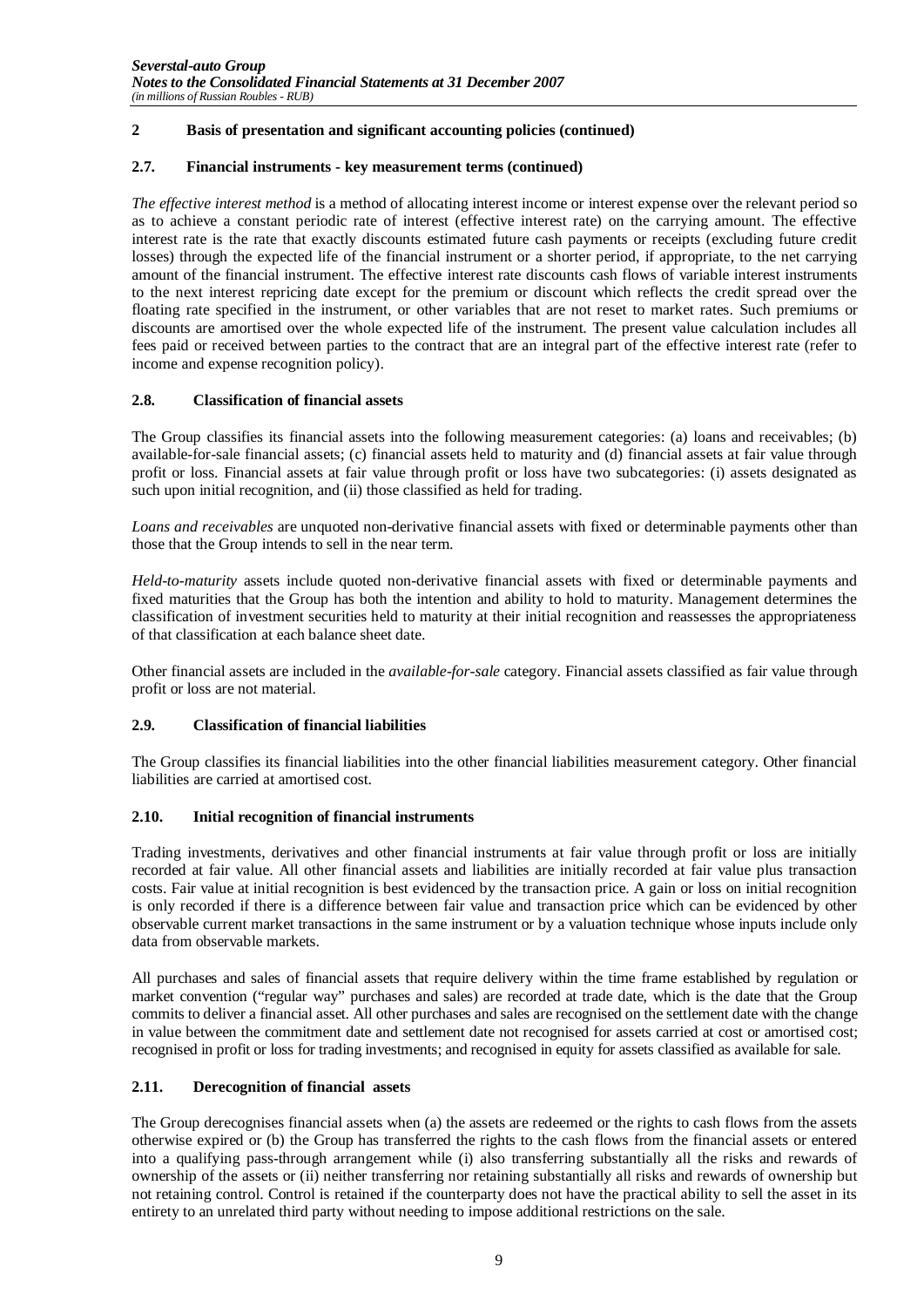#### **2.12. Valuation of investments**

*Available-for-sale investments* are carried at fair value. Interest income on available-for-sale debt securities is calculated using the effective interest method and recognised in profit or loss. Dividends on available-for-sale equity instruments are recognised in profit or loss when the Group's right to receive payment is established and inflow of benefits is probable. All other elements of changes in the fair value are deferred in equity until the investment is derecognised or impaired at which time the cumulative gain or loss is removed from equity to profit or loss.

Impairment losses are recognised in profit or loss when incurred as a result of one or more events ("loss events") that occurred after the initial recognition of available-for-sale investments. A significant or prolonged decline in the fair value of an equity security below its cost is an indicator that it is impaired. The cumulative impairment loss – measured as the difference between the acquisition cost and the current fair value, less any impairment loss on that asset previously recognised in profit or loss – is removed from equity and recognised in profit or loss. Impairment losses on equity instruments are not reversed through profit or loss. If, in a subsequent period, the fair value of a debt instrument classified as available for sale increases and the increase can be objectively related to an event occurring after the impairment loss was recognised in profit or loss, the impairment loss is reversed through current period's profit or loss.

*Held-to-maturity investments.* Held-to-maturity investments are carried at amortised cost using the effective interest method, net of a provision for incurred impairment losses.

*Trading investments.* Trading investments are carried at fair value. Interest earned on trading investments calculated using the effective interest method is presented in the consolidated income statement as finance income. Dividends are included in dividend income within other operating income when the Group's right to receive the dividend payment is established and inflow of benefits is probable. All other elements of the changes in the fair value and gains or losses on derecognition are recorded in profit or loss as gains less losses from trading investments in the period in which they arise.

*Embedded derivatives.* Foreign currency forwards embedded into sales-purchase contracts are separated from the host contracts and accounted for separately unless the contract is denominated in the functional currency of any substantial party to the contract or in a currency that is commonly used in the economic environment in which the transaction takes place, such as in US Dollars and Euros for contracts within the Russian Federation.

Bifurcated derivatives are carried at fair value with gains and losses arising from changes in the fair value of derivatives included in the consolidated income statement in the period in which they arise. Assets purchased are recognised in the consolidated balance sheet at the forward rate determined at the contract date.

#### **2.13. Property, plant and equipment**

Property, plant and equipment are stated at cost, restated to the equivalent purchasing power of the Russian Rouble at 31 December 2002 for assets acquired prior to 1 January 2003, less accumulated depreciation and provision for impairment, where required. Cost includes borrowing costs incurred on specific or general funds borrowed to finance construction of qualifying assets.

Costs of minor repairs and maintenance are expensed when incurred. Costs of replacing or renewing major parts or components of property, plant and equipment items are capitalised and the replaced part is retired.

At each reporting date the management assess whether there is any indication of impairment of property, plant and equipment. If any such indication exists, the management estimates the recoverable amount, which is determined as the higher of an asset's fair value less costs to sell and its value in use. The carrying amount is reduced to the recoverable amount and the impairment loss is recognised in the income statement. An impairment loss recognised for an asset in prior years is reversed if there has been a change in the estimates used to determine the asset's value in use or fair value less costs to sell.

Gains and losses on disposals determined by comparing proceeds with carrying amount are recognised in profit or loss.

#### **2.14. Depreciation**

Land is not depreciated. Depreciation on other items of property, plant and equipment is calculated using the straight-line method to allocate their cost or revalued amounts to their residual values over their estimated useful lives: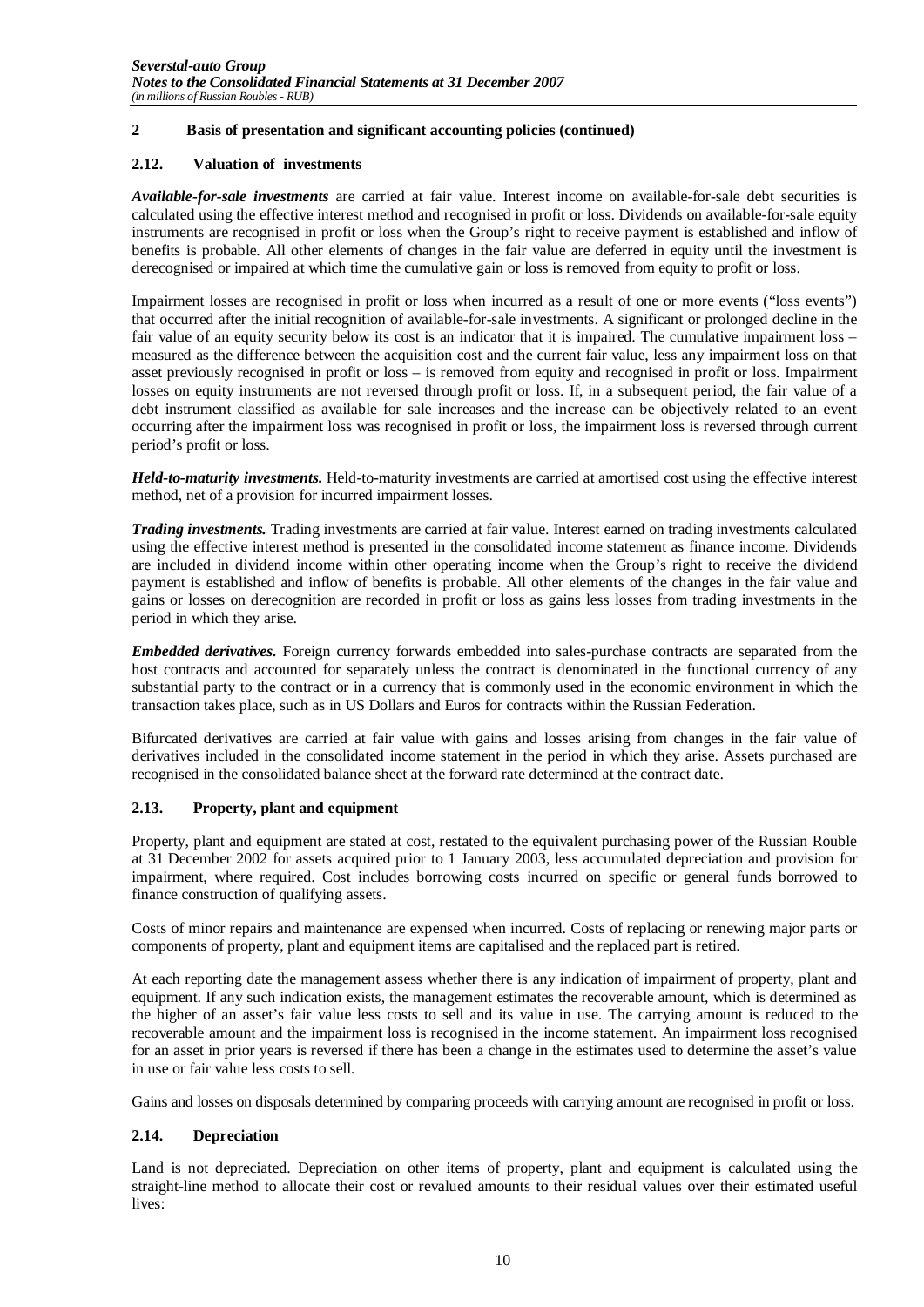|                              | Useful lives in years |
|------------------------------|-----------------------|
| <b>Buildings</b>             | 35 to 45              |
| Plant and machinery          | 15 to 25              |
| Equipment and motor vehicles | 5 to 12               |

The residual value of an asset is the estimated amount that the Group would currently obtain from disposal of the asset less the estimated costs of disposal, if the asset were already of the age and in the condition expected at the end of its useful life. The residual value of an asset is nil if the Group expects to use the asset until the end of its physical life. The assets' residual values and useful lives are reviewed, and adjusted if appropriate, at each balance sheet date.

#### **2.15. Operating leases**

Where the Group is a lessee in a lease which does not transfer substantially all the risks and rewards incidental to ownership from the lessor to the Group, the total lease payments are charged to profit or loss on a straight-line basis over the lease term. The lease term is the non-cancellable period for which the lessee has contracted to lease the asset together with any further terms for which the lessee has the option to continue to lease the asset, with or without further payment, when at the inception of the lease it is reasonably certain that the lessee will exercise the option.

When assets are leased out under an operating lease, the lease payments receivable are recognised as rental income on a straight-line basis over the lease term.

#### **2.16. Share based compensation**

The Group operates an equity-settled, share-based compensation plan. The fair value of the employee services received in exchange for the grant of the options is recognized as an expense. The total amount to be expensed over the vesting period is determined by reference to the fair value of the options granted, excluding the impact of any non-market vesting conditions (for example, profitability and sales growth targets). Non-market vesting conditions are included in assumptions about the number of options that are expected to become exercisable. At each balance sheet date, the entity revises its estimates of the number of options that are expected to become exercisable. It recognizes the impact of the revision of original estimates, if any, in the income statement, and with a corresponding adjustment to equity over the remaining vesting period.

The proceeds received net of any directly attributable transaction costs are credited to share capital (nominal value) and share premium when the options are exercised.

#### **2.17. Goodwill**

Goodwill represents the excess of the cost of an acquisition over the fair value of the acquirer's share of the net identifiable assets, liabilities and contingent liabilities of the acquired subsidiary or associate at the date of exchange. Goodwill on acquisitions of subsidiaries is presented separately in the consolidated balance sheet. Goodwill on acquisitions of associates is included in the investment in associates. Goodwill is carried at cost less accumulated impairment losses, if any.

The Group tests goodwill for impairment at least annually and whenever there are indications that goodwill may be impaired. Goodwill is allocated to the cash-generating units, or groups of cash-generating units, that are expected to benefit from the synergies of the business combination. Such units or group of units represent the lowest level at which the Group monitors goodwill and are not larger than a segment. Gains or losses on disposal of an operation within a cash generating unit to which goodwill has been allocated include the carrying amount of goodwill associated with the operation disposed of, generally measured on the basis of the relative values of the operation disposed of and the portion of the cash-generating unit which is retained: OAO "UAZ" and OAO "ZMZ".

#### **2.18. Other intangible assets**

All of the Group's other intangible assets have definite useful lives and primarily include capitalised computer software, patents, trademarks, licences and clips.

Acquired computer software licenses, patents and trademarks are capitalised on the basis of the costs incurred to acquire and bring them to use.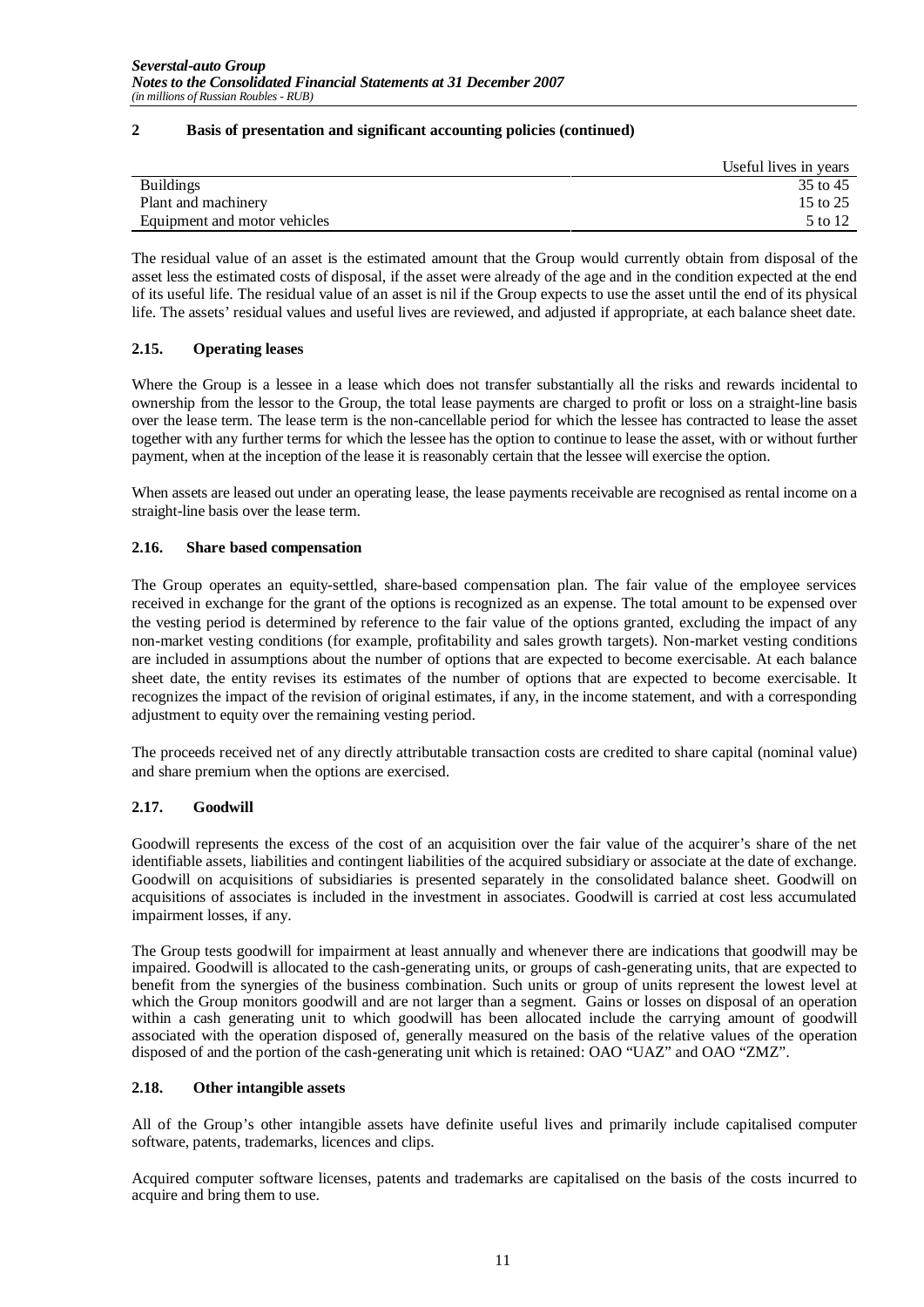#### **2.18. Other intangible assets (continued)**

Development costs that are directly associated with identifiable and unique software controlled by the Group are recorded as intangible assets if inflow of incremental economic benefits exceeding costs is probable. Capitalised costs include staff costs of the software development team and an appropriate portion of relevant overheads. All other costs associated with computer software, e.g. its maintenance, are expensed when incurred. Intangible assets are amortised using the straight-line method over their useful lives:

|                            | Useful lives in years |
|----------------------------|-----------------------|
| <b>Trademarks</b>          | 3 to 10               |
| Production licences        | 5 to 10               |
| Computer Software licences | $3$ to 5              |

If impaired, the carrying amount of intangible assets is written down to the higher of value in use and fair value less costs to sell.

#### **2.19. Income taxes**

Income taxes have been provided for in the consolidated financial statements in accordance with Russian legislation enacted or substantively enacted by the balance sheet date. The income tax charge comprises current tax and deferred tax and is recognised in the consolidated income statement unless it relates to transactions that are recognised, in the same or a different period, directly in equity.

Current tax is the amount expected to be paid to or recovered from the taxation authorities in respect of taxable profits or losses for the current and prior periods. Taxes other than on income are recorded within operating expenses.

Deferred income tax is provided using the balance sheet liability method for tax loss carry forwards and temporary differences arising between the tax bases of assets and liabilities and their carrying amounts for financial reporting purposes. In accordance with the initial recognition exemption, deferred taxes are not recorded for temporary differences on initial recognition of an asset or a liability in a transaction other than a business combination if the transaction, when initially recorded, affects neither accounting nor taxable profit. Deferred tax liabilities are not recorded for temporary differences on initial recognition of goodwill and subsequently for goodwill which is not deductible for tax purposes. Deferred tax balances are measured at tax rates enacted or substantively enacted at the balance sheet date which are expected to apply to the period when the temporary differences will reverse or the tax loss carry forwards will be utilised. Deferred tax assets and liabilities are netted only within the individual companies of the Group. Deferred tax assets for deductible temporary differences and tax loss carry forwards are recorded only to the extent that it is probable that future taxable profit will be available against which the deductions can be utilised.

Deferred income tax is provided on post acquisition retained earnings and other post acquisition movements in reserves of subsidiaries, except where the Group controls the subsidiary's dividend policy and it is probable that the difference will not reverse through dividends or otherwise in the foreseeable future.

#### **2.20. Inventories**

Inventories are recorded at the lower of cost and net realisable value. Cost of inventory is determined on the weighted average basis. The cost of finished goods and work in progress comprises raw material, direct labour, other direct costs and related production overheads (based on normal operating capacity) but excludes borrowing costs. Net realisable value is the estimated selling price in the ordinary course of business, less the cost of completion and selling expenses.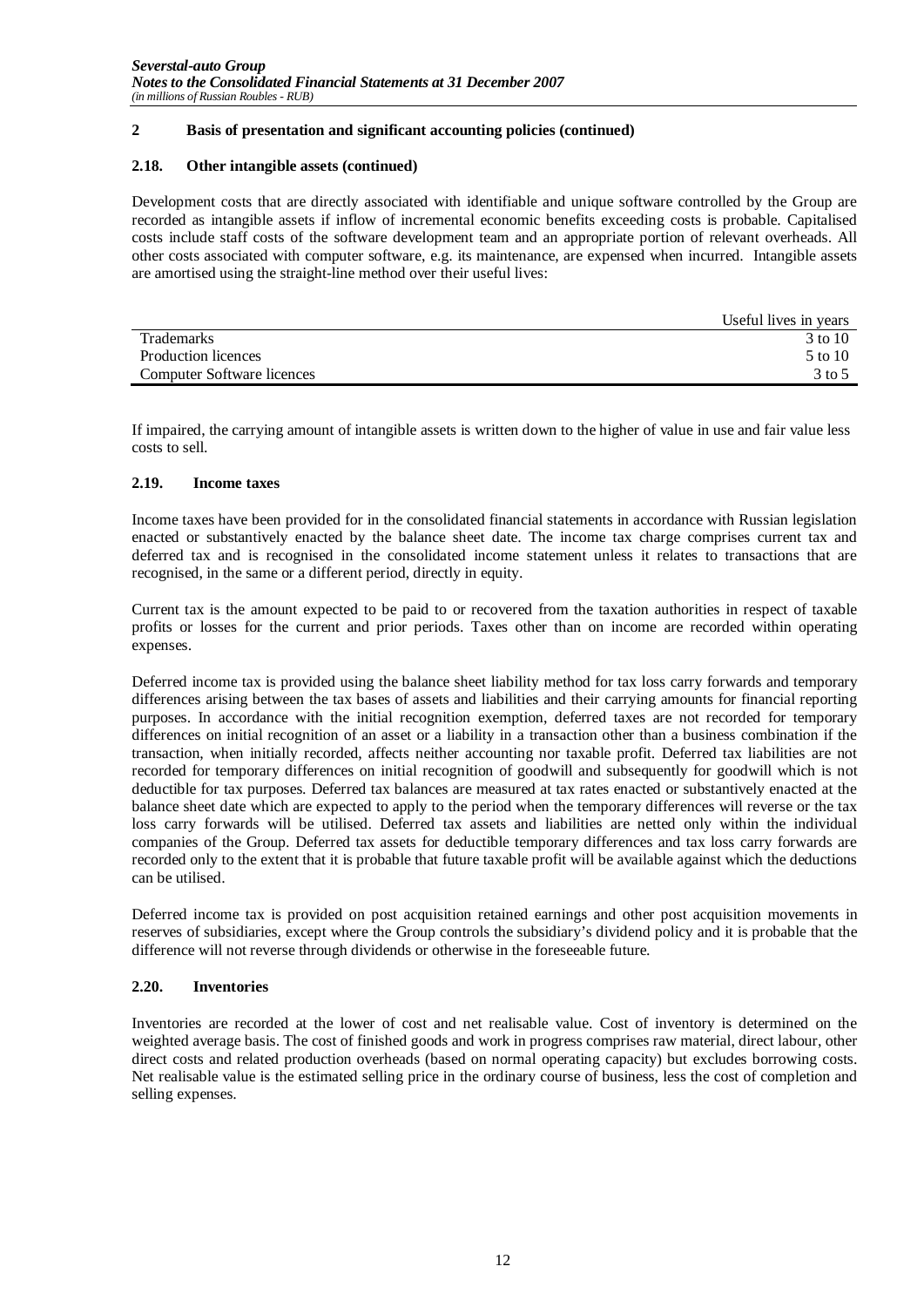#### **2.21. Trade and other receivables**

Trade and other receivables are carried at amortised cost using the effective interest method. A provision for impairment of receivables is established when there is objective evidence that the Group will not be able to collect all amounts due according to the original terms of receivables. The amount of the provision is the difference between the asset's carrying amount and the present value of estimated future cash flows, discounted at the original effective interest rate. The amount of the provision is recognised in the consolidated income statement. The primary factors that the Group considers whether a receivable is impaired is its overdue status and realisability of related collateral, if any. The following other principal criteria are also used to determine whether there is objective evidence that an impairment loss has occurred:

- any portion of the receivable is overdue and the late payment cannot be attributed to a delay caused by the settlement systems;
- the counterparty experiences a significant financial difficulty as evidenced by its financial information that the Group obtains;
- the counterparty considers bankruptcy or a financial reorganisation;
- there is adverse change in the payment status of the counterparty as a result of changes in the national or local economic conditions that impact the counterparty;
- the value of collateral, if any, significantly decreases as a result of deteriorating market conditions..

#### **2.22. Prepayments**

Prepayments are carried at cost less provision for impairment. A prepayment is classified as non-current when the goods or services relating to the prepayment are expected to be obtained after one year, or when the prepayment relates to an asset which will itself be classified as non-current upon initial recognition. Prepayments to acquire assets are transferred to the carrying amount of the asset once the Group has obtained control of the asset and it is probable that future economic benefits associated with the asset will flow to the Group. Other prepayments are written off to profit or loss when the goods or services relating to the prepayments are received. If there is an indication that the assets, goods or services relating to a prepayment will not be received, the carrying value of the prepayment is written down accordingly and a corresponding impairment loss is recognised in profit or loss.

#### **2.23. Cash and cash equivalents**

Cash and cash equivalents includes cash in hand, deposits held at call with banks, and other short-term highly liquid investments with original maturities of three months or less. Cash and cash equivalents are carried at amortised cost using the effective interest method. Restricted balances are excluded from cash and cash equivalents for the purposes of the consolidated cash flow statement. Balances restricted from being exchanged or used to settle a liability for at least twelve months after the balance sheet date are included in other non-current assets.

#### **2.24. Non-current assets classified as held for sale**

Non-current assets and disposal groups (which may include both non-current and current assets) are classified in the consolidated balance sheet as 'Non-current assets held for sale' if their carrying amount will be recovered principally through a sale transaction within twelve months after the balance sheet date. Assets are reclassified when all of the following conditions are met: (a) the assets are available for immediate sale in their present condition; (b) the Group's management approved and initiated an active programme to locate a buyer; (c) the assets are actively marketed for a sale at a reasonable price; (d) the sale is expected to occur within one year and (d) it is unlikely that significant changes to the plan to sell will be made or that the plan will be withdrawn. Non-current assets or disposal groups classified as held for sale in the current period's consolidated balance sheet are not reclassified or re-presented in the comparative consolidated balance sheet to reflect the classification at the end of the current period.

A disposal group is assets (current or non-current) to be disposed of, by sale or otherwise, together as a group in a single transaction, and liabilities directly associated with those assets that will be transferred in the transaction. Goodwill is included if the disposal group includes an operation within a cash-generating unit to which goodwill has been allocated on acquisition. Non-current assets are assets that include amounts expected to be recovered or collected more than twelve months after the balance sheet date. If reclassification is required, both the current and non-current portions of an asset are reclassified.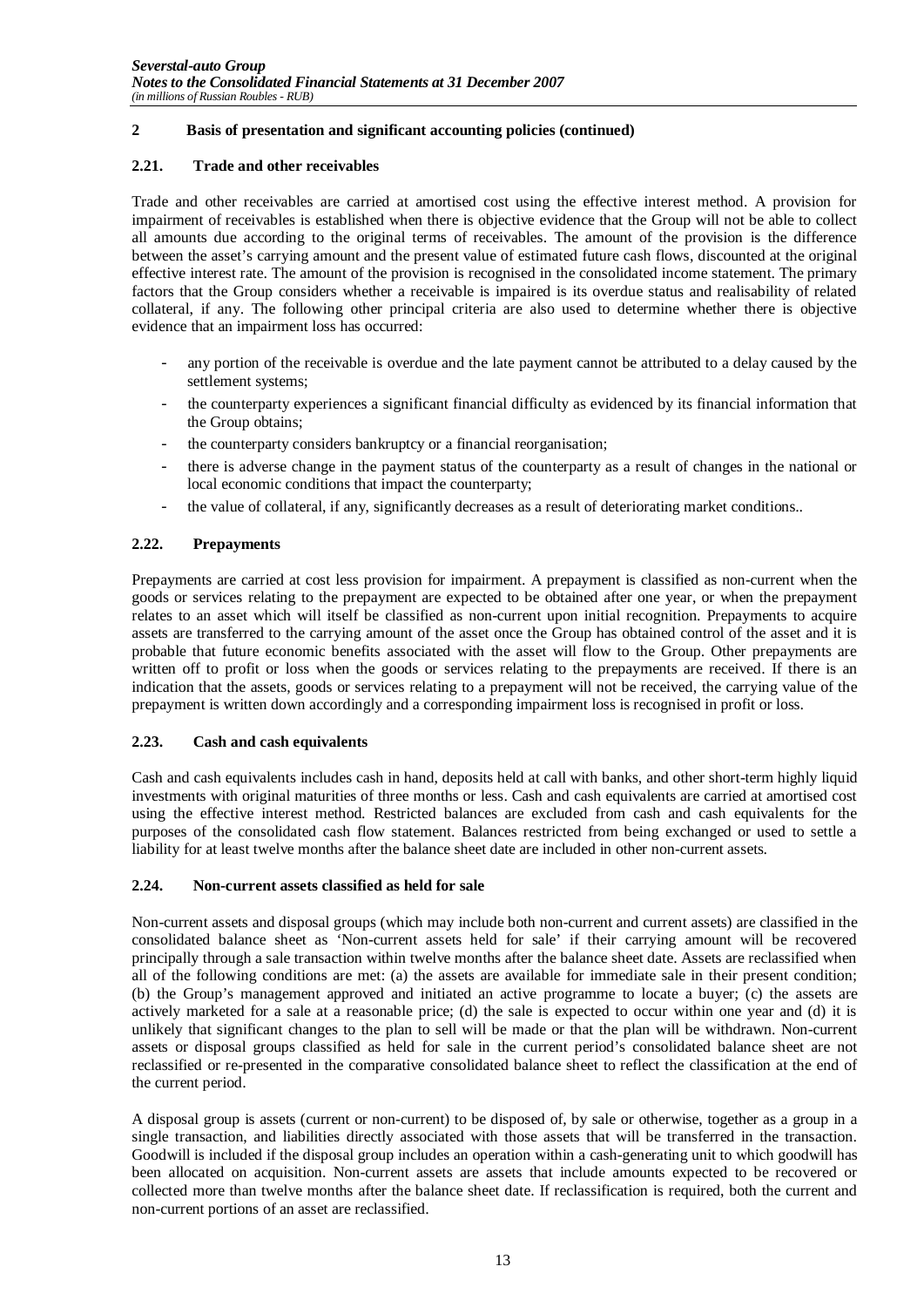#### **2.24. Non-current assets classified as held for sale (continued)**

Held for sale property, plant and equipment, investment properties, intangible assets, or disposal groups as a whole are measured at the lower of their carrying amount and fair value less costs to sell. Held for sale property, plant and equipment, investment properties and intangible assets are not depreciated or amortised. Reclassified non-current financial instruments and deferred taxes and investment properties held at fair value are not subject to the write down to the lower of their carrying amount and fair value less costs to sell.

Liabilities directly associated with the disposal group that will be transferred in the disposal transaction are reclassified and presented separately in the consolidated balance sheet.

#### **2.25. Share capital**

Ordinary shares and non-redeemable preference shares with discretionary dividends are both classified as equity. Incremental costs directly attributable to the issue of new shares or options are shown in equity as a deduction, net of tax, from the proceeds. Any excess of the fair value of consideration received over the par value of shares issued is presented in the notes as a share premium.

#### **2.26. Treasury shares**

Where any Group company purchases the Company's equity share capital, the consideration paid, including any directly attributable incremental costs (net of income taxes) is deducted from equity attributable to the Company's equity holders until the shares are cancelled, reissued or disposed of. Where such shares are subsequently sold or reissued, any consideration received, net of any directly attributable incremental transaction costs and the related income tax effects, is included in equity attributable to the Company's equity holders.

#### **2.27. Dividends**

Dividends are recognised as a liability and deducted from equity at the balance sheet date only if they are declared before or on the balance sheet date. Dividends are disclosed when they are proposed before the balance sheet date or proposed or declared after the balance sheet date but before the financial statements are authorised for issue.

#### **2.28. Value added tax**

Output value added tax related to sales is payable to tax authorities on the earlier of (a) collection of the receivables from customers or (b) delivery of the goods or services to customers. Input VAT is generally recoverable against output VAT upon receipt of the VAT invoice. The tax authorities permit the settlement of VAT on a net basis. VAT related to sales and purchases is recognised in the balance sheet on a gross basis and disclosed separately as an asset and liability. Where provision has been made for impairment of receivables, impairment loss is recorded for the gross amount of the debtor, including VAT.

#### **2.29. Borrowings**

Borrowings are carried at amortised cost using the effective interest method. Interest costs on borrowings to finance the construction of property, plant and equipment are capitalised, during the period of time that is required to complete and prepare the asset for its intended use. All other borrowing costs are expensed.

Accrued interest is recorded within the relevant borrowing.

Restructured taxes are recognised initially at their fair value (which is determined using the prevailing market rate of interest for a similar instrument). In subsequent periods, restructured taxes are stated at amortised cost.

#### **2.30. Government grants**

Grants from the government are recognised at their fair value where there is a reasonable assurance that the grant will be received and the Group will comply with all attached conditions. Government grants relating to the purchase of property, plant and equipment are included in non-current liabilities as deferred income and are credited to the consolidated income statement on a straight line basis over the expected lives of the related assets. Government grants relating to costs are deferred and recognised in the consolidated income statement over the period necessary to match them with the costs that they are intended to compensate.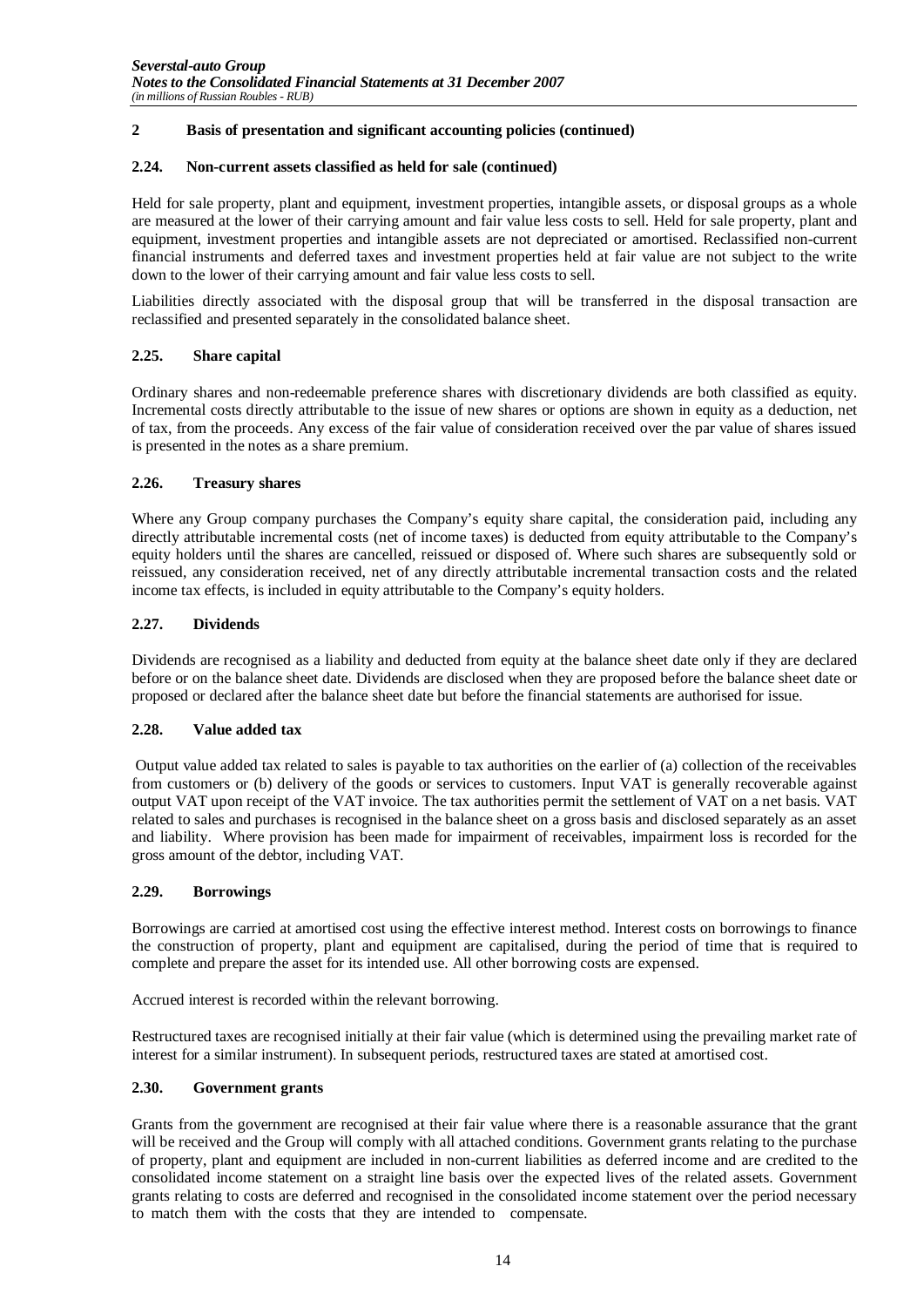#### **2.31. Trade and other payables**

Trade payables are accrued when the counterparty performed its obligations under the contract and are carried at amortised cost using the effective interest method.

#### **2.32. Provisions for liabilities and charges**

Provisions for liabilities and charges are recognised when the Group has a present legal or constructive obligation as a result of past events, and it is probable that an outflow of resources will be required to settle the obligation, and a reliable estimate of the amount can be made. Where there are a number of similar obligations, the likelihood that an outflow will be required in settlement is determined by considering the class of obligations as a whole. A provision is recognised even if the likelihood of an outflow with respect to any one item included in the same class of obligations may be small. Where the Group expects a provision to be reimbursed, for example under an insurance contract, the reimbursement is recognised as a separate asset but only when the reimbursement is virtually certain. The Group recognises the estimated liability to repair or replace products sold still under warranty at the balance sheet date. This provision is calculated based on past history of the level of repairs and replacements.

#### **2.33. Financial guarantees**

Financial guarantees are contracts that requires the Group to make specified payments to reimburse the holder of the guarantee for a loss it incurs because a specified debtor fails to make payment when due in accordance with the terms of a debt instrument. Financial guarantees are initially recognised at their fair value, which is normally evidenced by the amount of fees received. This amount is amortised on a straight line basis over the life of the guarantee. At each balance sheet date, the guarantees are measured at the higher of (i) the unamortised balance of the amount at initial recognition and (ii) the best estimate of expenditure required to settle the obligation at the balance sheet date.

#### **2.34. Foreign currency translation**

The Functional currency of each of the Group's consolidated entities is the currency of the primary economic environment in which the entity operates. The Company's functional currency and the Group's presentation currency is the national currency of the Russian Federation, Russian Roubles ("RR").

Monetary assets and liabilities are translated into each entity's functional currency at the official exchange rate of the CBRF at the respective balance sheet dates. Foreign exchange gains and losses resulting from the settlement of the transactions and from the translation of monetary assets and liabilities into each entity's functional currency at year-end official exchange rates of the CBRF are recognised in profit or loss. Translation at year-end rates does not apply to non-monetary items, including equity investments. Effects of exchange rate changes on the fair value of equity securities are recorded as part of the fair value gain or loss.

#### **2.35. Revenue recognition**

Revenues from sales of vehicles, engines and automotive components are recognised at the point of transfer of risks and rewards of ownership of the goods, normally when the goods are shipped. If the Group agrees to transport goods to a specified location, revenue is recognised when the goods are passed to the customer at the destination point.

Sales of services are recognised in the accounting period in which the services are rendered, by reference to stage of completion of the specific transaction assessed on the basis of the actual service provided as a proportion of the total services to be provided.

Sales are shown net of VAT and discounts.

Revenues are measured at the fair value of the consideration received or receivable. When the fair value of goods received in a barter transaction cannot be measured reliably, the revenue is measured at the fair value of the goods or service given up. Interest income is recognised on a time-proportion basis using the effective interest method.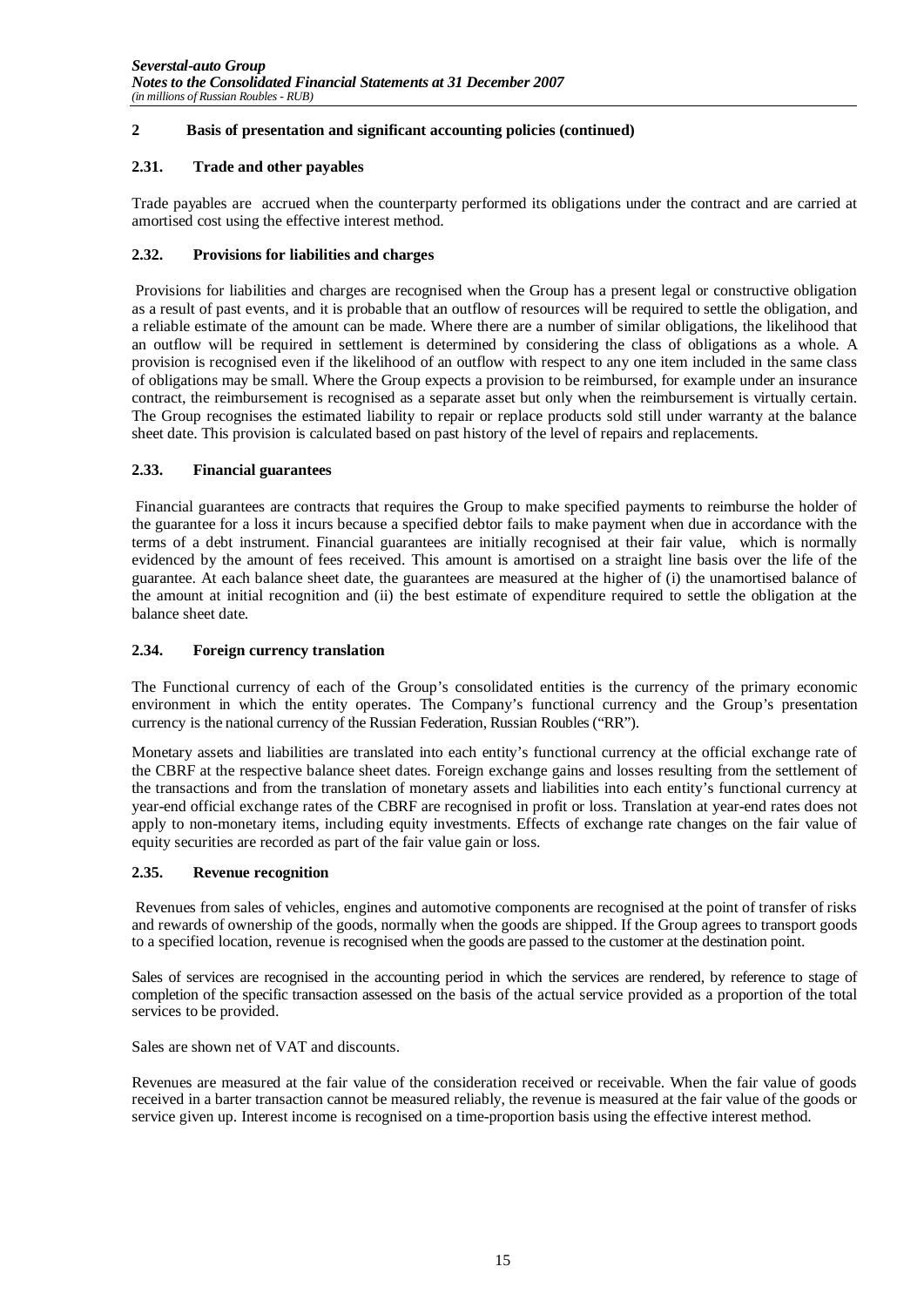#### **2.36. Barter transactions and mutual cancellations**

A portion of sales and purchases are settled by mutual cancellations, barter or non-cash settlements. These transactions are generally in the form of direct settlements by dissimilar goods and services from the final customer (barter), cancellation of mutual balances or through a chain of non-cash transactions involving several companies. Non-cash settlements include promissory notes or bills of exchange, which are negotiable debt instruments.

Sales and purchases that are expected to be settled by mutual settlements, barter or other non-cash settlements are recognised based on the management's estimate of the fair value to be received or given up in non-cash settlements. The fair value is determined with reference to observable market information.

Non-cash transactions have been excluded from the cash flow statement. Investing and financing activities and the total of operating activities represent actual cash flows.

Bills of exchange are issued by the Group entities as payment instruments, which carry a fixed date of repayment. Bills of exchange issued by the Group are carried at amortised cost using the effective interest method.

The Group also accepts bills of exchange from its customers (both issued by customers and third parties) as a settlement of receivables. Bills of exchange issued by customers or issued by third parties are carried at amortised cost using the effective interest method. A provision for impairment of bills of exchange is established when there is objective evidence that the Group will not be able to collect all amounts due according to the original terms. The amount of the provision is the difference between the asset's carrying amount and the present value of estimated future cash flows, discounted at the original effective interest rate.

#### **2.37. Research and development costs**

Research expenditure is recognised as an expense as incurred. Costs incurred on development projects (relating to the design and testing of new or improved products) are recognised as intangible assets when it is probable that the project will be a success considering its commercial and technological feasibility, and costs can be measured reliably. Other development expenditures are recognised as an expense as incurred. Development costs previously recognised as an expense are not recognised as an asset in a subsequent period. Development costs with a finite useful life that have been capitalised are amortised from the commencement of the commercial production of the product on a straight-line basis over the period of its expected benefit, on average over 10 years.

#### **2.38. Employee benefits**

Wages, salaries, contributions to the Russian Federation state pension and social insurance funds, paid annual leave and sick leave, bonuses, and non-monetary benefits (such as health services and kindergarten services) are accrued in the year in which the associated services are rendered by the employees of the Group.

#### **2.39. Pension costs**

In the normal course of business Group companies contribute to the Russian Federation state pension scheme on behalf of their employees. Mandatory contributions to the governmental pension scheme are expensed when incurred.

OAO "ZMZ" and its subsidiaries operate voluntary pension schemes, which are defined benefit plans. A defined benefit plan is a pension plan that defines an amount of pension benefit that an employee will receive on retirement, usually dependent on one or more factors, such as age, years of service and average compensation by employee's grade.

The liability recognised in the balance sheet in respect of the defined benefit pension plan is the present value of the defined benefit obligation at the balance sheet date, together with adjustments for unrecognised actuarial gains or losses and past service costs. The defined benefit obligation is calculated annually by management using the Projected Unit Credit Method. The present value of the defined benefit obligation is determined by discounting the estimated future cash outflows using interest rates of high-quality corporate bonds that are denominated in the currency in which the benefits will be paid, and that have terms to maturity approximating to the terms of the related pension liability.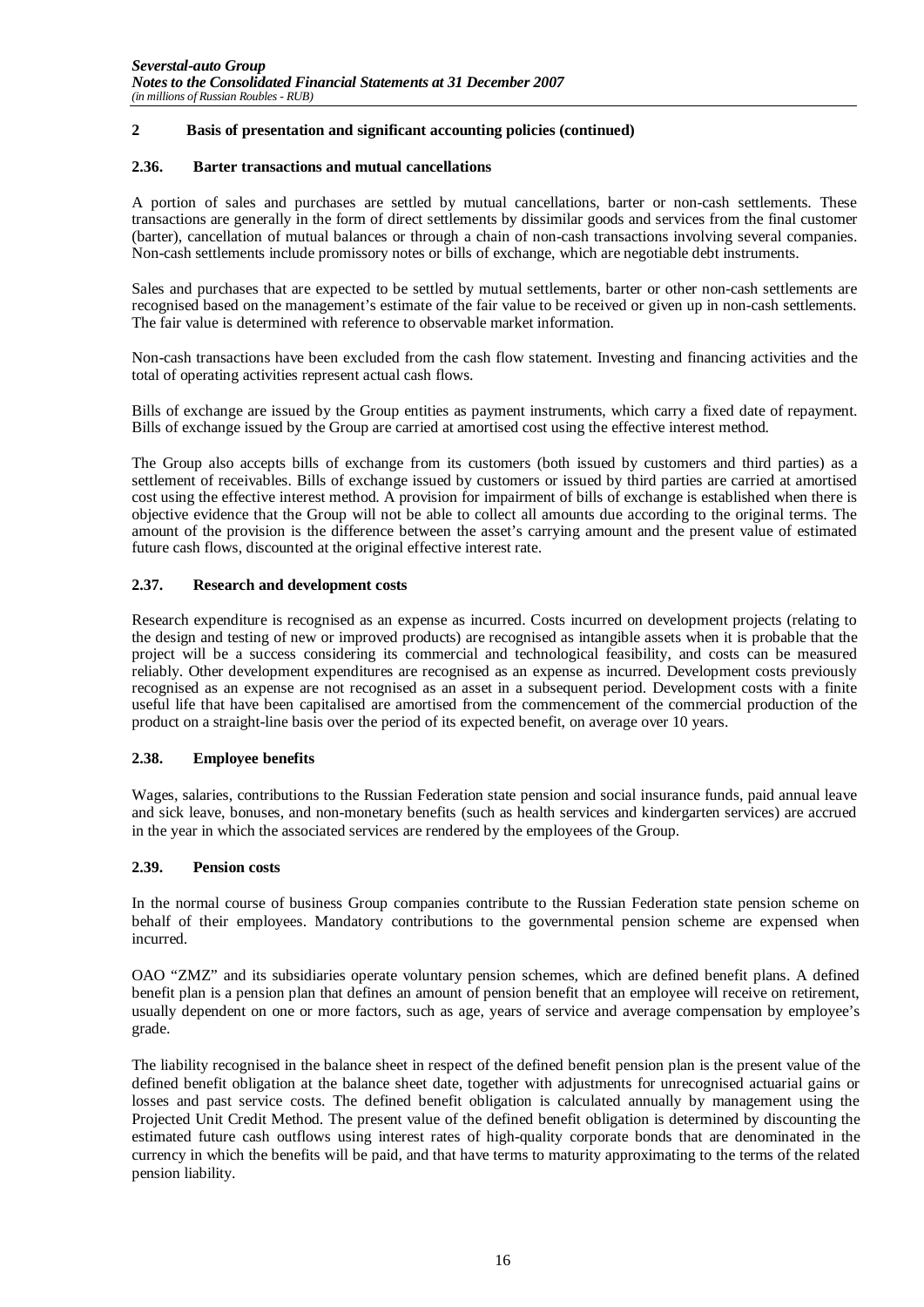#### **2.39. Pension costs (continued)**

Actuarial gains and losses arising from experience adjustments and changes in actuarial assumptions are charged or credited to income in excess of 10% of plan liabilities corridor over the employees' expected average remaining working lives.

Past service costs are recognised immediately in income, unless the changes to the pension plan are conditional on the employees remaining in service for a specified period of time (the vesting period). In this case, the past-service costs are amortised on a straight-line basis over the vesting period.

#### **2.40. Earnings per share**

Basic earnings per share are calculated by dividing the profit or loss attributable to equity holders of the Company by the weighted average number of ordinary shares in issue during period. The weighted average number of ordinary shares was adjusted for the effect of treasury shares acquired by the Group.

Diluted earnings per share is calculated adjusting the weighted average number of ordinary shares outstanding to assume conversion of dilutive potential ordinary shares under the share based compensation program. For the share options used in the share based compensation program a calculation is done to determine the number of shares that could have been issued at 31 December 2007 if this date was the vesting date.

#### **2.41. Segment reporting**

A segment is a distinguishable component of the Group that is engaged either in providing products or services (business segment) or in providing products or services within a particular economic environment (geographical segment), which is subject to risks and rewards that are different from those of other segments. Segments with a majority of revenue earned from sales to external customers and whose revenue, result or assets are ten percent or more of all the segments are reported separately.

#### **2.42. Changes in presentation**

In these financial statements certain prior year balances have been reclassified in presentation purposes (see Notes 15, 23)

#### **3 Critical accounting Estimates, and Judgements in applying accounting policies**

The Group makes estimates and assumptions that affect the amounts recognised in the consolidated financial statements and the carrying amounts of assets and liabilities within the next financial year. Estimates and judgements are continually evaluated and are based on management's experience and other factors, including expectations of future events that are believed to be reasonable under the circumstances. Management also makes certain judgements, apart from those involving estimations, in the process of applying the accounting policies. Judgements that have the most significant effect on the amounts recognised in the consolidated financial statements and estimates that can cause a significant adjustment to the carrying amount of assets and liabilities within the next financial year include:

#### *Tax legislation*

Russian tax, currency and customs legislation is subject to varying interpretations. Refer to Note 34.

#### *Capitalisation of development costs*

The Group capitalises development costs in accordance with the accounting policy stated in Note 2.37. Judgement is required to assess the probability that future economic benefits that are attributable to these assets will flow to the Group.

If management assumptions at 31 December 2007 in relation to the flow of future economic benefits are not fulfilled, writing off all development costs which do not meet recognition criteria would reduce the operating income by RUB 870 at 31 December 2007 (RUB 803 at 31 December 2006).

#### *Estimated impairment of goodwill*

The Group tests annually whether goodwill has suffered any impairment in accordance with the accounting policy stated in Note 2.17. The recoverable amounts of cash generating units have been determined, based on value-in-use calculations. These calculations require the use of estimates.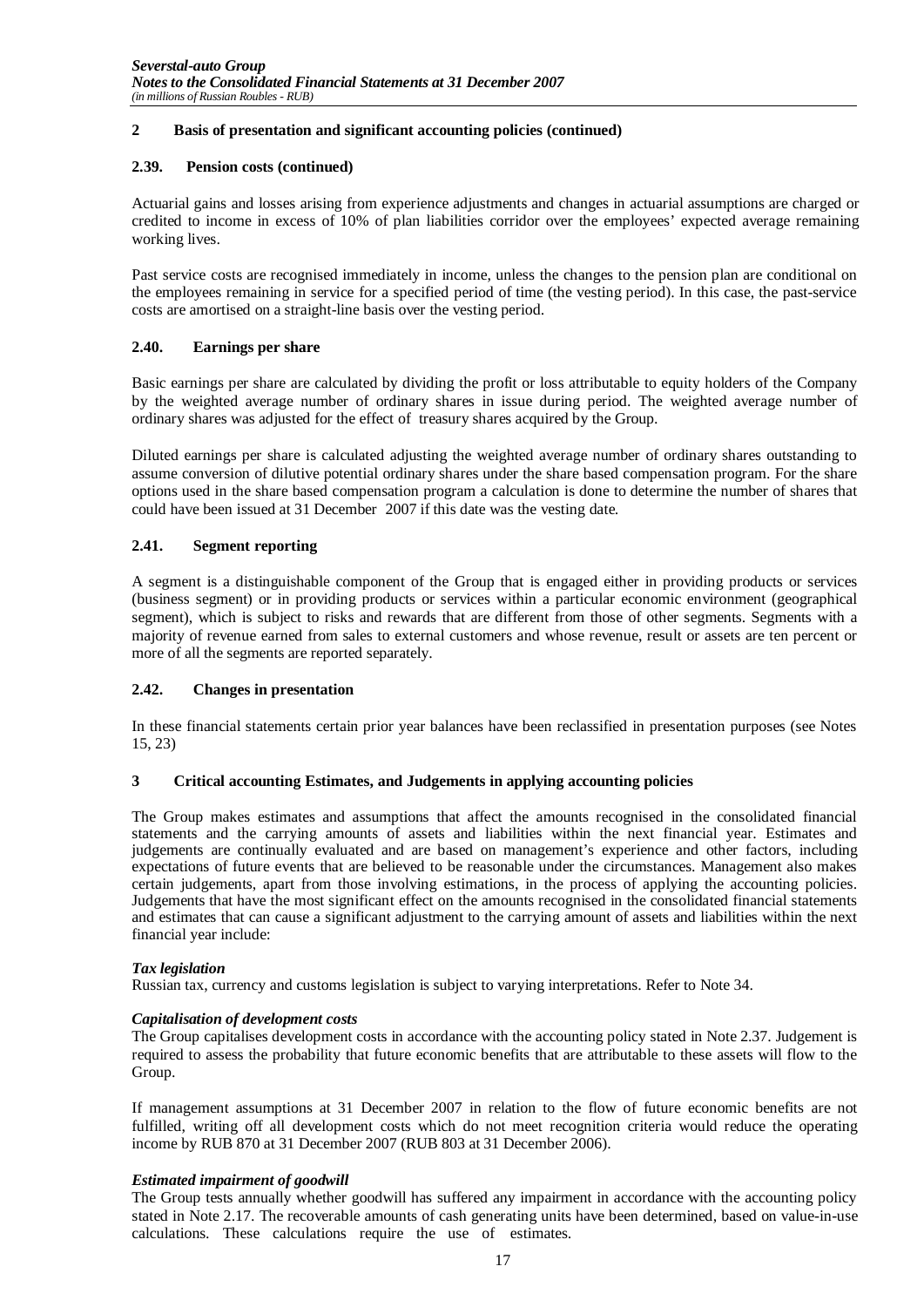#### **3 Critical accounting Estimates, and Judgements in applying accounting policies (continued)**

If the operating margin had been 20% lower, or the estimated pre-tax discount rate applied to the individual segments' cash flows had been 20% higher than management has assumed in its impairment testing, the carrying value of the goodwill relating to either segment would have remained unchanged.

#### *Remaining useful life of property, plant and equipment*

Management assesses the remaining useful life of property, plant and equipment in accordance with the current technical conditions of assets and estimated period when these assets will bring economic benefit to the Group.If the estimated remaining useful life of buildings had been 20% higher or lower than management estimates, then at 31 December 2007 the carrying value of buildings would have been RUB 220 higher or RUB 331 lower accordingly. If the estimated remaining useful life of plant and equipment had been 20% higher or lower than management estimates, then at 31 December 2007 the carrying value of plant and equipment would have been RUB 420 higher or RUB 630 lower accordingly.

#### **4 Adoption of new and revised standards and interpretations**

Certain new IFRSs became effective for the Group from 1 January 2007. Listed below are those new or amended standards or interpretations which are or in the future could be relevant to the Group's operations and the nature of their impact on the Group's accounting policies. All changes in accounting policies were applied retrospectively with adjustments made to retained earnings at 1 January 2006, unless otherwise described below.

*IFRS 7, Financial Instruments: Disclosures and a complementary Amendment to IAS 1, Presentation of Financial Statements - Capital Disclosures (effective from 1 January 2007).* The IFRS introduced new disclosures to improve the information about financial instruments, including about quantitative aspects of risk exposures and the methods of risk management. The new quantitative disclosures provide information about the extent of exposure to risk, based on information provided internally to the entity's key management personnel. Qualitative and quantitative disclosures cover exposure to credit risk, liquidity risk and market risk including sensitivity analysis to market risk. IFRS 7 replaced IAS 30, *Disclosures in the Financial Statements of Banks and Similar Financial Institutions*, and some of the requirements in IAS 32, *Financial Instruments: Disclosure and Presentation*. The Amendment to IAS 1 introduced disclosures about the level of an entity's capital and how it manages capital. The new disclosures are made in these consolidated financial statements.

*Other new standards or interpretations.* The Group has adopted the following interpretations which became effective from 1 January 2007:

- IFRIC 7, *Applying the Restatement Approach under IAS 29* (effective for periods beginning on or after 1 March 2006);
- IFRIC 8, *Scope of IFRS 2* (effective for periods beginning on or after 1 May 2006);
- IFRIC 9, *Reassessment of Embedded Derivatives* (effective for annual periods beginning on or after 1 June 2006);
- IFRIC 10, *Interim Financial Reporting and Impairment* (effective for annual periods beginning on or after 1 November 2006).

*Effect of adoption.* The new IFRIC interpretations 7 to 10 did not significantly affect the Group's financial statements.

#### **5 New Accounting Pronouncements**

Certain new standards and interpretations have been published that are mandatory for the Group's accounting periods beginning on or after 1 January 2008 or later periods and which the Group has not early adopted:

*IAS 1, Presentation of Financial Statements (revised September 2007; effective for annual periods beginning on or after 1 January 2009).* The main change in IAS 1 is the replacement of the income statement by a statement of comprehensive income which will also include all non-owner changes in equity, such as the revaluation of available-for-sale financial assets. Alternatively, entities will be allowed to present two statements: a separate income statement and a statement of comprehensive income. The revised IAS 1 also introduces a requirement to present a statement of financial position (balance sheet) at the beginning of the earliest comparative period whenever the entity restates comparatives due to reclassifications, changes in accounting policies, or corrections of errors. The Group expects the revised IAS 1 to affect the presentation of its financial statements but to have no impact on the recognition or measurement of specific transactions and balances.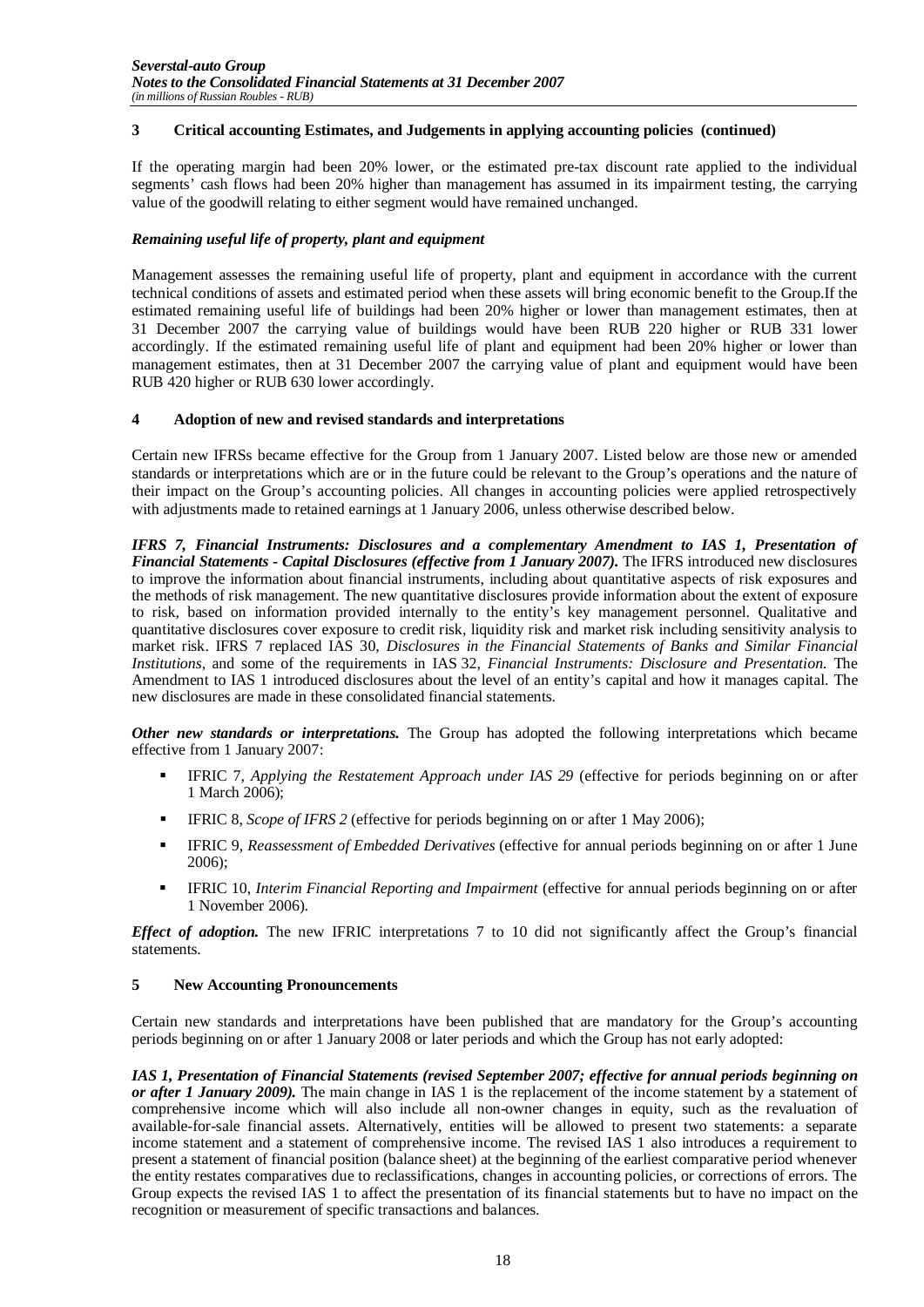#### **5 New accounting Pronouncements (continued)**

*IFRS 8, Operating Segments (effective for annual periods beginning on or after 1 January 2009).* The standard applies to entities whose debt or equity instruments are traded in a public market or that file, or are in the process of filing, their financial statements with a regulatory organisation for the purpose of issuing any class of instruments in a public market. IFRS 8 requires an entity to report financial and descriptive information about its operating segments and specifies how an entity should report such information. The Group is currently assessing what impact the standard will have on segment disclosures in the consolidated financial statements.

*Puttable financial instruments and obligations arising on liquidation—IAS 32 and IAS 1 Amendment (effective from 1 January 2009).* The amendment requires classification as equity of some financial instruments that meet the definition of a financial liability. This amendment will not have any impact on Company's financial statements.

*IAS 23, Borrowing Costs (revised March 2007; effective for annual periods beginning on or after 1 January 2009).* The revised IAS 23 was issued in March 2007. The main change to IAS 23 is the removal of the option of immediately recognising as an expense borrowing costs that relate to assets that take a substantial period of time to get ready for use or sale. An entity is, therefore, required to capitalise such borrowing costs as part of the cost of the asset. The revised standard applies prospectively to borrowing costs relating to qualifying assets for which the commencement date for capitalisation is on or after 1 January 2009. The Group has a policy of capitalisation of these borrowing costs, the change will not affect financial statements of the Group.

*IAS 27, Consolidated and Separate Financial Statements (revised January 2008; effective for annual periods beginning on or after 1 July 2009).* The revised IAS 27 will require an entity to attribute total comprehensive income to the owners of the parent and to the non-controlling interests (previously "minority interests") even if this results in the non-controlling interests having a deficit balance (the current standard requires the excess losses to be allocated to the owners of the parent in most cases). The revised standard specifies that changes in a parent's ownership interest in a subsidiary that do not result in the loss of control must be accounted for as equity transactions. It also specifies how an entity should measure any gain or loss arising on the loss of control of a subsidiary. At the date when control is lost, any investment retained in the former subsidiary will have to be measured at its fair value. The Group is currently assessing the impact of the amended standard on its consolidated financial statements.

*IFRS 3, Business Combinations (revised January 2008; effective for business combinations for which the acquisition date is on or after the beginning of the first annual reporting period beginning on or after 1 July 2009).* The revised IFRS 3 will allow entities to choose to measure non-controlling interests using the existing IFRS 3 method (proportionate share of the acquiree's identifiable net assets) or on the same basis as US GAAP (at fair value). The revised IFRS 3 is more detailed in providing guidance on the application of the purchase method to business combinations. The requirement to measure at fair value every asset and liability at each step in a step acquisition for the purposes of calculating a portion of goodwill has been removed. Instead, goodwill will be measured as the difference at acquisition date between the fair value of any investment in the business held before the acquisition, the consideration transferred and the net assets acquired. Acquisition-related costs will be accounted for separately from the business combination and therefore recognised as expenses rather than included in goodwill. An acquirer will have to recognise at the acquisition date a liability for any contingent purchase consideration. Changes in the value of that liability after the acquisition date will be recognised in accordance with other applicable IFRSs, as appropriate, rather than by adjusting goodwill. The revised IFRS 3 brings into its scope business combinations involving only mutual entities and business combinations achieved by contract alone. The application of the standard is prospective and will affect only future acquisitions..

*Vesting Conditions and Cancellations—Amendment to IFRS 2, Share-based Payment (issued in January 2008; effective for annual periods beginning on or after 1 January 2008).* The amendment clarifies that only service conditions and performance conditions are vesting conditions. Other features of a share-based payment are not vesting conditions. The amendment specifies that all cancellations, whether by the entity or by other parties, should receive the same accounting treatment. The Group is currently assessing the impact of the amended standard on its consolidated financial statements.

*IFRIC 13, Customer Loyalty Programmes (issued in June 2007; effective for annual periods beginning on or after 1 July 2008).* **IFRIC 13 clarifies that where goods or services are sold together with a customer loyalty incentive (for example, loyalty points or free products), the arrangement is a multiple-element arrangement and the consideration receivable from the customer is allocated between the components of the arrangement using fair values. The Group is currently assessing the impact of the Interpretation on its consolidated financial statements**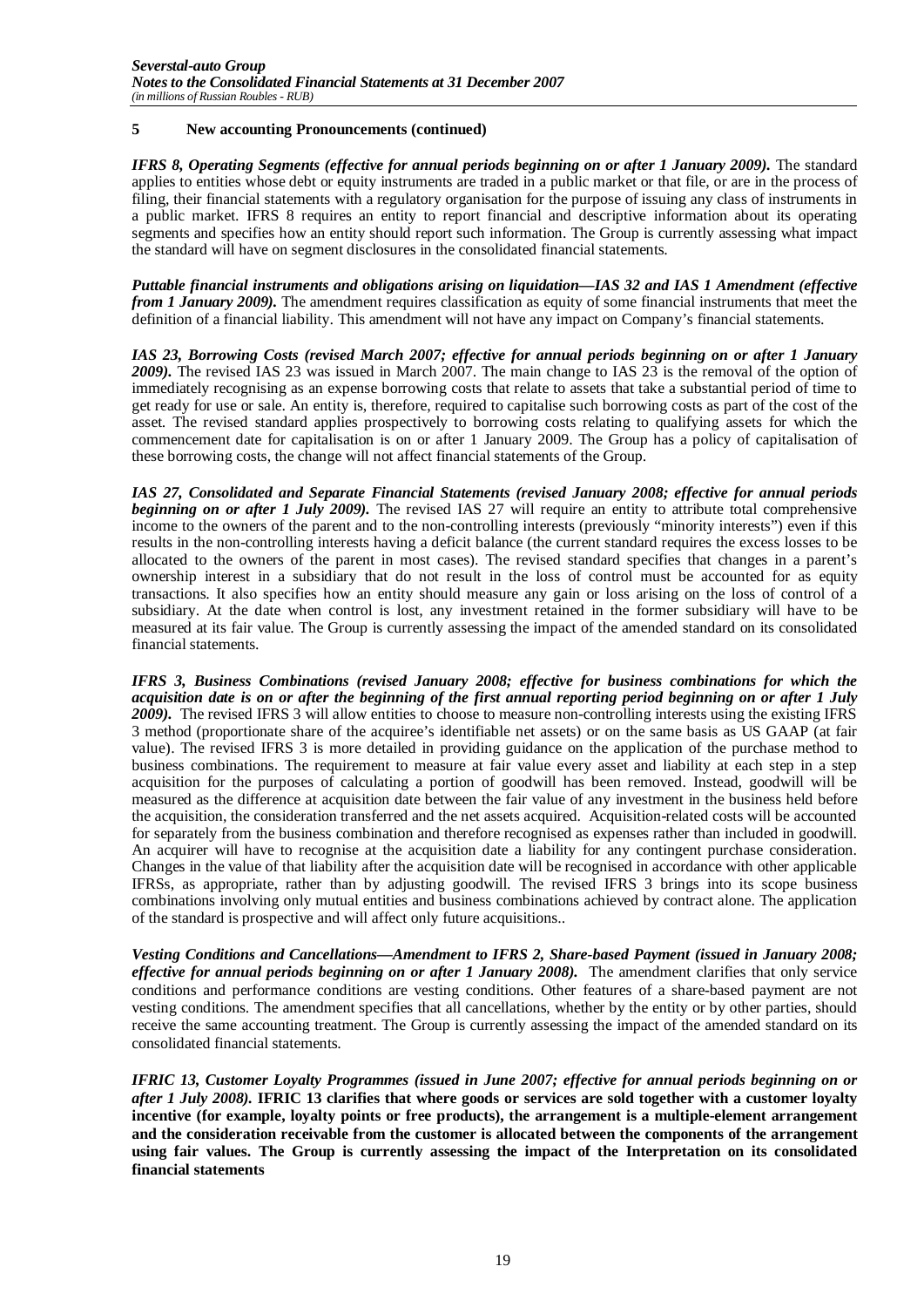#### **5 New Accounting Pronouncements (continued)**

*Other new standards or interpretations.* The Group has not early adopted the following other new standards or interpretations:

- IFRIC 11, *IFRS 2 Group and Treasury Share Transactions* (effective for annual periods beginning on or after 1 March 2007);
- IFRIC 12, *Service Concession Arrangements* (effective for annual periods beginning on or after 1 January 2008);
- IFRIC 14, *IAS 19—The Limit on a Defined Benefit Asset, Minimum Funding Requirements and their Interaction* (effective for annual periods beginning on or after 1 January 2008).

Unless otherwise described above, the new standards and interpretations are not expected to significantly affect the Group's financial statements.

#### **6 Balances and transactions with related parties**

Related parties are defined in IAS 24, *Related Party Disclosures*. Parties are generally considered to be related if one party has the ability to control the other party, is under common control, or can exercise significant influence or joint control over the other party in making financial and operational decisions. In considering each possible related party relationship, attention is directed to the substance of the relationship, not merely the legal form. The Company's immediate parent and ultimate controlling party are disclosed in Note 1.

#### **6.1. Balances and transactions with related parties**

Balances with related parties of the Group as at 31 December 2007 and 31 December 2006 consist of the accounts receivable and prepayments in amount of RUB 25 and accounts payable in amount of RUB 168.

Transactions with related parties of the Group for the years ended 31 December 2007 and 31 December 2006 consist of the following:

| <b>Transactions</b>                | <b>Newdeal</b><br><b>Limited</b> | <b>Other Severstal</b><br><b>Investments group companies</b> | Other related<br>parties | <b>Total</b> |
|------------------------------------|----------------------------------|--------------------------------------------------------------|--------------------------|--------------|
| Nature of relationship             | Parent company                   | Significant                                                  | Significant              |              |
|                                    |                                  | influence                                                    | influence                |              |
|                                    |                                  | through common<br>shareholder                                |                          |              |
| <b>Year ended 31 December 2007</b> |                                  |                                                              |                          |              |
| Purchases                          |                                  | 91                                                           |                          | 91           |
| Sales revenue                      |                                  | 3                                                            | 757                      | 760          |
| Dividends paid                     | 411                              |                                                              |                          | 411          |
| <b>Year ended 31 December 2006</b> |                                  |                                                              |                          |              |
| Purchases                          |                                  | 983                                                          |                          | 983          |
| Sales revenue                      |                                  | 203                                                          |                          | 203          |
| Borrowings issued                  |                                  | 4,175                                                        |                          | 4,175        |
| Borrowings repaid                  |                                  |                                                              |                          |              |
| Dividends paid                     | 278                              |                                                              |                          | 278          |

Borrowings issued during 2006 represent cash transferred through bank, related to Severstal group.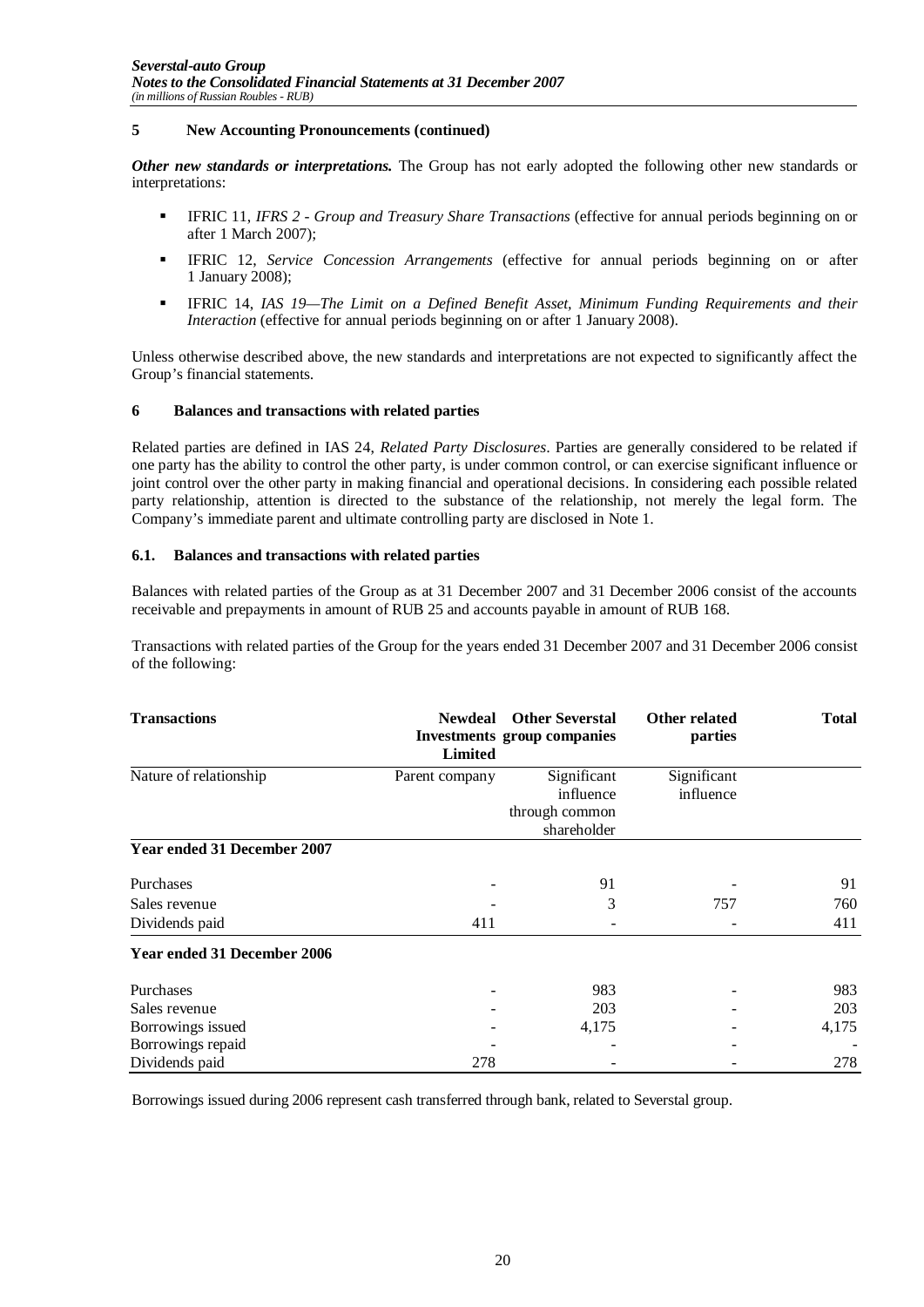#### **6 Balances and transactions with related parties (continued)**

#### **6.2. Directors' compensation**

Compensation paid to 9 key management and directors (year ended 31 December 2006: 9 people) for their services in full or part time executive management positions is made up of a contractual salary and a performance bonus depending on operating results.

Additional fees, compensation and allowances to directors for their services in that capacity, and also for attending board meetings and board committees' meetings were not paid.

On 30 May 2007 the Group granted senior management options to acquire in total 790,000 of the Company's ordinary shares at exercise price of \$30.5. The options are exercisable during 3 years after a 1 year vesting period for the members of the Board of directors (150,000 shares) and during 2 years after a 2 years vesting period for the senior management (640,000 shares), subject to certain conditions, including remaining in employment in the Group up until the vesting date.

At 31 December 2007 the Group had 790,000 outstanding options with exercise price of US\$30.5 per share. No options were exercisable or vested.

The fair value of options granted was determined using the Black-Scholes valuation model. The significant inputs into the model were share price of US\$30 at the grant date, exercise price shown above, standard deviation of expected share price returns of 32%, option life disclosed above, and an annual risk-free interest rate of 5.7%. Historical 2-year volatility of Russian stock exchange index adjusted for the Company's beta was used as a proxy for the expected volatility of the share price.

Total key management and directors' compensation included in general and administrative expenses in the statement of income amounted to RUB 120 for the year ended 31 December 2007 (year ended 31 December 2006: RUB 65) representing short-term employee benefits only. Management and independent directors do not have any other pension or termination benefits except for these there are entitled to under Russian legislation.

In the year ended 31 December 2007 the Group also recognized an expense in the amount of RUB 39 (year ended 31 December 2006: RUB 0) for the equity-settled, share based compensation plan.

#### **7 Property, plant and equipment**

Property, plant and equipment and related accumulated depreciation consist of the following:

|                                    | <b>Land</b> and<br><b>Buildings</b> | <b>Plant</b> and<br>equipment | Other | <b>Assets under</b><br>construction | <b>Total</b> |
|------------------------------------|-------------------------------------|-------------------------------|-------|-------------------------------------|--------------|
| Cost                               |                                     |                               |       |                                     |              |
| Balance at 31 December 2005        | 5,794                               | 7,535                         | 1,211 | 615                                 | 15,155       |
| Additions                          | 3                                   |                               |       | 1,953                               | 1,956        |
| Disposals                          | (21)                                | (93)                          | (21)  | (234)                               | (369)        |
| <b>Transfers</b>                   | 162                                 | 922                           | 215   | (1,299)                             |              |
| <b>Balance at 31 December 2006</b> | 5,938                               | 8,364                         | 1,405 | 1,035                               | 16,742       |
|                                    |                                     |                               |       |                                     |              |
| <b>Additions</b>                   |                                     |                               |       | 6,167                               | 6,167        |
| Disposals                          | (62)                                | (276)                         | (25)  | (99)                                | (462)        |
| <b>Transfers</b>                   | 301                                 | 1,289                         | 398   | (1,988)                             |              |
| <b>Balance at 31 December 2007</b> | 6.177                               | 9.377                         | 1.778 | 5,115                               | 22,447       |
|                                    |                                     |                               |       |                                     |              |
| <b>Accumulated Depreciation</b>    |                                     |                               |       |                                     |              |
| Balance at 31 December 2005        | (926)                               | (1,637)                       | (365) |                                     | (2,928)      |
| Depreciation expense for year 2006 | (198)                               | (468)                         | (168) |                                     | (834)        |
| Disposals                          |                                     | 25                            |       |                                     | 32           |
| <b>Balance at 31 December 2006</b> | (1, 124)                            | (2,080)                       | (526) |                                     | (3,730)      |
|                                    |                                     |                               |       |                                     |              |
| Depreciation expense for year 2007 | (205)                               | (511)                         | (228) |                                     | (944)        |
| Disposals                          |                                     | 70                            | 11    |                                     | 88           |
| <b>Balance at 31 December 2007</b> | (1,322)                             | (2,521)                       | (743) |                                     | (4,586)      |
| <b>Net Book Value</b>              |                                     |                               |       |                                     |              |
| <b>Balance at 31 December 2006</b> | 4.814                               | 6.284                         | 879   | 1.035                               | 13,012       |
| <b>Balance at 31 December 2007</b> | 4,855                               | 6.856                         | 1,035 | 5,115                               | 17,861       |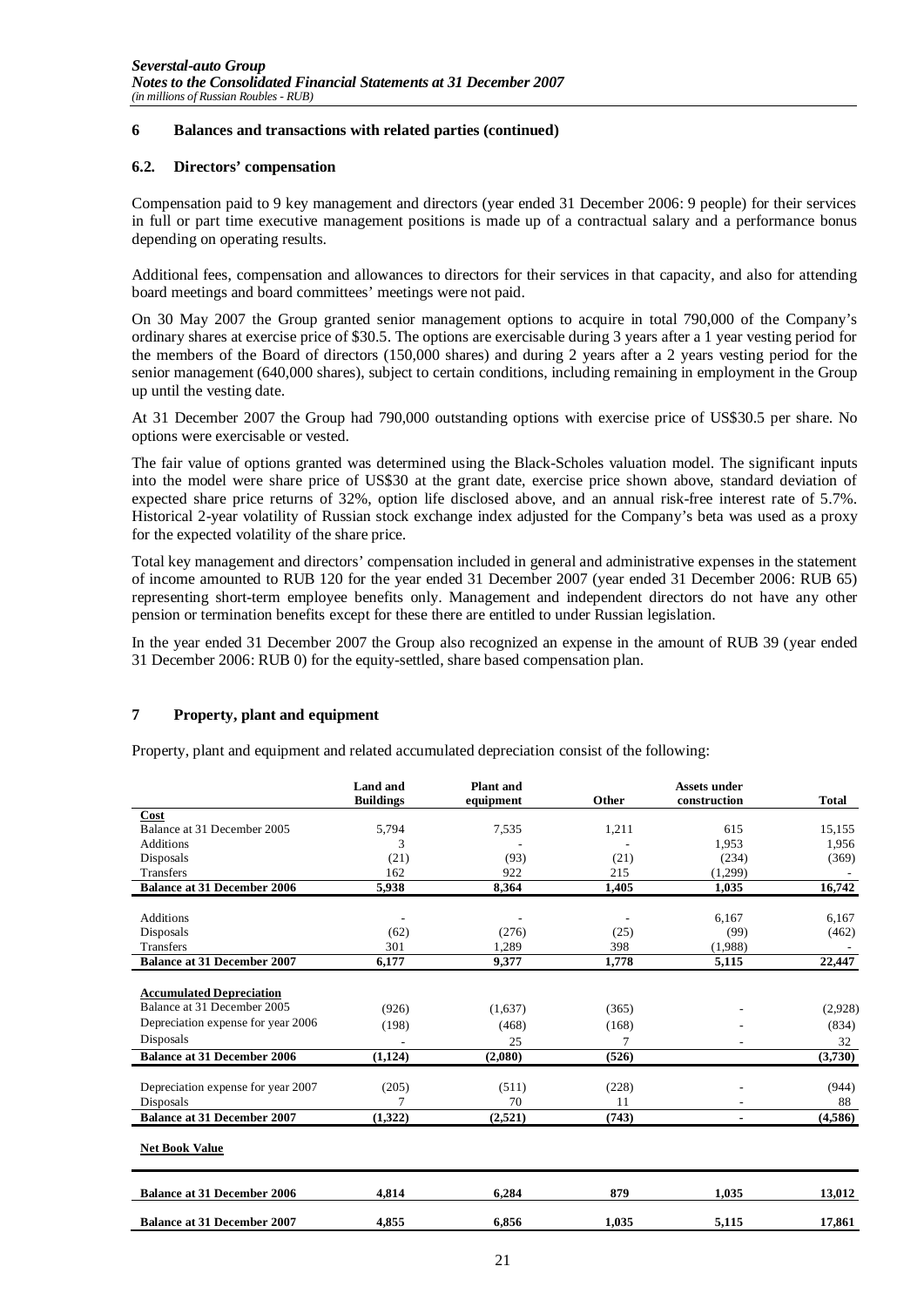#### **7 Property, plant and equipment (continued)**

Bank borrowings are secured on properties as at 31 December 2007 to the value of RUB 785 (31 December 2006: RUB 1,202); see Notes 17, 23.

During 2007 the Group capitalized borrowing costs of RUB 156 (year ended 31 December 2006: RUB 69) in the cost of the qualifying assets (see Note 2.13), annual capitalization rate was 6% (year ended 31 December 2006: 8%).

The Group owns the land on which factories and buildings, comprising the principal manufacturing facilities of the Group, are situated. At 31 December 2007 cost of the land amounts to RUB 931 (31 December 2006: RUB 931).

The Group does not have any material financial lease arrangements or investment property.

#### **8 Development costs**

|                                                | 31 December<br>2007 | 31 December<br>2006 |
|------------------------------------------------|---------------------|---------------------|
| <b>Cost</b>                                    |                     |                     |
| Balance at the beginning of the year           | 870                 | 753                 |
| <b>Additions</b>                               | 397                 | 212                 |
| Disposals                                      | (17)                |                     |
| Write-off                                      | (89)                | (95)                |
| Balance at the end of the year                 | 1,161               | 870                 |
| <b>Accumulated amortisation and impairment</b> |                     |                     |
| Balance at the beginning of the year           | (67)                | (14)                |
| Amortisation charge                            | (224)               | (53)                |
| Disposals                                      |                     |                     |
| Balance at the end of the year                 | (291)               | (67)                |
|                                                |                     |                     |
| <b>Net Book Value</b>                          |                     |                     |
| <b>Balance at 31 December</b>                  | 870                 | 803                 |

The write-off consists of costs that will not result in future economic benefits to the Group.

#### **8.1. Breakdown of development cost**

|                                                                    | 31 December | 31 December    |
|--------------------------------------------------------------------|-------------|----------------|
|                                                                    | 2007        | 2006           |
| Development of diesel engine funded by government grant            | 206         | 224            |
| Expenditures related to establishing production of diesel engine   | 134         | 146            |
| Development of new off-road vehicle (UAZ Patriot)                  | 153         | 135            |
| Improvement of vehicles and engines to satisfy Euro-2 requirements | 22          | 60             |
| Improvement of vehicles and engines to satisfy Euro-3 requirements | 67          |                |
| Improvement of four-cylinder petrol engine                         |             | 58             |
| Development of SYMC production process                             | 64          | 52             |
| Improvement of some vehicle component parts                        | 25          | 29             |
| Development of new light commercial vehicle (UAZ-2360)             | 23          | 23             |
| Improvement of diesel engine funded by internal financing          |             | 22             |
| Development of Fiat passenger cars production process              | 39          | 20             |
| <b>ISUZU</b> light trucks                                          |             | $\mathfrak{D}$ |
| Development of FIAT Ducato production                              | 21          |                |
| Development of stamping                                            | 51          |                |
| Other                                                              | 57          | 32             |
|                                                                    | 870         | 803            |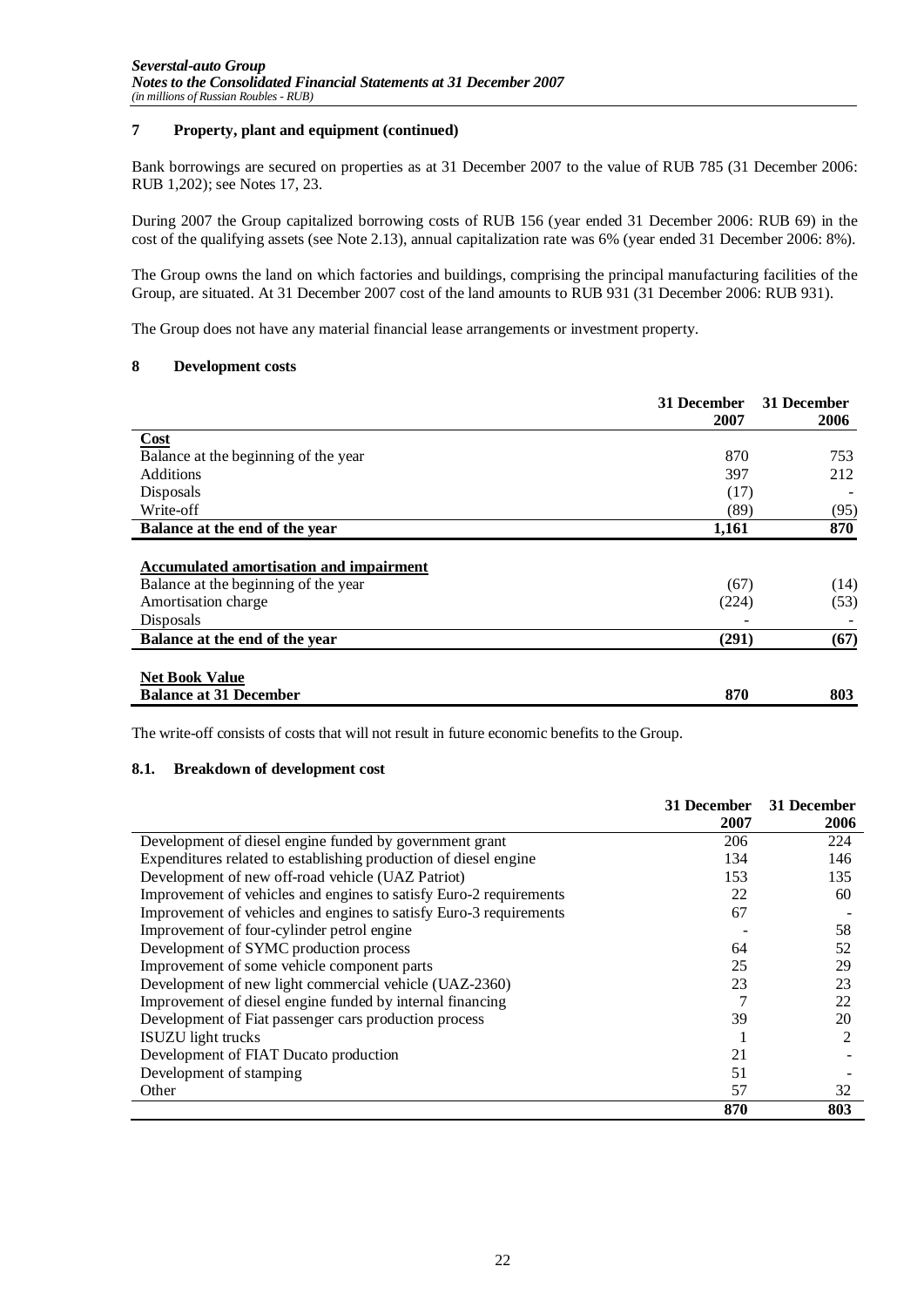#### **9 Acquisitions and goodwill**

Goodwill arose first on the original purchase of controlling stake in OAO "UAZ" and OAO "ZMZ" and then on the increase of holding stake in OAO "UAZ" in 2003 and OAO "ZMZ" in 2004. The positive goodwill is attributable to the profitability of the acquired businesses and the significant synergies expected to arise after the Group's acquisition of OAO "UAZ" and OAO "ZMZ".

|                 | 31 December | 31 December |
|-----------------|-------------|-------------|
|                 | 2007        | 2006        |
| Vehicle segment | 1,207       | .,207       |
| Engine segment  | 277         | - 277       |
|                 | 1.484       | 1,484       |

#### *Impairment tests for goodwill*

The Group tested its goodwill for impairment at 31 December 2007. Goodwill is allocated to the Group's cash generating units (CGUs) according to business segments namely the two major subsidiaries: OAO "UAZ" (vehicle segment) and OAO "ZMZ" (engine segment).

The recoverable amount of a CGU is determined based on value-in-use calculations. These calculations use cash flow projections based on financial budgets approved by management covering a five-year period. Management has based the CGU's cash flow projections on three key assumptions related to the operating margin, growth rate and discount rate specific to each CGU. Management determined budgeted operating margin based on past performance for the last two years and its expectations for market development. For the vehicle segment these include continued strong demand for quality vehicles in the niche markets in which the segment operates, and the segment's sales price advantage over its foreign competition in those markets. For the engine segment these include the consolidation of its position as the dominant supplier of car engines to the Russian market, and its capability to upgrade its products in line with expected increases in regulations over emission levels. Cash flows beyond the five-year period are extrapolated using estimated growth rates of 7.7% for the vehicle segment and 8.7% (31 December 2006: 7.7% and 8.7% respectively) for the engine segment; these growth rates do not exceed the long-term average growth rate for the automotive business in which the CGUs operate. The discount rates used of 14% for vehicle segment and 17.6% for engine segment (31 December 2006: 19% and 18.9% respectively) are pre-tax and reflect specific risks relating to the relevant segments. Management believes that any reasonably possible change in the key assumptions described above would not cause the carrying amount of goodwill related to vehicle and engine segments to exceed their recoverable amounts.

#### *Increase in holding stake of OAO "ZMZ"*

The holding stake in OAO "ZMZ" was further increased by step acquisition from 75% up to 79% of total share capital in the year ended 31 December 2007.

|                                                              | <b>Year ended</b> |
|--------------------------------------------------------------|-------------------|
|                                                              | 31 December 2007  |
| Step increase in % of ownership                              | 3.8%              |
| Purchase consideration                                       | 316               |
| Share of net assets acquired from minority shareholders      | (348)             |
| Excess of acquired share in the net identifiable assets over |                   |
| purchase consideration                                       | (32)              |

The Company was able to increase the ownership in this subsidiary by acquiring shares from minority shareholders who, having lost significant influence, sold their shares at favourable prices to the Company.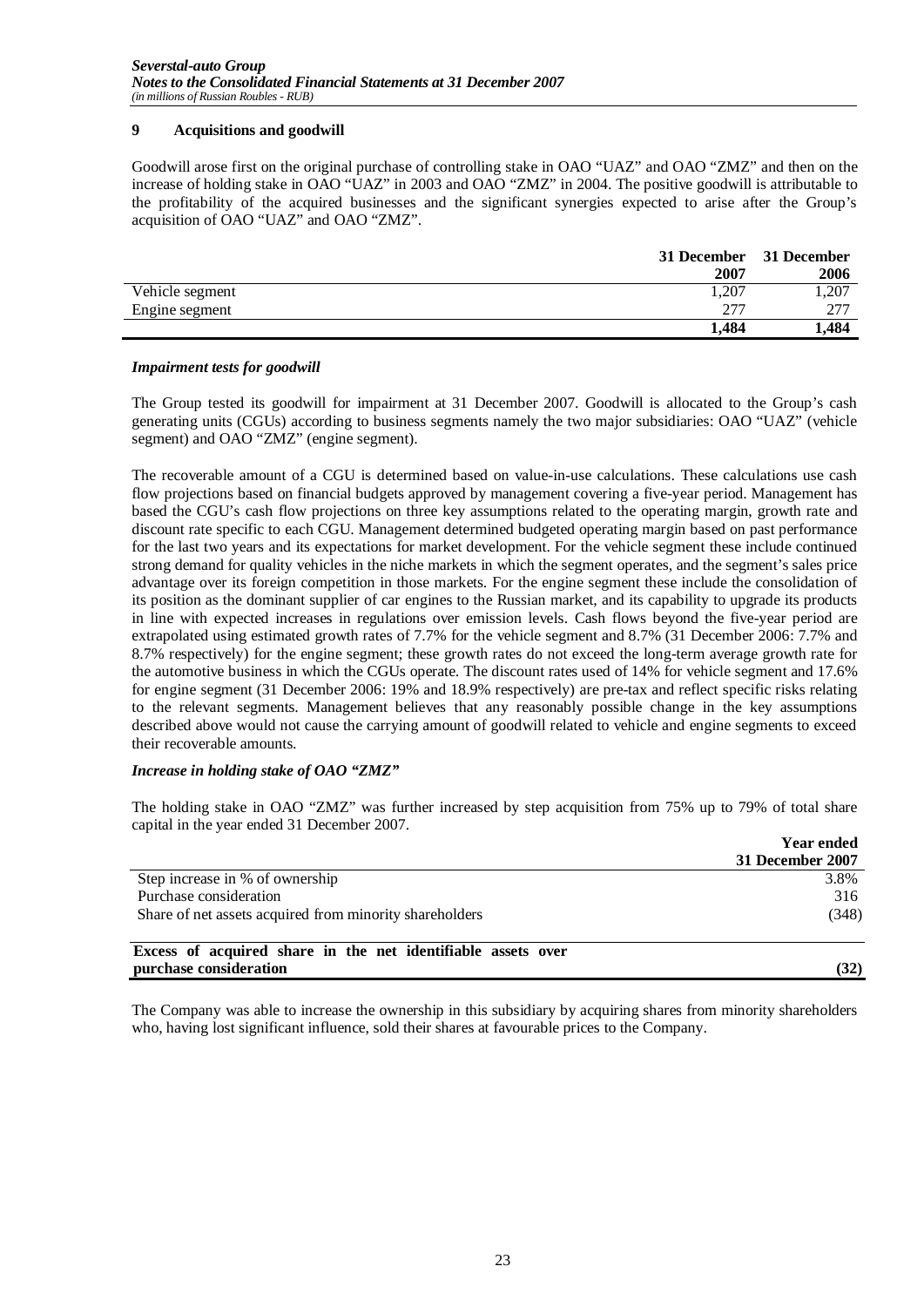#### **10 Other intangible assets**

Intangible assets comprise of the following:

|                                    | <b>Trade marks</b>       | <b>Licences</b> | <b>Total</b> |
|------------------------------------|--------------------------|-----------------|--------------|
| Cost                               |                          |                 |              |
| <b>Balance at 31 December 2005</b> | 40                       | 108             | 148          |
| <b>Additions</b>                   |                          | 133             | 133          |
| Disposals                          | (40)                     |                 | (40)         |
| <b>Balance at 31 December 2006</b> | ٠                        | 241             | 241          |
|                                    |                          |                 |              |
| Additions                          |                          | 355             | 355          |
| Disposals                          | $\overline{\phantom{a}}$ | (7)             | (7)          |
| <b>Balance at 31 December 2007</b> | ۰                        | 589             | 589          |
|                                    |                          |                 |              |
| <b>Accumulated Amortisation</b>    |                          |                 |              |
| <b>Balance at 31 December 2005</b> | (8)                      | (44)            | (52)         |
| Amortisation expense               |                          | (34)            | (34)         |
| Disposals                          | 8                        |                 | 8            |
| <b>Balance at 31 December 2006</b> |                          | (78)            | (78)         |
|                                    |                          |                 |              |
| Amortisation expense               |                          | (37)            | (37)         |
| Disposals                          |                          |                 |              |
| <b>Balance at 31 December 2007</b> |                          | (108)           | (108)        |
|                                    |                          |                 |              |
| <b>Net Book Value</b>              |                          |                 |              |
| <b>Balance at 31 December 2006</b> |                          | 163             | 163          |
|                                    | ۰                        |                 |              |
|                                    |                          |                 |              |
| <b>Balance at 31 December 2007</b> | ۰                        | 481             | 481          |

The Group has acquired additional SsangYong and FIAT production licences in 2007. Term and useful life of the licences vary from 5 to 10 years.

#### **11 Financial assets**

Available-for-sale investments include equity securities with a carrying value of RUB 34 (2006: RR 43) which are not publicly traded. Due to the nature of the local financial markets, it is not possible to obtain current market value for these investments. For these investments, fair value is estimated by reference to the investee's net asset value. For the other investments traded in active markets, fair value is determined by reference to the current market value at the close of business on 31 December.

|                     | 31 December<br>2007 | 31 December<br>2006 |
|---------------------|---------------------|---------------------|
| Unlisted securities | 36                  |                     |
| Listed securities   | 18                  |                     |
|                     | 54                  | 54                  |

#### **12 Other non-current assets**

Other non-current assets consist of the following:

|                                       | 31 December<br>2007 | 31 December<br>2006 |
|---------------------------------------|---------------------|---------------------|
| Advances for equipment                | 429                 | 192                 |
| Advances for construction in progress | 26                  | 54                  |
| Other                                 | 41                  | 26                  |
|                                       | 496                 | 272                 |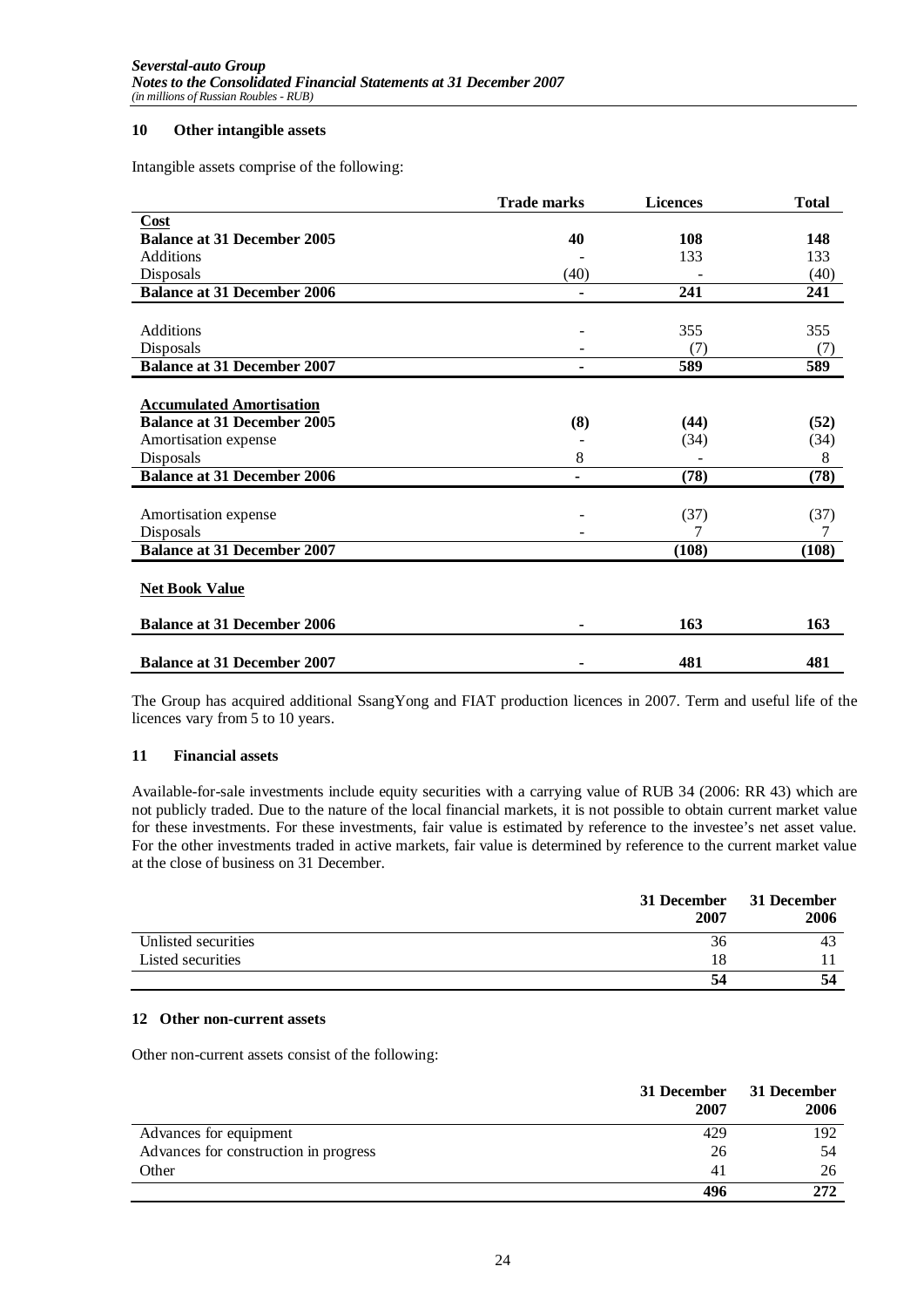#### **13 Inventories**

|                   | 31 December<br>2007       | 31 December<br>2006 |
|-------------------|---------------------------|---------------------|
| Raw materials     | 4,935                     | 4,083               |
| Less: provision   | (43)                      | (56)                |
|                   | 4,892                     | 4,027               |
| Work in progress  | 836                       | 694                 |
| Less: provision   | ۰                         |                     |
|                   | 836                       | 694                 |
| Finished products | 2,043                     | 1,677               |
| Less: provision   | $^{\prime}$ 1 $^{\prime}$ | (2)                 |
|                   | 2,042                     | 1,675               |
| <b>Total</b>      | 7,770                     | 6,396               |

Inventories of RUB 221 (31 December 2006: RUB 776) have been pledged as security for borrowings, see Notes 17, 23.

#### **14 Accounts receivable and prepayments**

|                                                 | 31 December | 31 December |
|-------------------------------------------------|-------------|-------------|
|                                                 | 2007        | 2006        |
| Trade receivables                               | 5,238       | 2,789       |
| Less: provision for impairment                  | (46)        | (48)        |
|                                                 | 5,192       | 2,741       |
| <b>Total financial assets</b>                   | 5,192       | 2,741       |
|                                                 |             |             |
| Other receivables                               | 224         | 208         |
| Less: provision for impairment                  | (7)         | (8)         |
|                                                 | 217         | 200         |
| Advances to suppliers, other than for equipment | 612         | 831         |
| Less: provision for impairment                  | (13)        | (16)        |
|                                                 | 599         | 815         |
| <b>Taxes</b>                                    | 492         | 600         |
| VAT recoverable, net                            | 455         | 276         |
| Prepayments                                     | 15          | 30          |
| <b>Total</b>                                    | 6,970       | 4,662       |

Foreign currency denominated financial assets:

|                 | 31 December | 31 December |
|-----------------|-------------|-------------|
| <b>Currency</b> | 2007        | 2006        |
| Russian rouble  | 5,075       | 2,331       |
| Euro            | 10          | 333         |
| US\$            | 107         | 77          |
| <b>Total</b>    | 5.192       | 2,741       |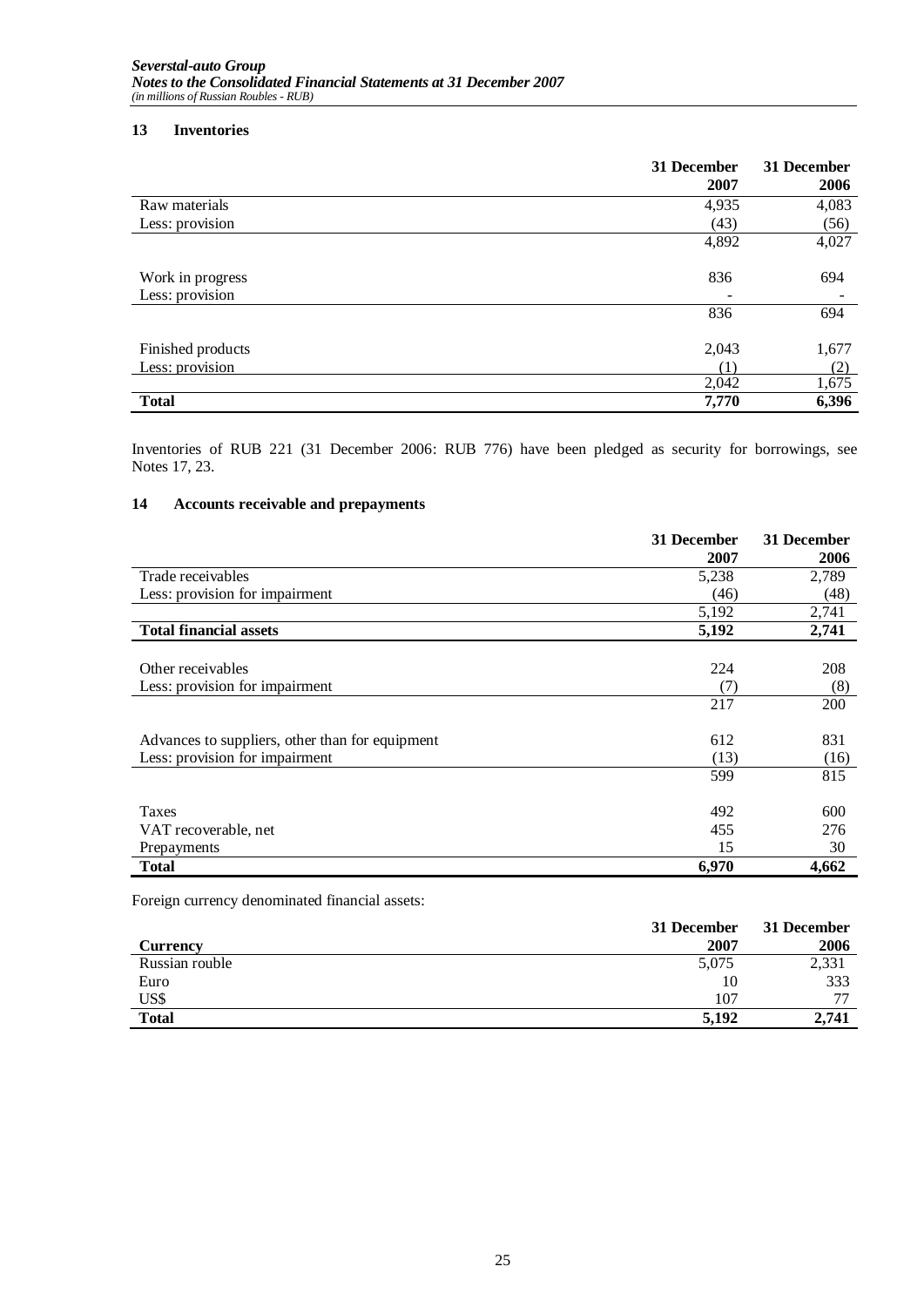#### **14 Accounts receivable and prepayments (continued)**

Analysis by credit quality of trade and other receivables is as follows:

|                                                       | 31 December<br>2007 | 31 December<br>2006 |
|-------------------------------------------------------|---------------------|---------------------|
| $\overline{Current}$ and not impaired $-$ exposure to |                     |                     |
| - Group $1$ – large corporate clients (GAZ)           | 537                 | 390                 |
| - Group $2$ – dealers                                 | 3,683               | 1,733               |
| - Group $3$ – other clients                           | 958                 | 607                 |
| <b>Total current and not impaired</b>                 | 5,178               | 2,730               |
| Past due but not impaired                             |                     |                     |
| - less than 30 days overdue                           |                     |                     |
| - 30 to 90 days overdue                               | 1                   |                     |
| - 90 to 180 days overdue                              |                     |                     |
| - 180 to 360 days overdue                             | 2                   | 11                  |
| - over 360 days overdue                               | 11                  |                     |
| Total past due but not impaired                       | 14                  | 11                  |
| Individually determined to be impaired (gross)        |                     |                     |
| - 30 to 90 days overdue                               |                     |                     |
| - 90 to 180 days overdue                              |                     | 10                  |
| - 180 to 360 days overdue                             | 4                   | 5                   |
| - over 360 days overdue                               | 42                  | 32                  |
| <b>Total individually impaired</b>                    | 46                  | 48                  |
| <b>Less impairment provision</b>                      | (46)                | (48)                |
| <b>Total</b>                                          | 5,192               | 2,741               |

As at 31 December 2007 fair value of the financial assets does not differ from their carrying value (2006: no difference).

#### **15 Cash and cash equivalents**

|                                      | 31 December | 31 December |
|--------------------------------------|-------------|-------------|
|                                      | 2007        | 2006        |
| Cash on hand and balances with banks | 784         | 919         |
| Cash deposits                        | 1,226       | 69          |
| Short-term bank promissory notes     | 20          |             |
| <b>Total</b>                         | 2.030       | 1.033       |

Cash deposits of RUB 531 held by the Group at 31 December 2007 bear interest of 4%-4.6% per annum, RUB 605 bear interest of 5%-5.42%, RUB 90 bear interest of 6%-7.75% (31 December 2006: RUB 69 bear interest of 4.5% per annum). Cash and cash equivalents of RUB 252 bear interest of 1%-3%, RUB 363 bear interest of 4%-5% (31 December 2006: RUB 251 bear interest of 2%-3% per annum and RUB 398 bear interest of 5%), RUB 189 held by the Group are not interest bearing (31 December 2006: RUB 315).

Certain of the Group's liabilities were guaranteed by banks issuing letters of credits to suppliers of imported assembly kits. For presentation purposes the Group have changed prior year treatment of these guarantees as separate cash and loans balances and disclosed a zero net value. As a result, cash and liabilities have decreased by RUB 657 as at 31 December 2007 and RUB 416 as at 31 December 2006.

|              | 31 December | 31 December |
|--------------|-------------|-------------|
| Currency     | 2007        | 2006        |
| Euro         |             |             |
| US\$         |             |             |
| <b>Total</b> | 26          | $\sim$      |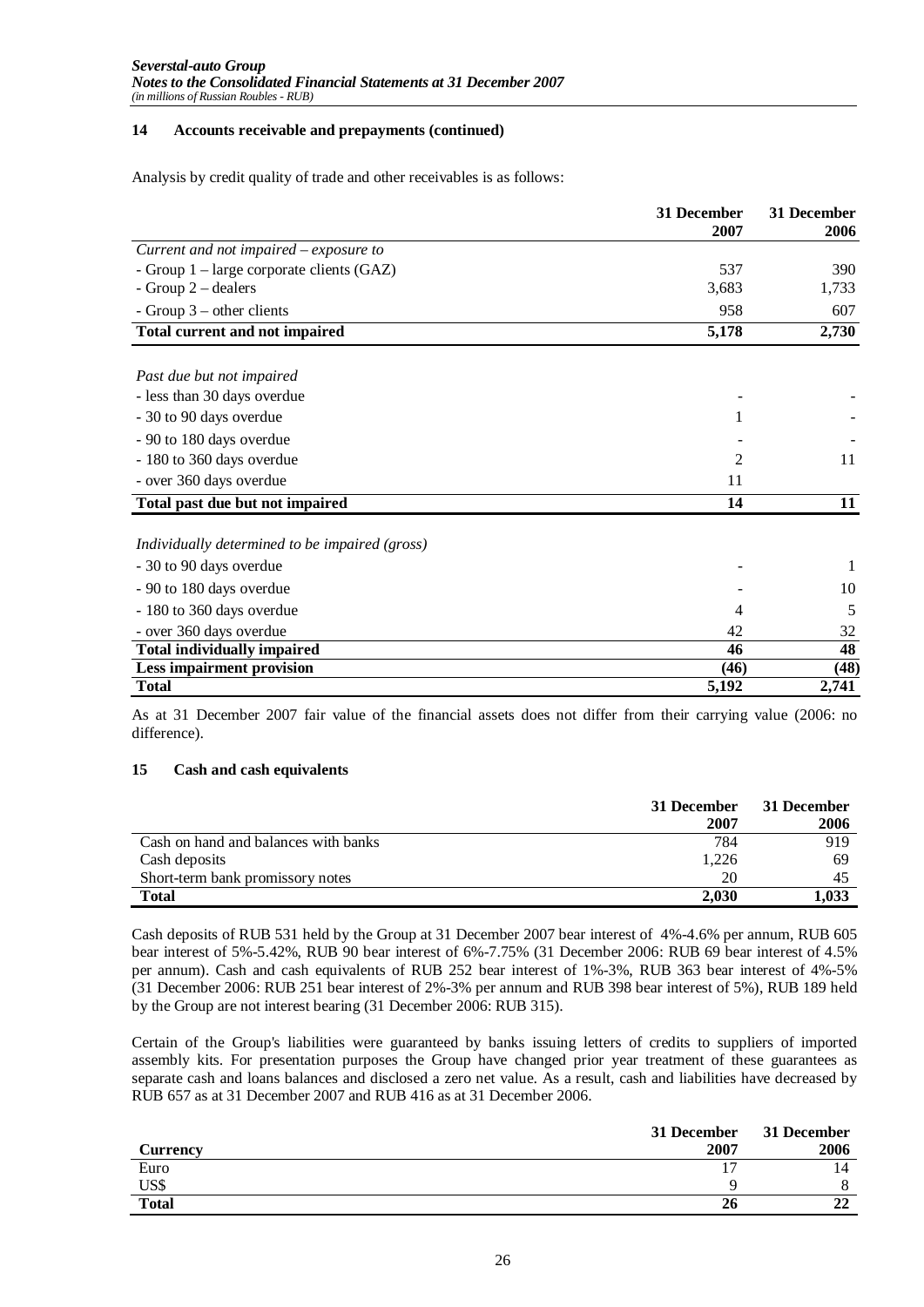#### **15 Cash and cash equivalents (continued)**

The carrying value of cash and cash equivalents as at 31 December 2007 and 31 December 2006 is approximately equal their fair value.

The Group holds cash and cash equivalents in top-20 Russian banks. Credit ratings of banks are provided in the analysis below.

|                 | 31 December<br>2007 | 31 December |
|-----------------|---------------------|-------------|
|                 |                     | 2006        |
| Rating by Fitch |                     |             |
| - $AA-$         | 12                  |             |
| $- A$           | 38                  | 12          |
| $- A-$          | 11                  | 8           |
| $-BBB+$         | 701                 | 619         |
| $-BB$           | 849                 |             |
| $- B$           |                     | 5           |
| - Unrated       | 416                 | 389         |
| - Cash on hand  | 3                   |             |
| <b>Total</b>    | 2,030               | 1,033       |

Management of the Group monitors both Standard and Poors and Fitch ratings of the banks used to ensure appropriate level of credit risk.

#### **16 Shareholders' equity**

The value of share capital issued and fully paid up consists of the following shares:

|            |    |          | Number of<br>outstanding<br>ordinary<br>shares<br>(thousands) | Number of<br>treasury<br>shares<br>(thousands) | <b>Share</b><br>capital,<br><b>RUB</b> | <b>Treasury</b><br>shares,<br><b>RUB</b> | <b>Share</b><br>premium,<br><b>RUB</b> | <b>Additional</b><br>paid-in<br>capital,<br><b>RUB</b> |
|------------|----|----------|---------------------------------------------------------------|------------------------------------------------|----------------------------------------|------------------------------------------|----------------------------------------|--------------------------------------------------------|
| At<br>2006 | 31 | December | 34,270                                                        |                                                | 530                                    | $\overline{\phantom{a}}$                 | 6,019                                  | 1,438                                                  |
| At<br>2007 | 31 | December | 34,270                                                        | 750                                            | 530                                    | (735)                                    | 6,019                                  | 1,438                                                  |

The total authorised number of ordinary shares is 82,074 thousand (31 December 2006: 82,074 thousand). Nominal value of all shares is 12.5 roubles per share. Statutory share capital of the Company totalled RUB 428 (31 December 2006: RUB 428).

In accordance with Russian legislation, the Company distributes profits as dividends or transfers them to reserves (fund accounts) on the basis of financial statements prepared in accordance with Russian Accounting Rules. The statutory accounting reports of the Company are the basis for profit distribution and other appropriations. Russian legislation identifies the basis of distribution as the net profit. For the year ended 31 December 2007, the net statutory profit for the Company as reported in the published annual statutory reporting forms was RUB 1,159 (for the year ended 31 December 2006: RUB 3,661) and the closing balance of the accumulated profit including the current reporting period net statutory profit totalled to RUB 8,040 (as at 31 December 2006: RUB 7,556). However, this legislation and other statutory laws and regulations are open to legal interpretation and accordingly management believes at present that it would not be appropriate to disclose an amount for the distributable reserves in these consolidated financial statements.

In June 2006, the General Shareholders' Meeting decided to pay dividends of RUB 480 for 2005, or 14 roubles per ordinary share. In June 2007, the General Shareholders' Meeting decided to pay dividends of RUB 675 for 2006, or 19.7 roubles per ordinary share.

During the year ended 31 December 2007 the Group acquired 750 thousands of ordinary shares of the Company on the market for RUB 735 at average price of 980 roubles per share (market price at the date of share options agreement was \$30 per share). The Company reserved these treasury shares for a share option programme for senior management and members of the Board of directors (see Note 6.2).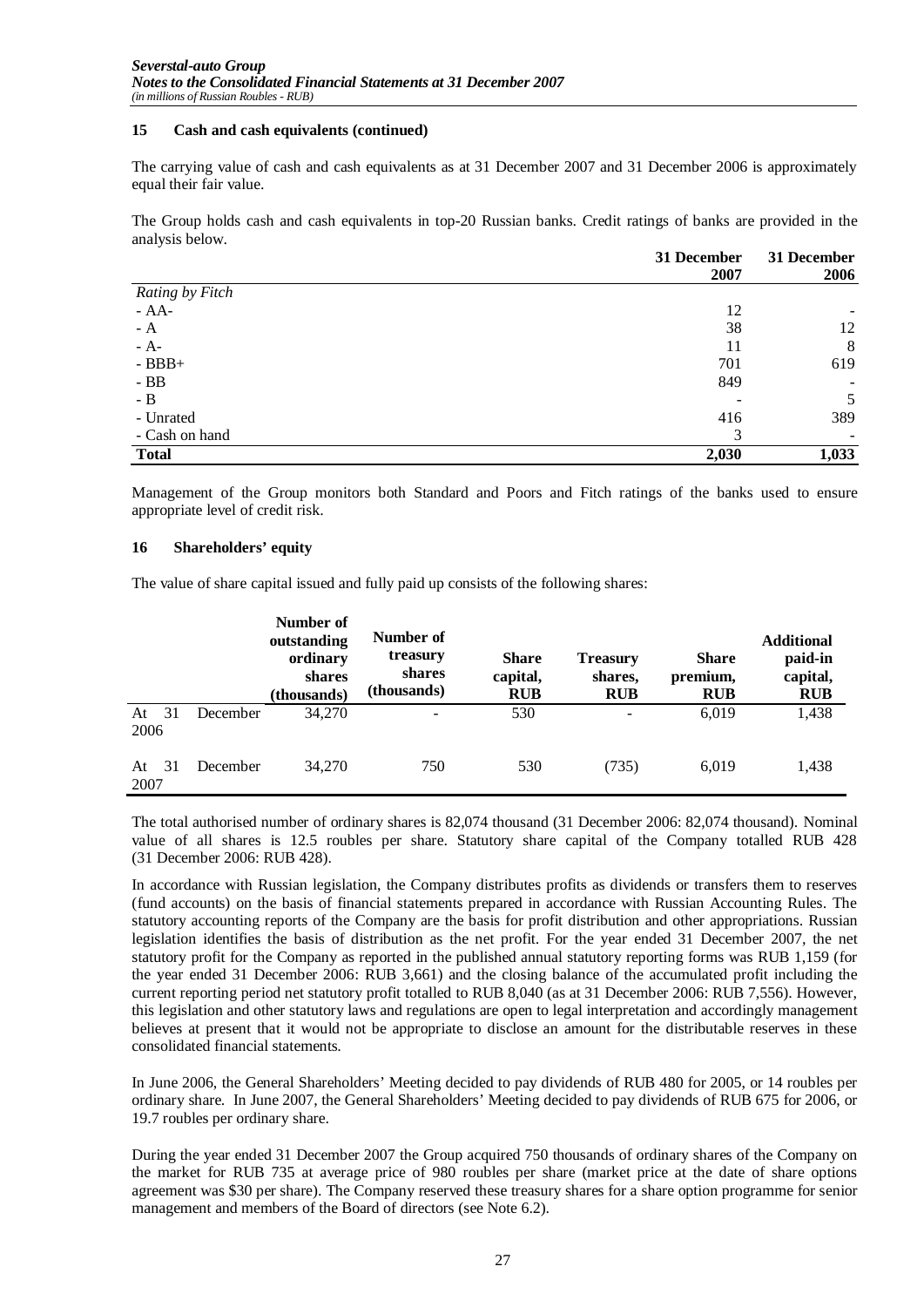#### **17 Long-term borrowings**

As at 31 December 2007 long-term debt comprises a total of:

(a) rouble denominated non-convertible bonds for RUB 1,495 (31 December 2006: RUB 0) payable in six years time with a coupon payable every six month issued in January 2004. Initially the coupon rate was 11.25% per annum. In January 2007 the Group changed the bond interest rate from 11.25% to 8%. As a result the holders of a part of the bonds in the amount of RUB 762 requested early redemption of the bonds and all the amount was subsequently placed at the secondary market.

(b) rouble-denominated non-convertible bonds for RUB 2,990 (31 December 2006: RUB 0) payable in six years time with a coupon payable every six month of 7.7% per annum issued in July 2007.

(c) rouble and foreign currency denominated loans at floating rates of EURIBOR +0.25%-2.375%, LIBOR +1.75%, MOSPRIME +1.5% of RUB 1,661 (31 December 2006: RUB 252).

Long-term debt repayments schedule is presented in Note 33.

As at 31 December 2007 and 31 December 2006 the carrying value of these liabilities approximates their fair value.

No significant or special covenants were issued during the year ended 31 December 2007 (year ended 31 December 2006: none).

#### **18 Taxes payable**

#### **Current taxes payable**

|                                                     | 31 December | 31 December |
|-----------------------------------------------------|-------------|-------------|
|                                                     | 2007        | 2006        |
| Value-added tax                                     | 248         | 94          |
| Income tax                                          | 125         | 56          |
| Payments to the Pension Fund and other social taxes | 76          | 70          |
| Personal income tax                                 | 39          | 38          |
| Property tax                                        | 25          | 19          |
| Current portion of taxes restructured to long-term  | 6           | 187         |
| Tax penalties and interest                          | 3           |             |
| Other taxes                                         | 57          | 51          |
| <b>Total</b>                                        | 579         | 522         |

The Group had no tax liabilities past due at 31 December 2007 and 31 December 2006.

#### **Long-term taxes payable**

Long-term taxes payable comprise various taxes payable other than income tax to the Russian Government which were previously past due and which have been restructured to be repaid over a period of up to 10 years following the application of various Government Resolutions including No. 410 dated 23 May 2001 "On making changes and amendments to the Russian Government Resolution and No. 1002 dated 3 September 1999 "Terms of the restructuring of payables to the Federal Budget", as described below. The carrying value of this debt and its maturity profile is as follows:

|                                         | 31 December<br>2007 | 31 December<br>2006 |
|-----------------------------------------|---------------------|---------------------|
| Current                                 | h                   | 187                 |
| 1 to 2 years                            |                     |                     |
| 2 to 3 years                            |                     |                     |
| 3 to 4 years                            |                     |                     |
| <b>Total restructured</b>               | 10                  | 193                 |
| Less: current portion of taxes payable  | (6)                 | (187)               |
| Long-term portion of restructured taxes |                     |                     |

In the event that the Group companies fail to make current tax payments and payments of restructured tax liabilities by the end of each quarter, the Ministry of Taxes and Duties may, within one month, recommend to the Government to cancel the restructuring agreement and call-in the entire liability. OAO "UAZ", OAO "ZMZ" and OAO "ZMA" are in compliance with the terms of the restructuring of the federal, regional and local tax debts at 31 December 2007. Management is confident that these companies will continue to abide by the terms of the restructuring.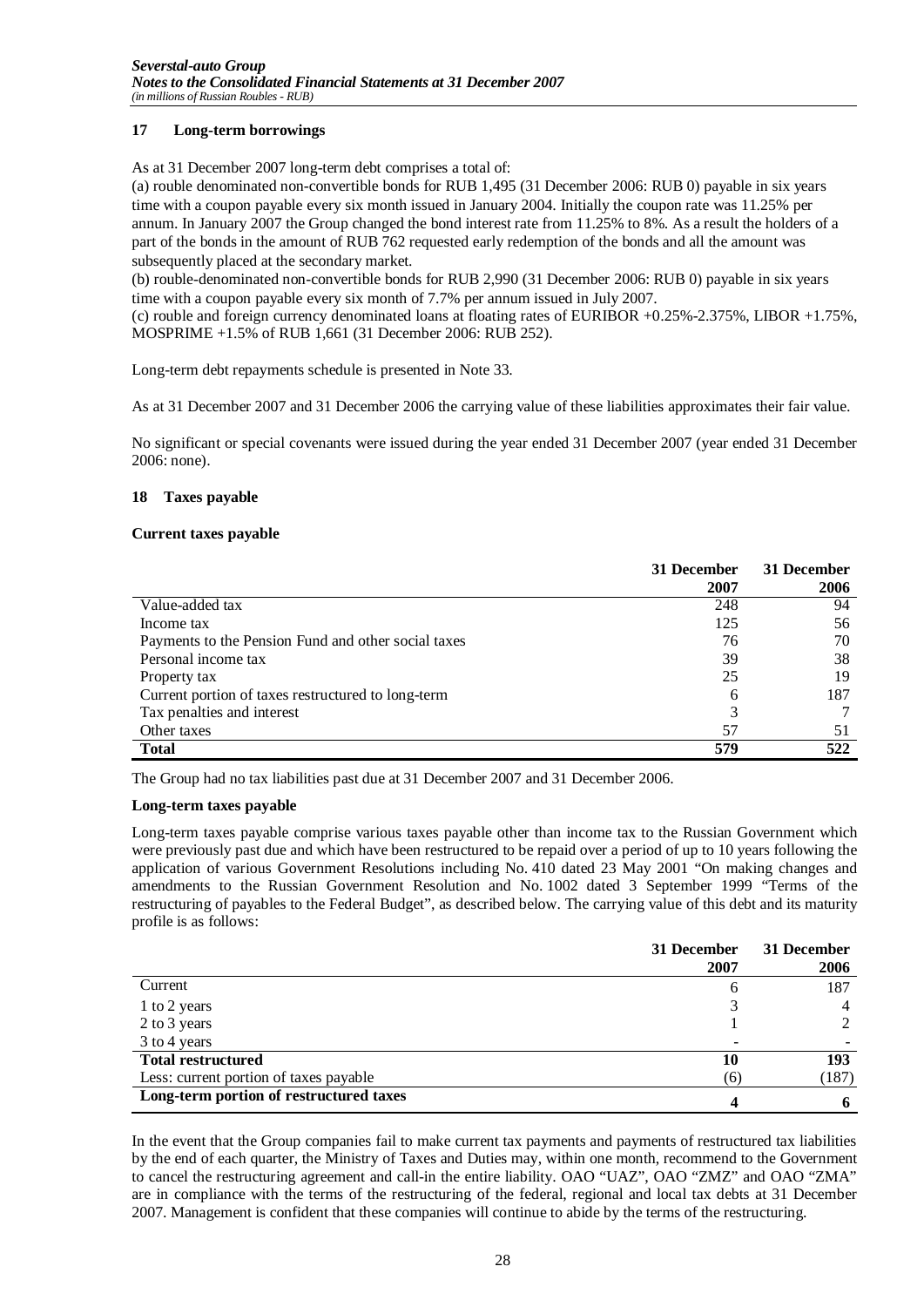#### **19 Post-retirement benefits**

OAO "ZMZ" and its subsidiaries provide post employment benefits in the form of a lump sum payment on retirement and monthly cash payments to their retirees via the non-state pension fund "Stalfond". The Company adopted monthly payments since 2007 having changed its policy from quarter payments to monthly payments. The benefit amount is determined by key management. The entitlement to benefits (cash payments) ceases when the retirees die. To date it has been an unfunded plan, with no assets specifically allocated to cover the scheme liabilities. The scheme's retirement age is the State retirement age (55 for females and 60 for males). The last actuarial valuation was performed by management in December 2007.

The amounts recognised in the balance sheet are determined as follows:

|                                       | 31 December | 31 December |
|---------------------------------------|-------------|-------------|
|                                       | 2007        | 2006        |
| Present value of unfunded obligations | 165         | 194         |
| Unrecognized net actuarial loss       | (21)        | (43)        |
| Unrecognised past service cost        | (91)        | (94)        |
| Net liability in the balance sheet    |             | 57          |

The amounts recognised in the statement of income are as follows:

|                                             | 31 December | 31 December |
|---------------------------------------------|-------------|-------------|
|                                             | 2007        | 2006        |
| Current service cost                        |             |             |
| Interest cost                               |             | 14          |
| Recognised actuarial gain                   |             |             |
| Amortisation of past service cost           |             |             |
| Settlement loss/(gain)                      |             | (5)         |
| Other                                       | T 7         |             |
| Total included in labour expenses (Note 29) |             | 32          |

Deferred past service cost will be amortised over the employees' average remaining working life of 12 years.

Movements in the defined benefit obligation:

|                                                           | 31 December | 31 December |
|-----------------------------------------------------------|-------------|-------------|
|                                                           | 2007        | 2006        |
| Defined benefit obligation at the beginning of the period | 194         | 189         |
| Service cost                                              |             | 11          |
| Interest cost                                             | 13          | 14          |
| Actuarial losses/gains                                    | (20)        |             |
| Losses/(gain) on curtailments                             |             | (19)        |
| Benefits paid                                             | (7)         | (8)         |
| Sale of subsidiary                                        | (5)         |             |
| Other                                                     | (17)        |             |
| Defined benefit obligation at the end of period           | 165         | 194         |

The principal actuarial assumptions used were as follows:

|                                                                          | 31 December<br>2007 | 31 December<br>2006 |
|--------------------------------------------------------------------------|---------------------|---------------------|
| Withdrawal rate (up to 44 years old for females and 49 for               | 3.0%                | 3.0%                |
| males)<br>Nominal discount rate                                          | 6.6%                | 6.8%                |
| Nominal pension entitlement increase (prior to benefit<br>commencements) | 8.12%               | 7.10%               |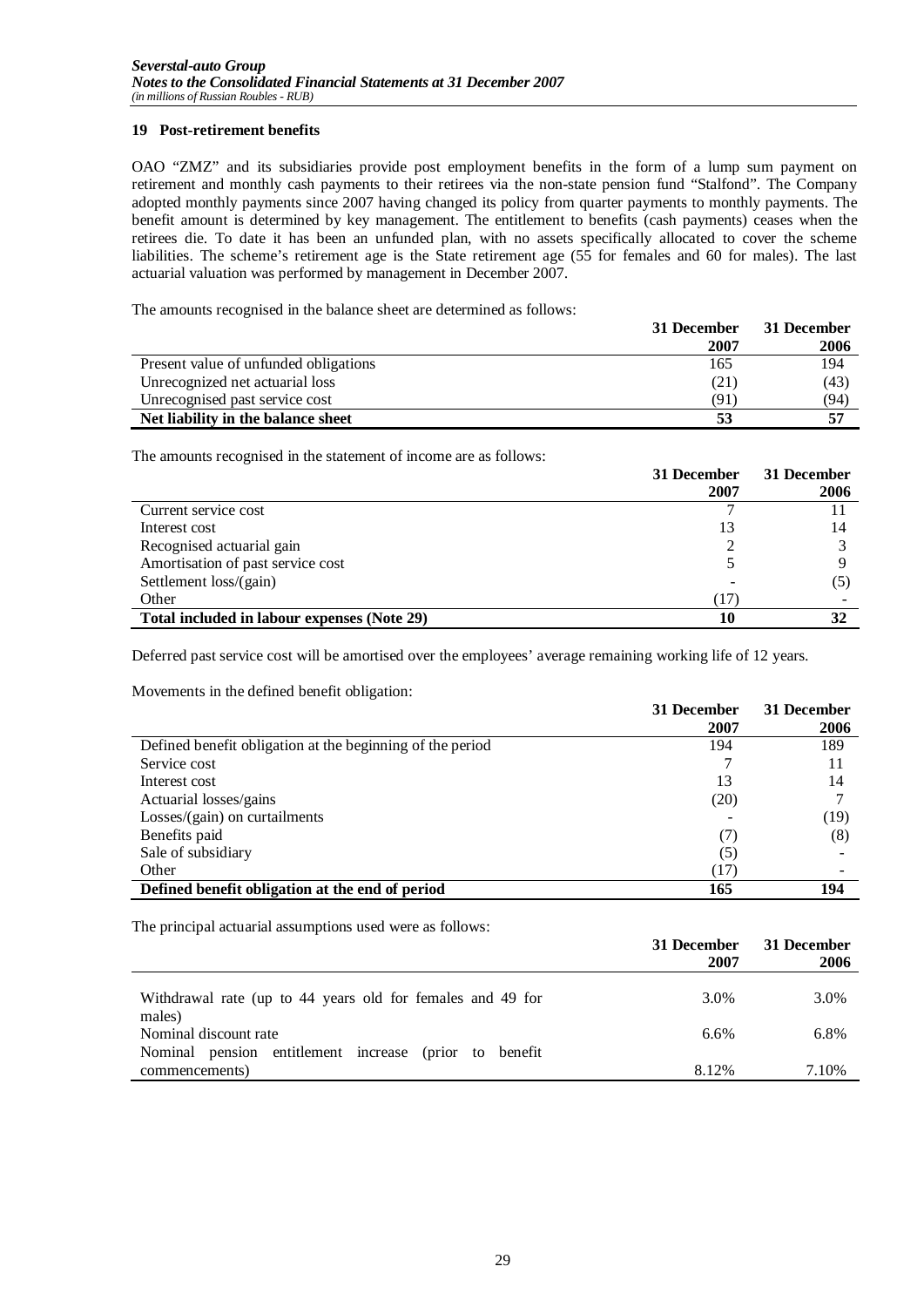#### **20 Deferred income on government grant and other non-current liabilities**

In May 2003 the Group won a government grant for a total of RUB 500 for the development of a new diesel engine during the years 2003 - 2007. As at 31 December 2007 the Group had received RUB 391 of this grant. RUB 162 was used for the purchase of new equipment required for research and development works and RUB 229 was spent on the development of the diesel engine and capitalised as development costs in the balance sheet as at 31 December 2007. As at 31 December 2007 the Group recognised RUB 42 (2006: RUB 14) of government grant in consolidated statement of income. Initially, to fulfil the terms of the grant the Group should sell during the period from 2005 to 2007 developed new diesel engines in the amount of RUB 4,000. If the sales target is not met, the Group would have to pay a fine to the government equal to 20% of the difference between the volume designated and sales made. During the reporting year the Group continued depreciation of the non-current assets acquired and amortization of deferred income.

As at the end of the year 2006 management finalized renegotiating the conditions attached to the grant with the government. Revised terms require the Group to sell diesel engines in the amount of RUB 2,000 over the period 2006 – 2009. The overall financing of the project was reduced to RUB 391, which was utilized by the end of 2006. Management believes that the Group will be able to comply with the new terms of the grant and will not need to pay a fine. As at 31 December 2007 the Group received the full amount of government grant and report of utilization was accepted by government.

#### **21 Advances received and other payables**

|                                        | 31 December | 31 December |
|----------------------------------------|-------------|-------------|
|                                        | 2007        | 2006        |
| Payable for equipment                  | 1,103       | 15          |
| Other                                  | 232         | 45          |
| <b>Total financial liabilities</b>     | 1,335       | 60          |
|                                        |             |             |
| Advances from customers                | 517         | 588         |
| Salaries payable                       | 303         | 207         |
| Bonus accrual                          | 175         | 185         |
| Dividends payable                      | 155         | 159         |
| Vacation accrual                       | 120         | 128         |
| <b>Total non-financial liabilities</b> | 1,270       | 1,267       |
| <b>Total</b>                           | 2,605       | 1,327       |

#### **22 Warranty and other provisions**

During 2007 and 2006 the following movements of the warranty provision took place:

|                                    | Warranty | <b>Tax claims</b> | Total |
|------------------------------------|----------|-------------------|-------|
| Balance at 31 December 2005        | 125      |                   | 130   |
| Additional provision               | 117      | 65                | 182   |
| Utilised in the year of 2006       | (121)    | (5)               | (126) |
| <b>Balance at 31 December 2006</b> | 121      | 65                | 186   |
|                                    |          |                   |       |
| Additional provision               | 115      |                   | 122   |
| Utilised in the year of 2007       | (104)    | (65)              | (169) |
| <b>Balance at 31 December 2007</b> | 132      |                   | 139   |

The Group gives one-year warranty on UAZ products (for UAZ Patriot – 2 years), two-year warranty on ZMZ as well as 3-year warranty on sport utility vehicles and 2 and 3-year warranty on passenger cars produced at ZMA, and undertakes to repair or replace items that fail to perform satisfactorily. A provision of RUB 132 (31 December 2006: RUB 121) was recognised at 31 December 2007 for expected warranty claims based on past experience of the level of repairs and replacements. An additional provision has been recognized for Rexton and FIAT vehicles based on expected costs not covered by the supplier.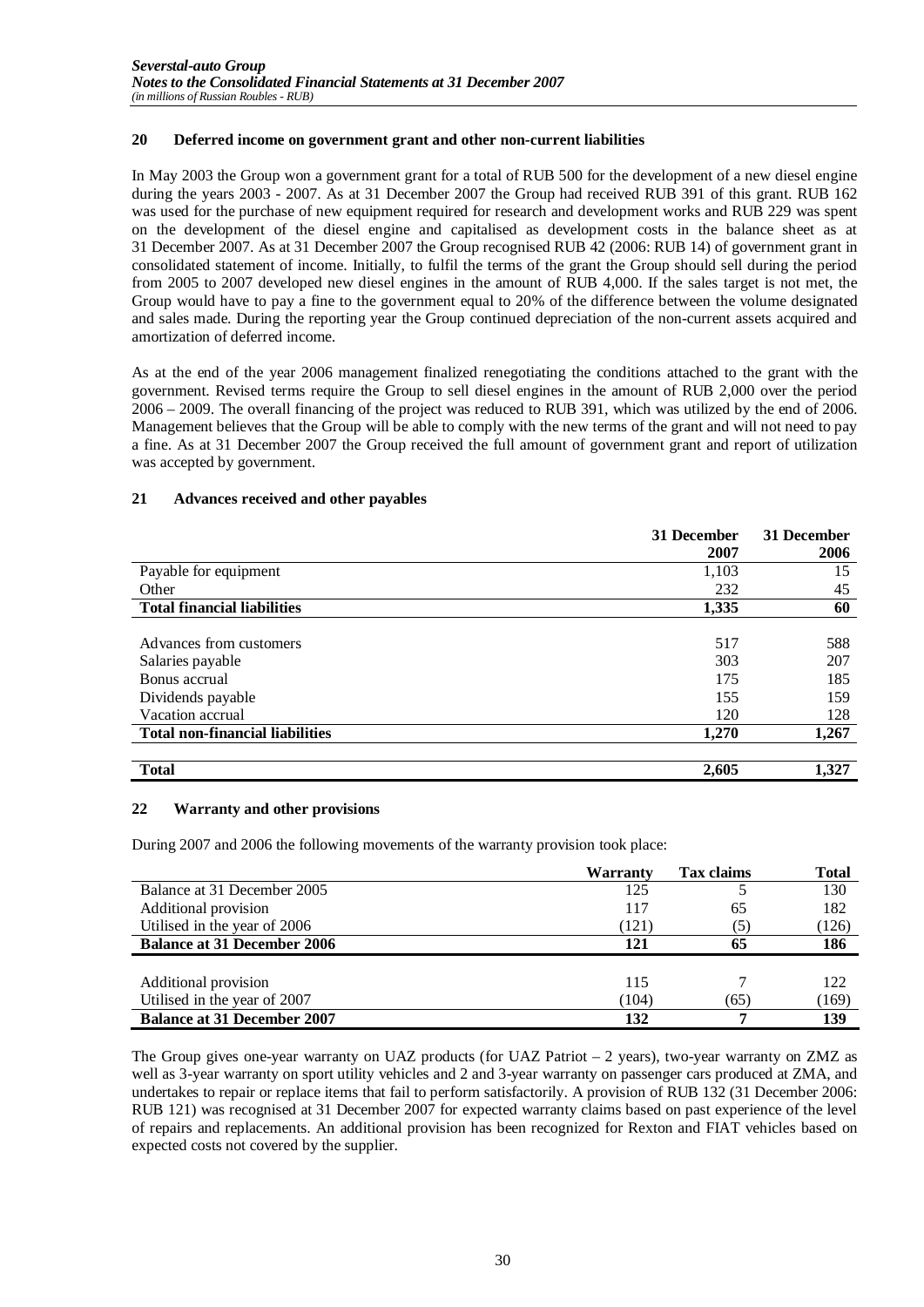#### **23 Short-term borrowings**

As at 31 December 2007 and 31 December 2006 short-term borrowings consist of bank loans amounting to RUB 2,491 and RUB 2,956 respectively. That amount included short-term part of long-term loans of RUB 31 December 2006: RUB 96); and interest accrued on loans amounting to RUB 172 (31 December 2006: RUB 87).

As at 31 December 2007 short-term debt comprises a total of rouble and foreign currency denominated loans at effective fixed interest rates of 6.8%-7% of RUB 1,401, 7%-8% of RUB 418 and floating rates of EURIBOR +0.25%-2.375% of RUB 303 and LIBOR +1.75% RUB 369. As at 31 December 2006 short-term debt comprises a total of rouble and foreign currency denominated loans at effective fixed interest rates of 6-7% of RUB 739, 7-11.25% of RUB 1,722, floating rate of EURIBOR +0.85-2% of RUB 93 and LIBOR +2.25% RUB 402.

As at 31 December 2007 and 31 December 2006 loans for RUB 1,141 and RUB 2,690 respectively, inclusive of long-term borrowing from Sberbank (Note 17), are guaranteed by collateral of inventories and equipment; see Notes 7 and 13.

Rouble-denominated bonds of RUB 1,484, classified as long term in prior year financial statements, were renegotiated in January 2007. As a result of the renegotiation the Group changed the bond interest rate from 11.25% to 8%. Because the bonds holders had the right to redeem their bonds during this renegotiation, these bonds have been reclassified as short term as at 31 December 2006 in these financial statements. For presentation purposes we have also changed classification of loans received to finance letters of credits (see Note 15).

#### **24 Sales**

|                       | <b>Year ended</b><br>31 December<br>2007 | <b>Year ended</b><br>31 December<br>2006 |
|-----------------------|------------------------------------------|------------------------------------------|
| Vehicles              | 33,084                                   | 19,102                                   |
| Engines               | 9,139                                    | 8,488                                    |
| Automotive components | 4,994                                    | 4,047                                    |
| Assembly kits         | 19                                       | 30                                       |
| Other sales           | 1.900                                    | 1,795                                    |
| <b>Total</b>          | 49,136                                   | 33,462                                   |

#### **25 Cost of sale**

|                                               | <b>Year ended</b><br>31 December | <b>Year ended</b><br>31 December |
|-----------------------------------------------|----------------------------------|----------------------------------|
|                                               | 2007                             | 2006                             |
| Materials and components used                 | 32,337                           | 20,429                           |
| Labour costs                                  | 4.364                            | 3,669                            |
| Other production costs                        | 1,687                            | 1,290                            |
| Depreciation                                  | 1,045                            | 792                              |
| Change in finished goods and work in progress | (508)                            | (590)                            |
| <b>Total</b>                                  | 38,925                           | 25,590                           |

#### **26 Distribution costs**

|                                           | <b>Year ended</b><br>31 December<br>2007 | <b>Year ended</b><br>31 December<br>2006 |
|-------------------------------------------|------------------------------------------|------------------------------------------|
|                                           |                                          |                                          |
| Transportation                            | 932                                      | 675                                      |
| Advertising                               | 740                                      | 346                                      |
| Materials                                 | 135                                      | 142                                      |
| Labour costs                              | 126                                      | 67                                       |
| Check and inspection performed by dealers | 3                                        | 7                                        |
| Other                                     | 83                                       | 75                                       |
| <b>Total</b>                              | 2,019                                    | 1,312                                    |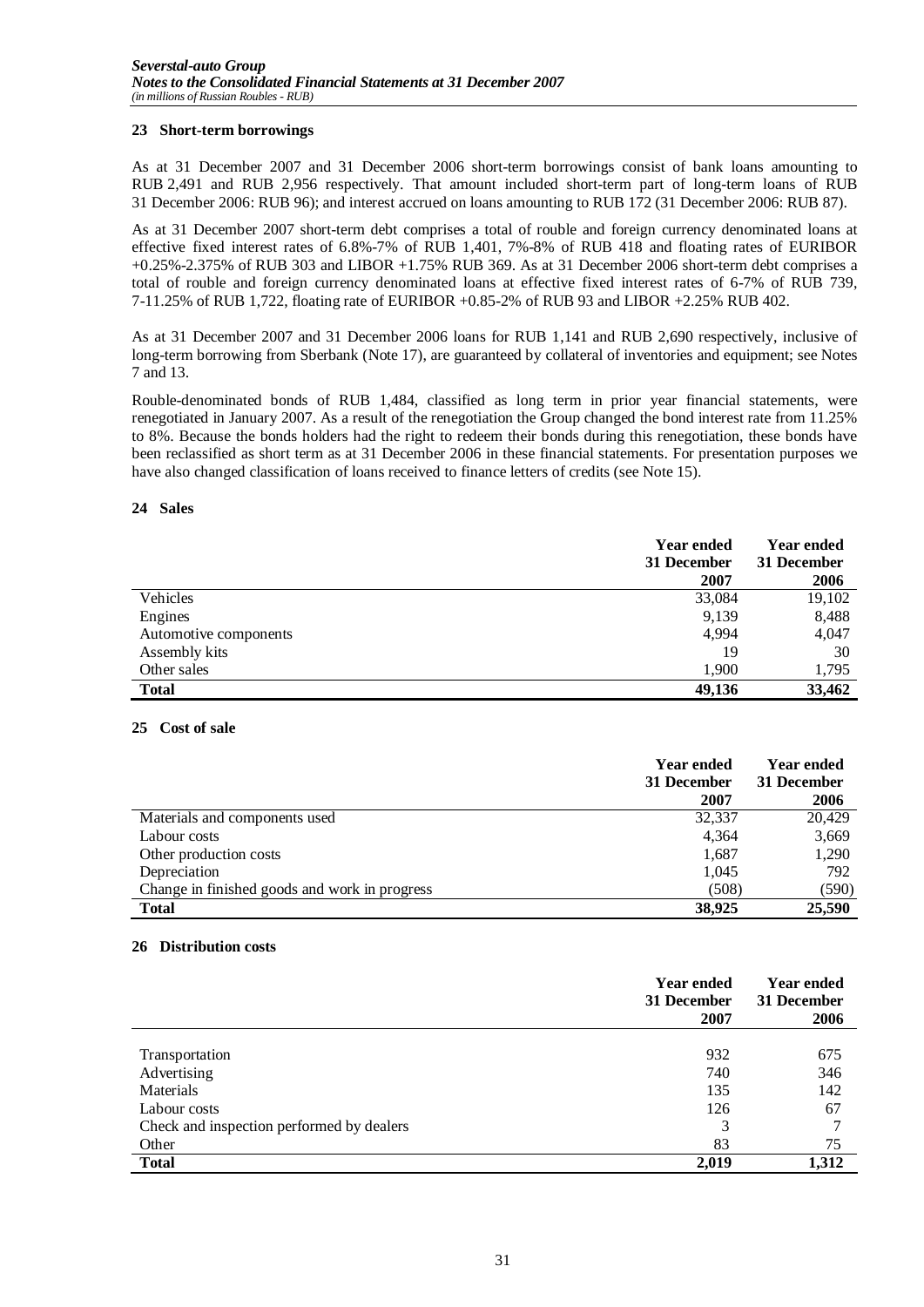#### **27 General and administrative expenses**

|                                         | <b>Year ended</b><br>31 December<br>2007 | <b>Year ended</b><br>31 December<br>2006 |
|-----------------------------------------|------------------------------------------|------------------------------------------|
| Labour costs                            | 1,873                                    | 1,573                                    |
| Services provided by third parties      | 411                                      | 316                                      |
| Taxes other than income                 | 268                                      | 233                                      |
| Depreciation                            | 168                                      | 129                                      |
| Fire brigade and security costs         | 93                                       | 80                                       |
| <b>Materials</b>                        | 48                                       | 67                                       |
| Insurance                               | 67                                       | 59                                       |
| Transportation                          | 92                                       | 37                                       |
| Repairs and maintenance                 | 38                                       | 19                                       |
| Training costs                          | 19                                       | 9                                        |
| Provision for impairment of receivables | (5)                                      |                                          |
| Other                                   | 229                                      | 129                                      |
| <b>Total</b>                            | 3,301                                    | 2.656                                    |

#### **28 Other operating (income)/expenses - net**

|                                                       | <b>Year ended</b><br>31 December<br>2007 | <b>Year ended</b><br>31 December<br>2006 |
|-------------------------------------------------------|------------------------------------------|------------------------------------------|
| Research and development expenses                     | 89                                       | 132                                      |
| Loss on disposals of property, plant and equipment    | 100                                      | 86                                       |
| Social expenses                                       | 80                                       | 68                                       |
| Claims and similar charges                            | (22)                                     | 65                                       |
| Charity                                               | 49                                       | 48                                       |
| Gain on disposal of subsidiary                        | (338)                                    |                                          |
| Excess of acquired shares over purchase consideration | (32)                                     |                                          |
| Amortisation of deferred income                       | (42)                                     | (14)                                     |
| Gain on disposal of materials                         | (37)                                     | (43)                                     |
| Other                                                 | 48                                       | 89                                       |
| <b>Total</b>                                          | (105)                                    | 431                                      |

#### **29 Expenses by nature**

Labour expenses comprise wages, salaries, bonuses, payroll taxes, vacation. Labour expenses were included in different captions of the consolidated statement of income were as follows:

|                         | <b>Year ended</b><br>31 December | <b>Year ended</b><br>31 December |
|-------------------------|----------------------------------|----------------------------------|
|                         | 2007                             | 2006                             |
| Cost of sales           | 4,364                            | 3,653                            |
| Administrative expenses | 1,834                            | 1,567                            |
| Distribution costs      | 126                              | 67                               |
| <b>Total</b>            | 6.324                            | 5,287                            |

Bonuses under share option plan (Note 16):

|                         | <b>Year ended</b><br>31 December<br>2007 | <b>Year ended</b><br>31 December<br>2006 |
|-------------------------|------------------------------------------|------------------------------------------|
| Cost of sales           | $\overline{\phantom{0}}$                 |                                          |
| Administrative expenses | 39                                       |                                          |
| Distribution costs      | -                                        |                                          |
| <b>Total</b>            | 39                                       |                                          |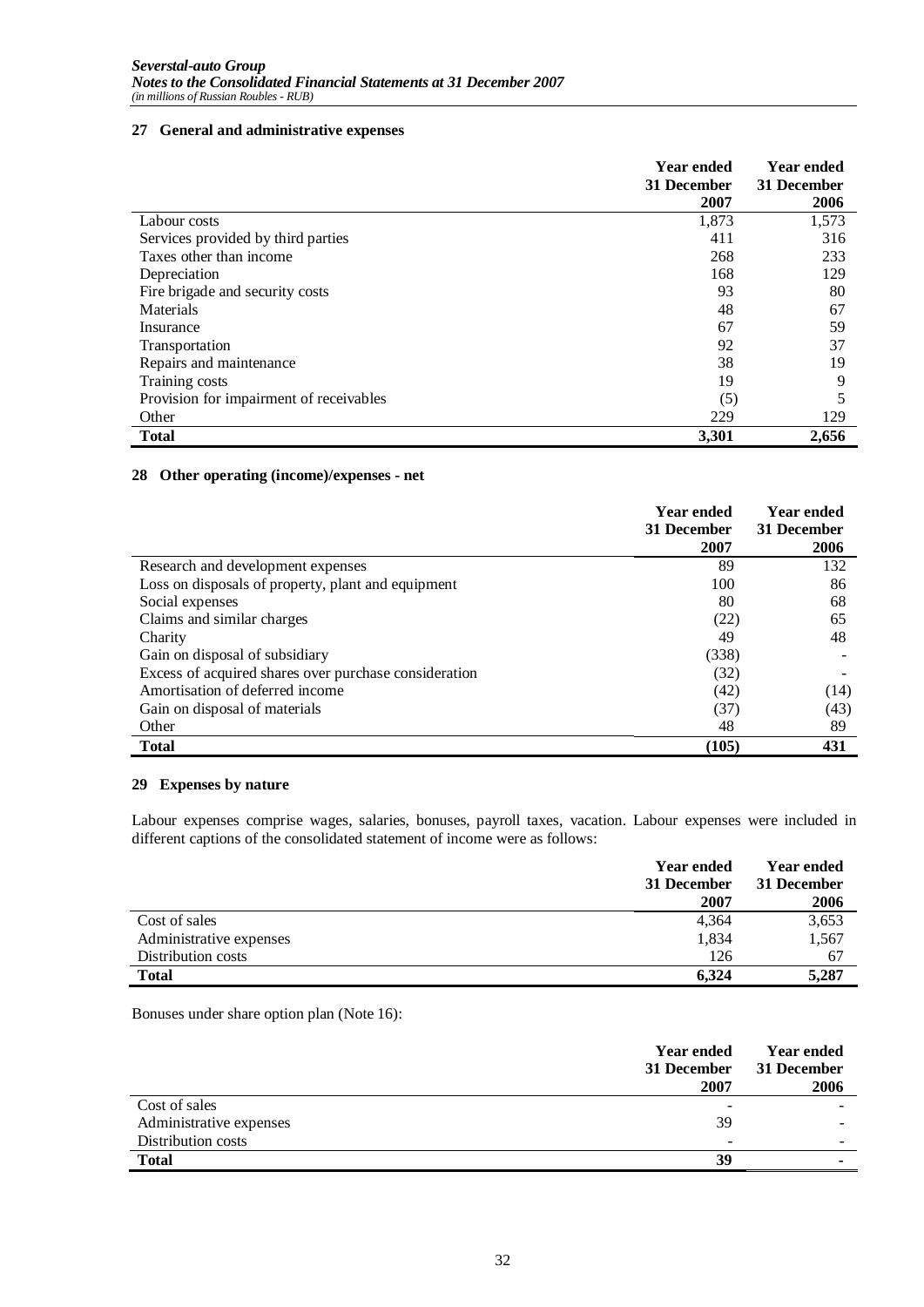#### **29 Expenses by nature (continued)**

Depreciation and amortisation included in different captions of the consolidated statement of income was as follows:

|                         | <b>Year ended</b><br>31 December<br>2007 | <b>Year ended</b><br>31 December<br>2006 |
|-------------------------|------------------------------------------|------------------------------------------|
| Cost of sales           | 1,045                                    | 792                                      |
| Administrative expenses | 168                                      | 129                                      |
| <b>Total</b>            | 1.213                                    | 921                                      |

Materials included in different captions of the consolidated statement of income were as follows:

|                         | <b>Year ended</b><br>31 December<br>2007 | <b>Year ended</b><br>31 December<br>2006 |
|-------------------------|------------------------------------------|------------------------------------------|
| Cost of sales           | 32,337                                   | 20,429                                   |
| Distribution costs      | 135                                      | 142                                      |
| Administrative expenses | 48                                       | 67                                       |
| <b>Total</b>            | 32,520                                   | 20,638                                   |

#### **30 Income tax expense**

|                                                                         | Year ended<br>31 December<br>2007 | Year ended<br>31 December<br>2006 |
|-------------------------------------------------------------------------|-----------------------------------|-----------------------------------|
| Income tax expense – current                                            | 1.324                             | 847                               |
| Deferred tax credit – origination and reversal of temporary differences | (6)                               | (82)                              |
| Income tax expense                                                      | 1.318                             | 765                               |

The tax on the Group's profit before tax differs from the theoretical amount that would arise using the weighted average tax rate applicable to profits of the consolidated companies as follows:

|                                                                                                                                | <b>Year ended</b><br>31 December<br>2007 | <b>Year ended</b><br>31 December<br>2006 |
|--------------------------------------------------------------------------------------------------------------------------------|------------------------------------------|------------------------------------------|
| Income before taxation                                                                                                         | 4,687                                    | 3,229                                    |
| Theoretical tax charge at the statutory rate of 24%<br>Tax effect of items which are not deductible or assessable for taxation | 1,125                                    | 775                                      |
| purposes:<br>Forgiveness of tax penalties                                                                                      | 22                                       | (2)<br>11                                |
| Charity<br>Tax penalties and interest                                                                                          |                                          |                                          |
| Fixed assets write-off<br>Development costs write-off                                                                          | 8<br>20                                  |                                          |
| Previous year expenses<br>Obsolete inventories provision                                                                       | 36<br>11                                 |                                          |
| Other                                                                                                                          | 96                                       | (19)                                     |
| Income tax expense                                                                                                             | 1,318                                    | 765                                      |

The weighted average applicable tax rate was 28% (2006: 24%).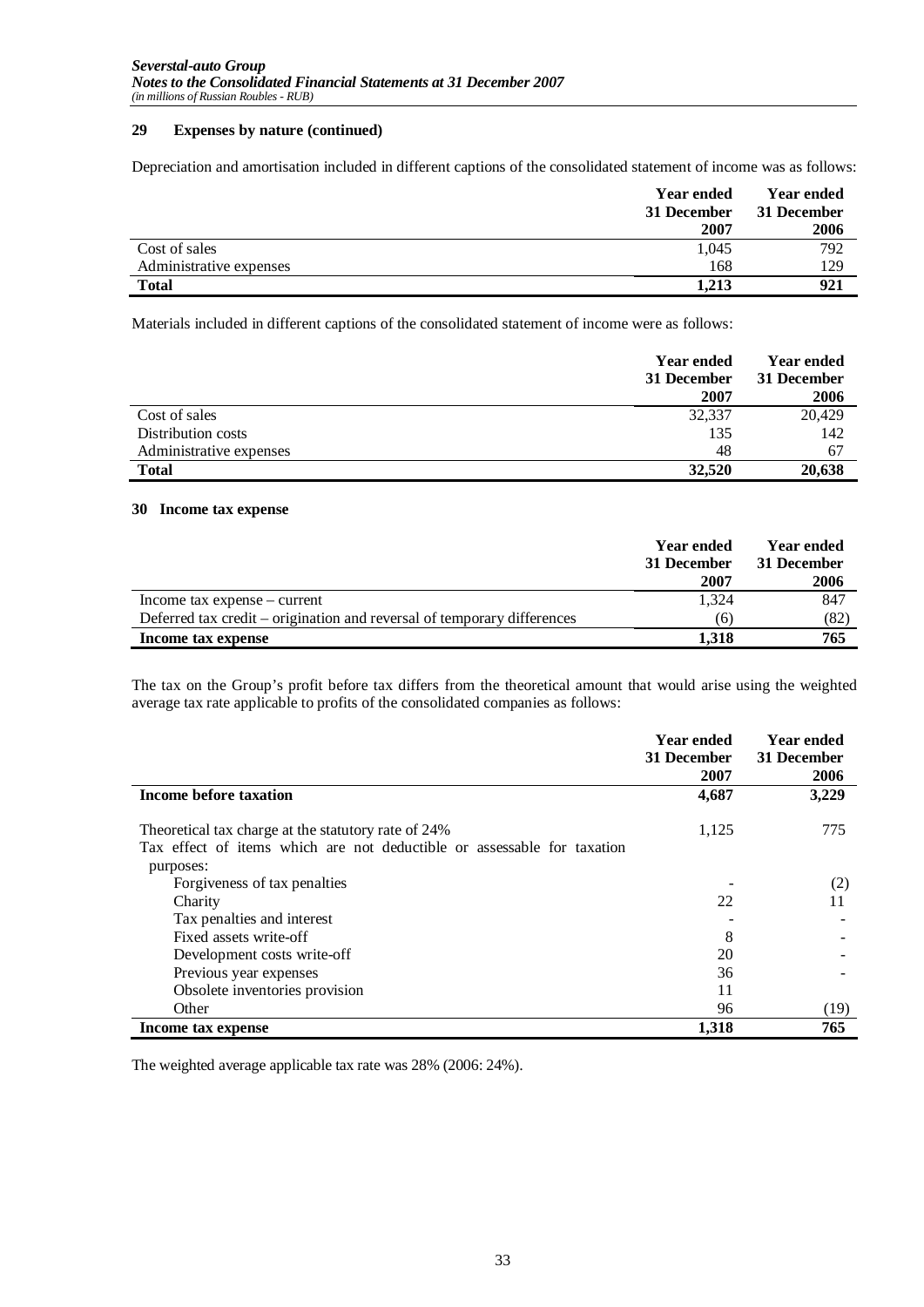#### **30 Income tax expense (continued)**

In general, during the year ended 31 December 2007 the Group was subject to tax rates of 24% on taxable profits. Deferred tax assets/liabilities are measured at the rate of 24% as at 31 December 2007 and 31 December 2006.

|                                                              |             |                 |             | <b>Movement</b> |                 |
|--------------------------------------------------------------|-------------|-----------------|-------------|-----------------|-----------------|
|                                                              |             | <b>Movement</b> |             | in              | 31              |
|                                                              | 31 December | in              | 31 December | the year        | <b>December</b> |
|                                                              | 2005        | the year 2006   | 2006        | 2007            | 2007            |
| effects<br>deductible<br><b>Tax</b><br>of<br>temporary       |             |                 |             |                 |                 |
| differences:                                                 |             |                 |             |                 |                 |
| Accounts receivable                                          | 21          | 1               | 22          | (2)             | 20              |
| Inventories                                                  |             | 8               | 8           | (6)             | 2               |
| Financial assets                                             |             | 3               | 3           | (2)             |                 |
| Pension fund liabilities                                     | 8           | (8)             |             |                 |                 |
| Accounts payable and provisions                              | 97          | 9               | 106         | 17              | 123             |
| <b>Investments</b>                                           |             |                 |             | 3               | 3               |
| Long-term debt                                               |             | 9               | 9           | 9               | 18              |
| Other non-current assets                                     | 39          | (36)            | 3           | 32              | 35              |
|                                                              | 165         | (14)            | 151         | 51              | 202             |
| effects<br>of<br>taxable<br>Tax<br>temporary<br>differences: |             |                 |             |                 |                 |
| Property, plant and equipment                                |             |                 |             |                 |                 |
|                                                              | (1,424)     | 87              | (1,337)     | (45)            | (1, 382)        |
| Inventories                                                  | (9)         | 9               |             |                 |                 |
|                                                              | (1,433)     | 96              | (1,337)     | (45)            | (1,382)         |
| <b>Total net deferred tax liabilities</b>                    |             |                 |             |                 |                 |
|                                                              | (1,268)     | 82              | (1, 186)    | 6               | (1,180)         |

In the context of the Group's current structure, tax losses and current tax assets of the different companies may not be set off against current tax liabilities and taxable profits of other companies and, accordingly, taxes may accrue even where there is a net consolidated tax loss. The deferred tax assets will be realised in different periods than the deferred tax liabilities will be settled. Management believes that there will be sufficient taxable profits available at the time the temporary differences reverse to utilise the deferred tax assets.

Unremitted earnings totalled RUB 10,614 at 31 December 2007 (31 December 2006: RUB 7,608). The Group is able to control the timing of the reversal of those temporary differences and does not intend to reverse them in the foreseeable future.

#### **31 Earnings per share**

Earnings per share is calculated by dividing the income attributable to equity holders of the Company by the weighted average number of ordinary shares in issue during the period.

|                                                           | <b>Year ended</b><br>31 December<br>2007 | Year ended<br>31 December<br>2006 |
|-----------------------------------------------------------|------------------------------------------|-----------------------------------|
| Basic earnings per share (in roubles per share)           | 76.60                                    | 53.31                             |
| Income attributable to equity holders of the Company      | 2.604                                    | 1,827                             |
| Weighted average number of shares outstanding (thousands) | 33,982                                   | 34,270                            |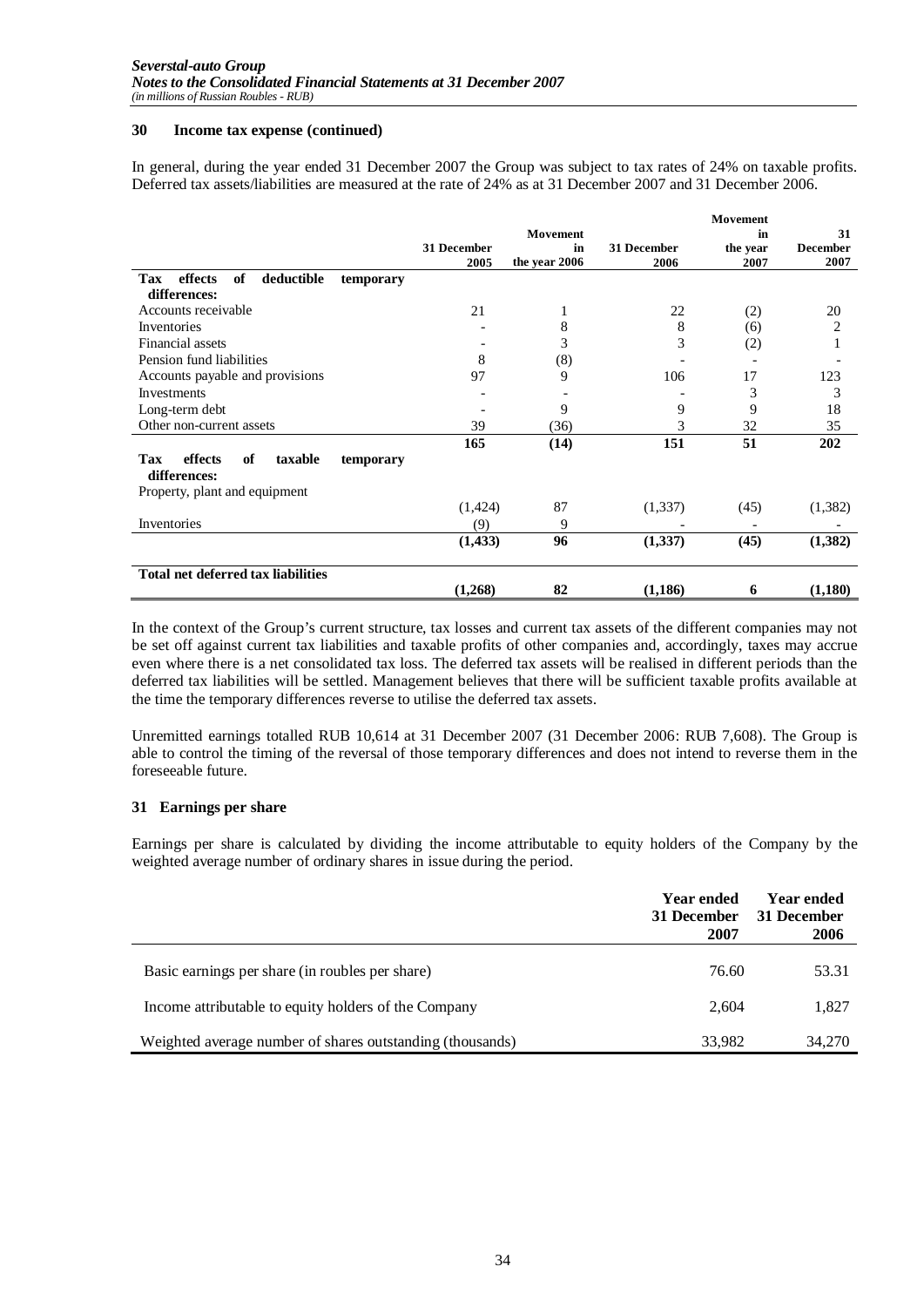#### **31 Earning per share (continued)**

|                                                                 | <b>Year ended</b><br>31 December<br>2007 | <b>Year ended</b><br>31 December<br>2006 |
|-----------------------------------------------------------------|------------------------------------------|------------------------------------------|
| Diluted earnings per share (in roubles per share)               | 75.84                                    | 53.31                                    |
| Income attributable to equity holders of the Company            | 2.604                                    | 1,827                                    |
| Weighted average number of ordinary shares in issue (thousands) | 34,323                                   | 34,270                                   |

#### **32 Segment information**

#### **Primary reporting format – business segments**

At 31 December 2007 the Group is organised as two main business segments:

- (1) manufacture and sale of vehicles and
- (2) manufacture and sale of engines.

Other Group operations are not sufficiently significant to record as separate reportable segments.

The segment results for the year ended 31 December 2007 and balances at 31 December 2007 are as follows:

|                                         |        | Vehicles segment Engines segment | <b>Unallocated</b> | Group   |
|-----------------------------------------|--------|----------------------------------|--------------------|---------|
|                                         |        |                                  |                    |         |
| <b>Sales</b>                            | 36,287 | 14,240                           |                    | 50,527  |
| Inter-segmental sales                   | (43)   | (1,348)                          |                    | (1,391) |
| <b>Net sales</b>                        | 36,244 | 12,892                           |                    | 49,136  |
| Segment results / operating income      | 2,456  | 2,159                            | 381                | 4,996   |
| Interest expense                        |        |                                  | (345)              | (345)   |
| Net foreign exchange gain               | 31     | 5                                |                    | 36      |
| Gain on forgiveness of tax penalties    |        |                                  | $\qquad \qquad$    |         |
| <b>Segment results</b>                  | 2,487  | 2,164                            | 36                 | 4,687   |
| Income tax expense                      |        |                                  |                    | (1,318) |
| Income for the year                     |        |                                  |                    | 3,369   |
|                                         |        |                                  |                    |         |
| Segment assets                          | 27,528 | 8,067                            | 2,437              | 38,032  |
| Segment liabilities                     | 12,240 | 2,426                            | 4,952              | 19,618  |
| Capital expenditures                    | 5,242  | 817                              |                    | 6,059   |
| Depreciation                            | 768    | 432                              |                    | 1,200   |
| Non-cash losses other than depreciation | (63)   | (56)                             | 2                  | (117)   |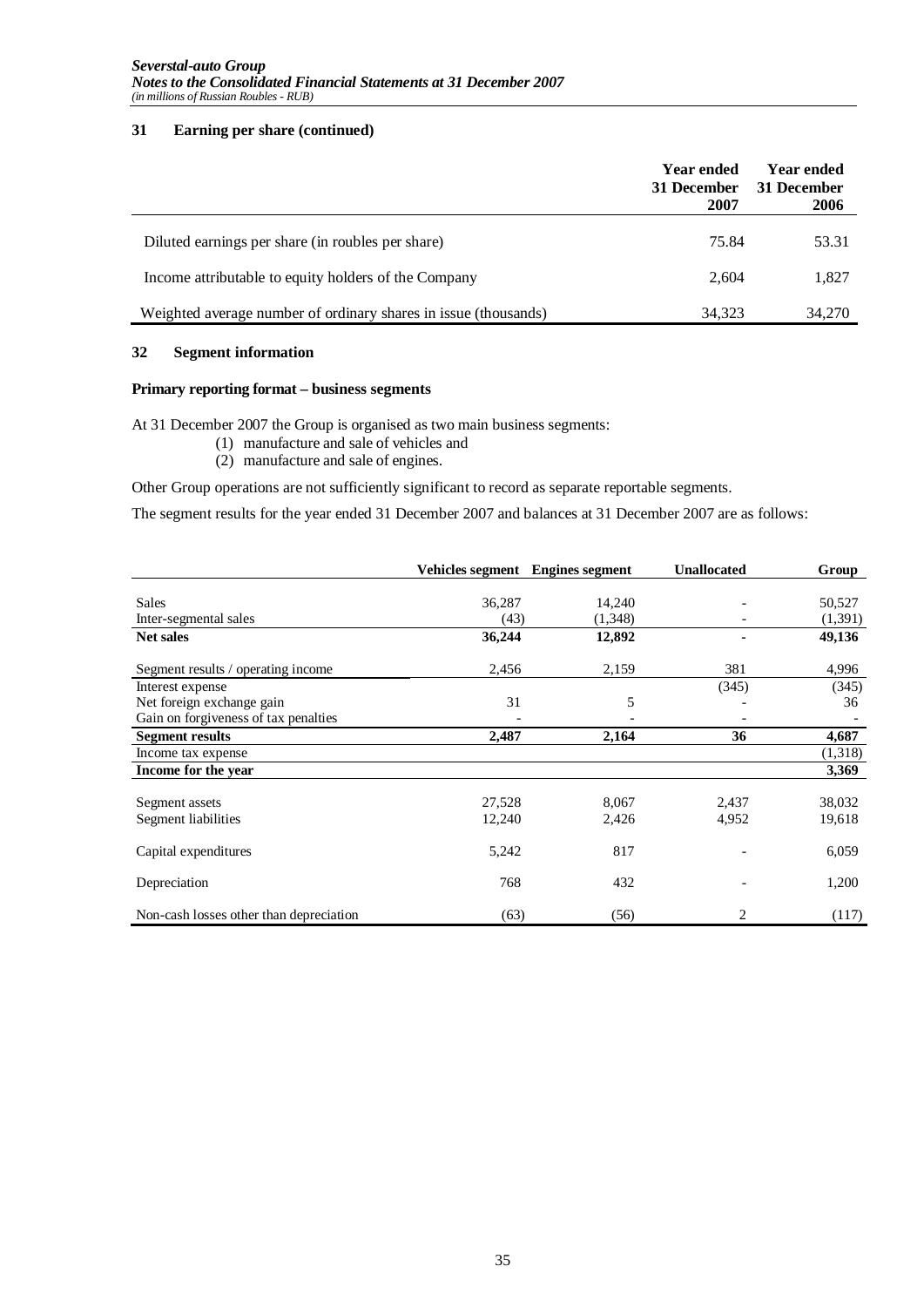#### **32 Segment information (continued)**

The segment results for the year ended and balances at 31 December 2006 are as follows:

|                                        |        | Vehicles segment Engines segment | <b>Unallocated</b> | Group  |
|----------------------------------------|--------|----------------------------------|--------------------|--------|
|                                        |        |                                  |                    |        |
| <b>Sales</b>                           | 21,687 | 12,691                           |                    | 34,378 |
| Inter-segmental sales                  | (32)   | (884)                            |                    | (916)  |
| <b>Net sales</b>                       | 21,655 | 11,807                           |                    | 33,462 |
| Segment results / operating income     | 1,224  | 2,249                            |                    | 3,473  |
| Interest expense                       |        |                                  | (336)              | (336)  |
| Net foreign exchange gain              | 80     | 2                                |                    | 82     |
| Gain on forgiveness of tax penalties   |        | 10                               |                    | 10     |
| <b>Segment results</b>                 | 1,123  | 2,295                            | (189)              | 3,229  |
| Income tax expense                     |        |                                  |                    | (765)  |
| Income for the year                    |        |                                  |                    | 2,464  |
|                                        |        |                                  |                    |        |
| Segment assets                         | 17,610 | 8,387                            | 1,901              | 27,898 |
| Segment liabilities                    | 7,132  | 2,147                            | 1,855              | 11,134 |
| Capital expenditures                   | 2,007  | 335                              |                    | 2,342  |
| Depreciation                           | 604    | 317                              |                    | 921    |
| Non-cash gains other than depreciation | (79)   | 5                                |                    | (74)   |

Inter-segment transfers or transactions are entered into under the normal commercial terms and conditions that would also be available to unrelated third parties.

#### **Secondary reporting format – geographical segments**

The Group's sales are mainly within Russia and in CIS countries.

Geographical reportable segments by location of customers are as follows:

| <b>Sales</b>                               | <b>Year ended</b><br>31 December<br>2007 | <b>Year ended</b><br>31 December<br>2006 |
|--------------------------------------------|------------------------------------------|------------------------------------------|
| Domestic                                   | 45,138                                   | 30,119                                   |
| Export to CIS<br>Export to other countries | 3,609<br>389                             | 2,796<br>547                             |
| <b>Total</b>                               | 49.136                                   | 33,462                                   |

All assets of the Group are located in the Russian Federation.

#### **33 Financial Risk Management**

#### **33.1. Financial risk factors**

The risk management function within the Group is carried out in respect of financial risks (credit, market, geographical, currency, liquidity and interest rate), operational risks and legal risks. The primary objectives of the financial risk management function are to establish risk limits, and then ensure that exposure to risks stays within these limits. The operational and legal risk management functions are intended to ensure proper functioning of internal policies and procedures to minimise operational and legal risks.

#### *(a) Market risk*

The Group takes on exposure to market risks. Market risks arise from open positions in (a) foreign currencies, (b) interest bearing assets and liabilities and (c) equity investments, all of which are exposed to general and specific market movements. Management sets limits on the value of risk that may be accepted, which is monitored on a daily basis. However, the use of this approach does not prevent losses outside of these limits in the event of more significant market movements.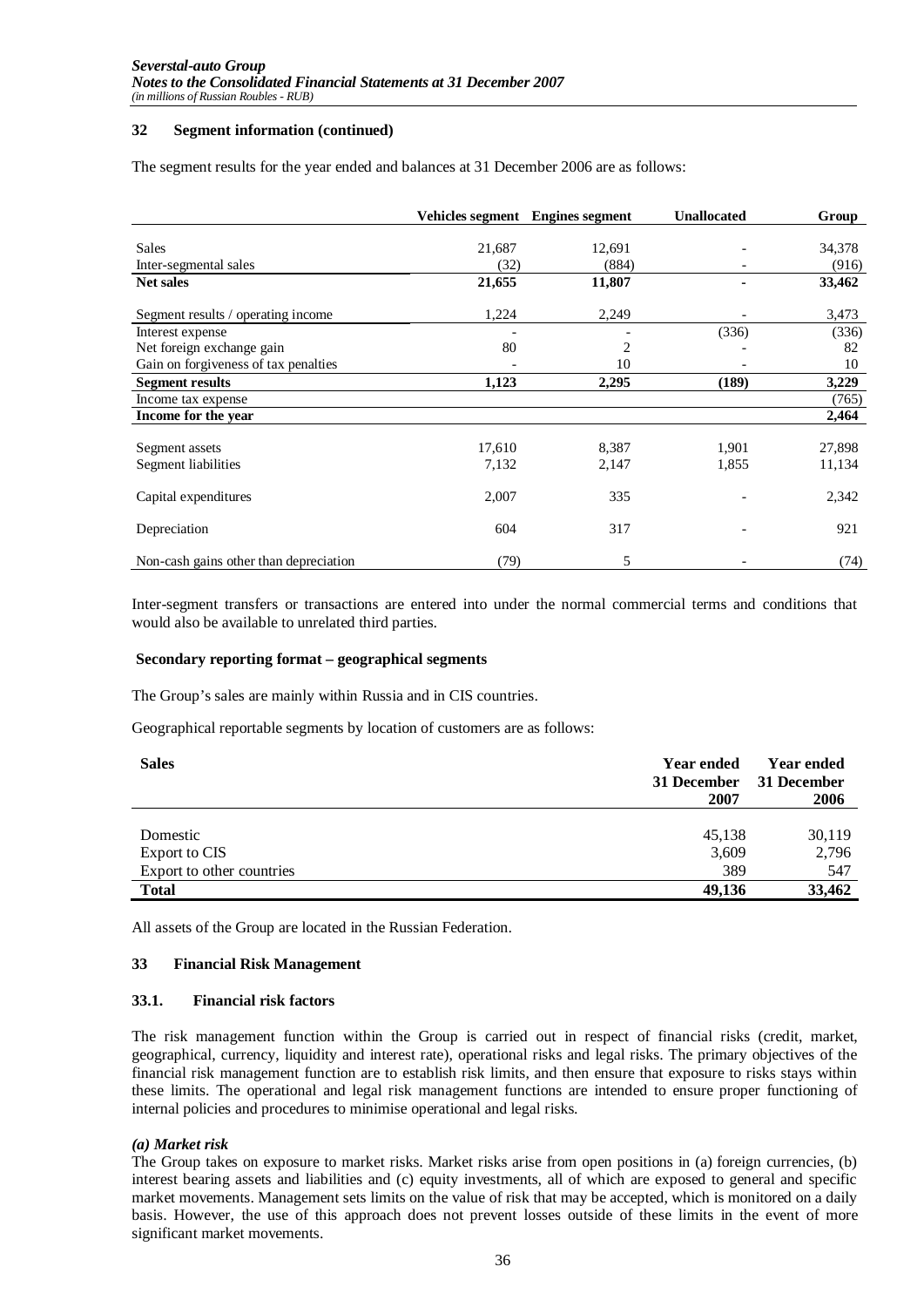#### **33.1. Financial risk factors (continued)**

#### *(i) Currency risk*

The Group is exposed to currency risk from changes in exchange rate of three currencies: Euro, US dollar and Japanese yen. The risks arise on purchase agreements for delivery of major production components denominated in foreign currencies. Management believes that the nature of it's business enables the Group offset currency risk by changing rouble denominated retail prices.

The Group is exposed to currency risk arising on open loan positions denominated in Euro and US dollars obtained to finance purchases of equipment and working capital of ZMA and UAZ. Management considers hedging of these positions unsuitable.

The positions are monitored monthly. The table below summarises the Group's exposure to foreign currency exchange rate risk at 31 December 2007:

|                        | <b>Monetary financial assets</b> |                               | <b>Monetary financial</b><br><b>liabilities</b> | <b>Net balance</b><br>sheet |           |
|------------------------|----------------------------------|-------------------------------|-------------------------------------------------|-----------------------------|-----------|
|                        | Cash and<br>cash<br>equivalents  | <b>Accounts</b><br>receivable | <b>Accounts</b><br>payable                      | <b>Loans</b> and<br>bonds   | position  |
| <b>Russian Roubles</b> | 2,004                            | 5,075                         | (5,853)                                         | (6,799)                     | (5,573)   |
| <b>US Dollars</b>      | 9                                | 10                            | (898)                                           | (369)                       | (1,248)   |
| Euros                  | 17                               | 107                           | (1,500)                                         | (1, 469)                    | (2, 845)  |
| Japanese Yens          | ۰                                |                               | (587)                                           |                             | (587)     |
| <b>Total</b>           | 2,030                            | 5.192                         | (8, 838)                                        | (8,637)                     | (10, 253) |

The table below summarises the Group's exposure to foreign currency exchange rate risk at 31 December 2006:

|                        | <b>Monetary financial assets</b>       | <b>Monetary financial</b><br>liabilities | <b>Net balance</b><br>sheet |                           |          |
|------------------------|----------------------------------------|------------------------------------------|-----------------------------|---------------------------|----------|
|                        | <b>Cash and</b><br>cash<br>equivalents | <b>Accounts</b><br>receivable            | <b>Accounts</b><br>payable  | <b>Loans</b> and<br>bonds | position |
| <b>Russian Roubles</b> | 1,011                                  | 2,331                                    | (3,899)                     | (2,328)                   | (2,875)  |
| <b>US Dollars</b>      | 8                                      | 77                                       | (1,747)                     | (523)                     | (2,185)  |
| Euros                  | 14                                     | 333                                      | (140)                       | (357)                     | (150)    |
| <b>Total</b>           | 1,033                                  | 2,741                                    | (5,786)                     | (3,208)                   | (5,210)  |

The above analysis includes only monetary assets and liabilities. The Group does not hold any currency derivatives. Investments in equities and non-monetary assets are not considered to give rise to any material currency risk.

Group monitors exchange rates and market forecasts on foreign exchange rates regularly as well as prepares budgets for long-term, medium-term and short-term periods.

The following table presents sensitivities of profit and loss and equity to reasonably possible changes in exchange rates applied at the balance sheet date relative to the Group's functional currency, with all other variables held constant:

|                                                   | 2007  | 2006  |
|---------------------------------------------------|-------|-------|
|                                                   |       |       |
| <i>Impact on profit or loss and on equity of:</i> |       |       |
| US Dollar strengthening by 10%                    | (125) | (219) |
| US Dollar weakening by 10%                        | 125   | 219   |
| Euro strengthening by 10%                         | (285) | (15)  |
| Euro weakening by 10%                             | 285   | 15    |
| Japanese yen strengthening by 10%                 | (59)  |       |
| Japanese yen weakening by 10%                     | 59    |       |

The exposure was calculated only for monetary balances denominated in currencies other than the functional currency of the respective entity of the Group.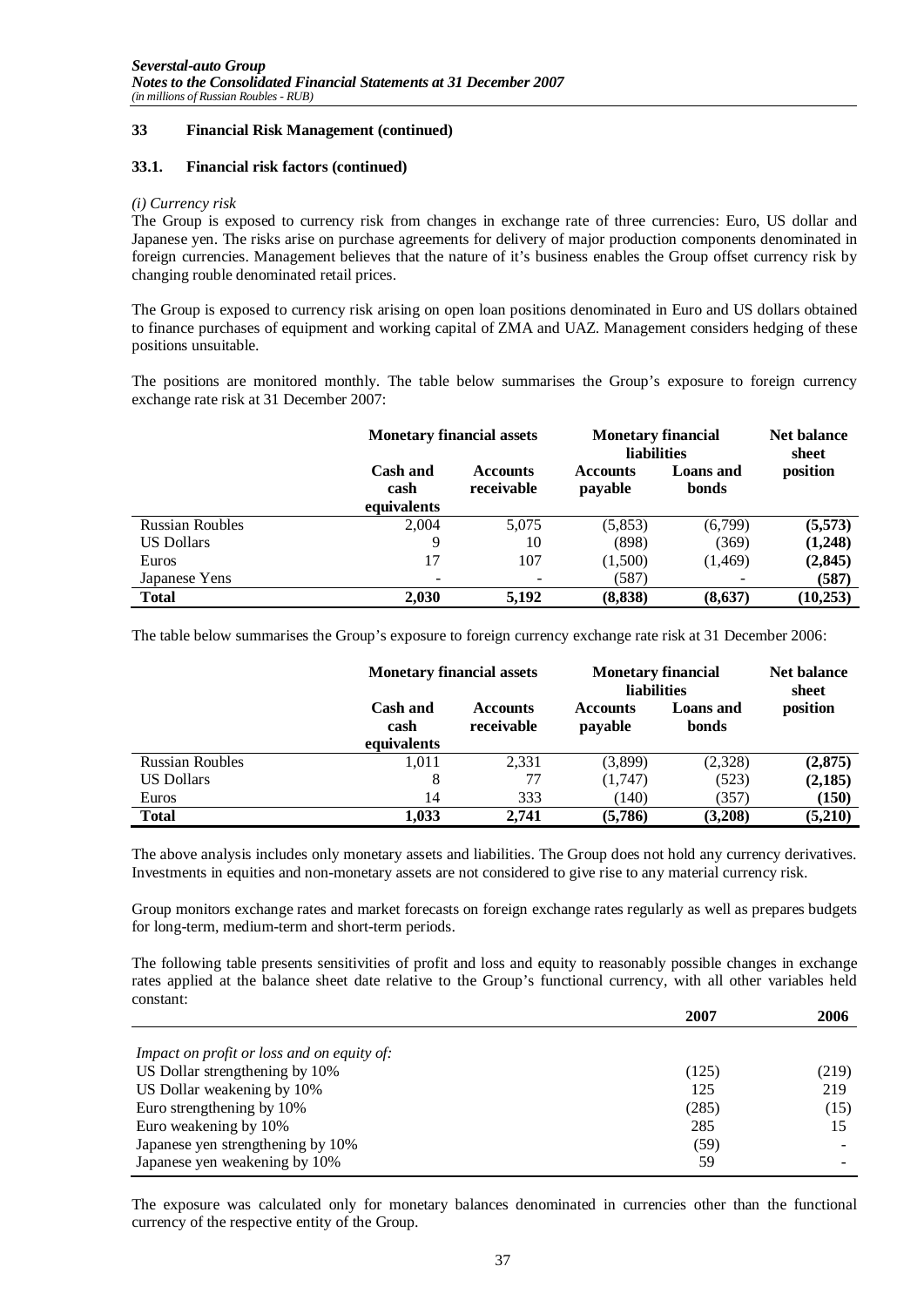#### *(ii) Price risk*

The Group is not exposed to equity securities price risk because it does not hold a material portfolio of quoted equity securities.

#### *(iii) Interest rate risk*

The Group takes on exposure to the effects of fluctuations in the prevailing levels of market interest rates on its financial position and cash flows. Management believes the Group will be able to swap floating interest rate loans with fixed interest rate loans in case of significant adverse change of market conditions. The table below summarises the Group's exposure to interest rate risks. The table presents the amounts of the Group's financial liabilities at carrying amounts, categorised by the earlier of contractual interest repricing or maturity dates.

|                                                              | <b>Demand and</b><br>less than<br>3 month | From 3 to<br>12 months | More than<br>1 year | More than<br>5 years | <b>Total</b> |
|--------------------------------------------------------------|-------------------------------------------|------------------------|---------------------|----------------------|--------------|
| 31 December 2007                                             |                                           |                        |                     |                      |              |
| Fixed interest rate<br>EURIBOR based<br>interest             | 91                                        | 1,570                  | 4,483               |                      | 6,144        |
| rates                                                        | 34                                        | 256                    | 914                 | 249                  | 1,453        |
| LIBOR based interest rates                                   | 368                                       |                        |                     |                      | 368          |
| MOSPRIME based interest                                      |                                           |                        |                     |                      |              |
| rates                                                        |                                           |                        | 500                 |                      | 500          |
| <b>Total</b>                                                 | 493                                       | 1,826                  | 5,897               | 249                  | 8,465        |
| 31 December 2006                                             | <b>Demand</b> and<br>less than<br>3 month | From 3 to<br>12 months | More than<br>1 year | More than<br>5 years | <b>Total</b> |
| Fixed interest rate<br><b>EURIBOR</b><br>based<br>interest   | 1,493                                     | 883                    |                     |                      | 2,376        |
| rates                                                        | 49                                        | 49                     | 252                 |                      | <b>350</b>   |
| <b>LIBOR</b> based interest rates<br>MOSPRIME based interest | 395                                       |                        |                     |                      | 395          |
| rates                                                        |                                           |                        |                     |                      |              |
| <b>Total</b>                                                 | 1,937                                     | 932                    | 252                 |                      | 3,121        |

At 31 December 2007, if interest rates at that date had been 100 basis points lower with all other variables held constant, interest expense for the year would have been RUB 22 (2006: RUB 4) lower.

If interest rates had been 100 basis points higher, with all other variables held constant, interest expense would have been RUB 24 (2006: RUB 4) higher.

The Group monitors interest rates for its financial instruments. The table below summarises interest rates based on reports reviewed by key management personnel:

|                                            |                                                 | 2007                     |                                          |             | 2006                     |                                       |
|--------------------------------------------|-------------------------------------------------|--------------------------|------------------------------------------|-------------|--------------------------|---------------------------------------|
| In $\%$ p.a.                               | <b>RR</b>                                       | <b>USD</b>               | Euro                                     | <b>RR</b>   | <b>USD</b>               | Euro                                  |
| <b>Assets</b><br>Cash and cash equivalents | $0\% - 8\%$                                     | $\overline{\phantom{a}}$ | -                                        | $0\% - 5\%$ | $\overline{\phantom{a}}$ | $\overline{\phantom{a}}$              |
| <b>Liabilities</b><br><b>Borrowings</b>    | $6.8\% - 8.0\%$ ,<br><b>MOSPRIME</b><br>$+1.5%$ | <b>LIBOR</b><br>$+1.75%$ | <b>EURIBOR</b><br>$+0.25\%$ to<br>2.375% | 6%-8%       | <b>LIBOR</b><br>$+2.25%$ | <b>EURIBOR</b><br>$+0.85$ to<br>4.35% |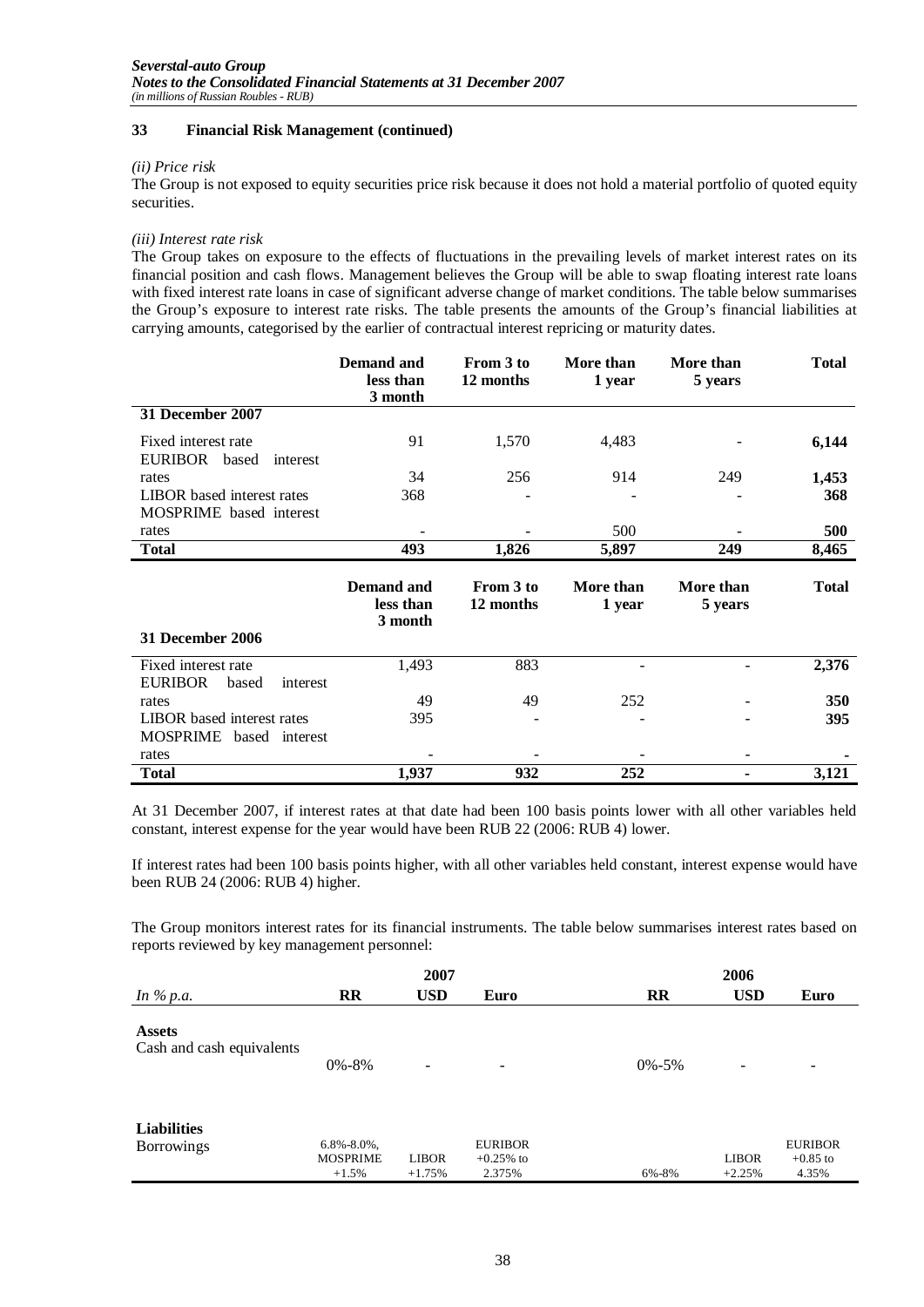#### *(b) Credit risk*

The Group takes on exposure to credit risk, which is the risk that one party to a financial instrument will cause a financial loss for the other party by failing to discharge an obligation. Exposure to credit risk arises as a result of the Group's sales of products on credit terms and other transactions with counterparties giving rise to financial assets.

The Group's maximum exposure to credit risk by class of assets is as follows:

|                                               | 31 December | 31 December |
|-----------------------------------------------|-------------|-------------|
|                                               | 2007        | 2006        |
| Cash and cash equivalents (Note 15)           | 2,030       | 1,033       |
| $- AA-$                                       | 12          |             |
| $- A$                                         | 38          | 12          |
| $- A -$                                       | 11          | 8           |
| $-BBB+$                                       | 701         | 619         |
| $-BB$                                         | 849         |             |
| $-B$                                          |             | 5           |
| - Unrated                                     | 416         | 389         |
| - Cash on hand                                | 3           |             |
| <b>Non-current financial assets (Note 11)</b> | 54          | 54          |
| - Listed securities                           | 18          | 11          |
| - Unlisted securities                         | 36          | 43          |
| <b>Financial receivables (Note 14)</b>        | 5,192       | 2,741       |
| - Trade receivables:                          | 5,178       | 2,730       |
| Group $1$ – large corporate clients (GAZ)     | 537         | 390         |
| Group $2$ – dealers                           | 3,683       | 1,733       |
| Group $3$ – other customers                   | 958         | 607         |
| - Past due but not impaired                   | 14          | 11          |
| Total maximum exposure to credit risk         | 7,276       | 3,828       |

All of the financial assets of the Group, except for RUB 18 (2006: RUB 11) in shares, categorised as assets with fair value through profit and loss statement, are loans and receivables.

The process of management of credit risk includes assessment of credit reliability of the counterparties and reviewing payments received. All the receivables from the Group dealers are secured by the pledge of goods dispatched.

The Group's management reviews ageing analysis of outstanding trade receivables and follows up on past due balances. Management therefore considers it appropriate to provide ageing and other information about credit risk as disclosed in Note 14.

Group cash and cash equivalents are kept in top-20 Russian banks. Management considers credit risk associated with these banks negligible.

The Group did not issue any financial guarantees in 2007 and 2006.

#### *Credit risks concentration*

The Group has accounts receivable from GAZ group (the major customer of engine segment) of RUB 537 (2006: RUB 390) which represents 10% (2006: 14%) of total trade accounts receivable. No other single debtor balance comprises more than 3% (2006: 3%) of the trade accounts receivable of the Group.

The Group's cash and cash equivalents are held with 17 banks (2006: 16 banks) thus there is no significant exposure of the Group to a concentration of credit risk.

Management considers hedging of these positions unsuitable.

#### *(c) Liquidity risk*

Liquidity risk is defined as the risk that an entity will encounter difficulty in meeting obligations associated with financial liabilities.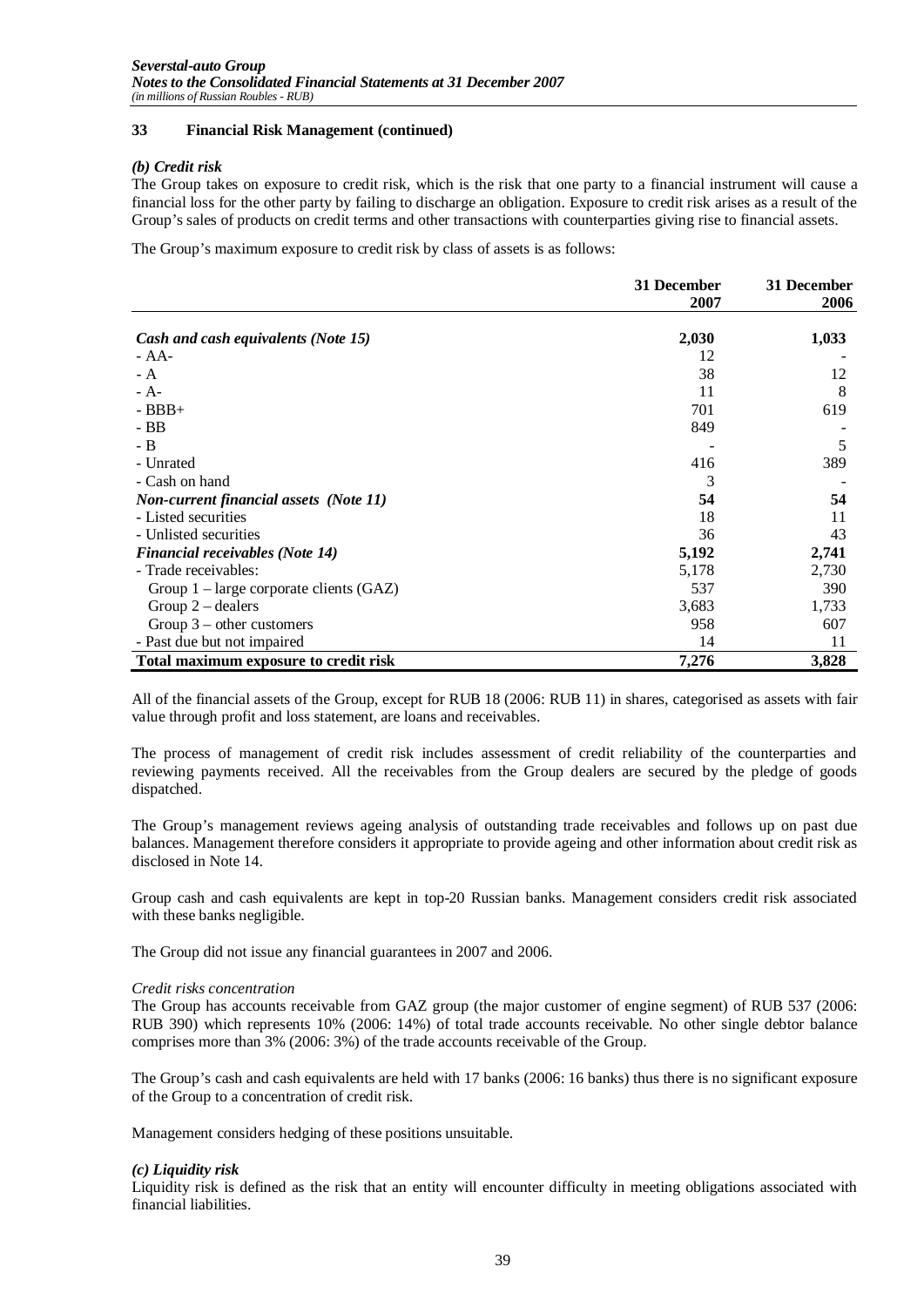The Group manages liquidity risk with the objective of ensuring that funds will be available at all times for all cash flow obligations as they become due by preparing long-term, medium-term and short-term budgets, continuously monitoring forecast and actual cash flows and matching the maturity profiles of financial assets and liabilities.

The Group monitors the following financial ratios in order to ensure that no liquidity difficulties arise:

|                              | <b>Target ratio</b> |
|------------------------------|---------------------|
| Net debt/EBITDA              | not more than 2.5   |
| <b>EBIT/Interest expense</b> | not less than 5.0   |

Managements considers the targeted ratios sustainable in the foreseeable future.

Management believes that the Group has access to additional credit facilities if required. The available upon request credit facilities amounted to RUB 1,807 (2006: RUB 583).

The analysis below represents management expectations of repayment schedule of monetary assets and liabilities of the Group as of 31 December 2007 and 31 December 2006. The table below is based on the earliest possible repayment dates and on nominal cash flows excluding future interest payments. Foreign currency cash flows are translated using spot exchange rates as of 31 December 2007 and 31 December 2006.

|                                                | <b>Demand and</b><br>less than<br>3 month | From 3 to<br>12 months | More than<br>1 year | More than<br>5 years | <b>Total</b> |
|------------------------------------------------|-------------------------------------------|------------------------|---------------------|----------------------|--------------|
| 31 December 2007                               |                                           |                        |                     |                      |              |
| Total monetary financial assets                | 7,409                                     | $\overline{c}$         |                     |                      | 7,411        |
| Cash and cash equivalents                      | 2,030                                     | $\blacksquare$         |                     |                      | 2,030        |
| Trade receivables                              | 5,190                                     | 2                      |                     |                      | 5,192        |
| Other receivables                              | 174                                       |                        |                     |                      | 174          |
| Other financial assets                         | 15                                        |                        |                     |                      | 15           |
| Total monetary financial liabilities           | (7,533)                                   | (2,984)                | (6,052)             | (249)                | (16, 818)    |
| Loans and bonds                                | (665)                                     | (1,826)                | (5,897)             | (249)                | (8, 637)     |
| Trade payables                                 | (4,936)                                   | (1, 158)               |                     |                      | (6,094)      |
| Other payables                                 | (1,932)                                   |                        | (155)               |                      | (2,087)      |
| Future interest payments                       | (152)                                     | (377)                  | (1,289)             | (189)                | (2,007)      |
| Net balance of payments at 31<br>December 2007 | (276)                                     | (3,359)                | (7, 341)            | (438)                | (11, 414)    |
| 31 December 2006                               |                                           |                        |                     |                      |              |
| Total monetary financial assets                | 3,992                                     | 1                      |                     |                      | 3,993        |
| Cash and cash equivalents                      | 1,033                                     |                        |                     |                      | 1,033        |
| Trade receivables                              | 2,740                                     | 1                      |                     |                      | 2,741        |
| Other receivables                              | 200                                       |                        |                     |                      | 200          |
| Other financial assets                         | 19                                        |                        |                     |                      | 19           |
| Total monetary financial liabilities           | (5, 432)                                  | (2,377)                | (411)               |                      | (8,220)      |
| Loans and bonds                                | (2,024)                                   | (932)                  | (252)               |                      | (3,208)      |
| Trade payables                                 | (2,828)                                   | (1,445)                |                     |                      | (4,273)      |
| Other payables                                 | (580)                                     |                        | (159)               |                      | (739)        |
| Future interest payments                       | (57)                                      | (128)                  | (331)               |                      | (516)        |
| Net balance of payments at 31<br>December 2006 | (1, 497)                                  | (2,504)                | (742)               |                      | (4,743)      |

The Group did not have any derivative financial instruments issued/held during the year ended 31 December 2007 and 31 December 2006.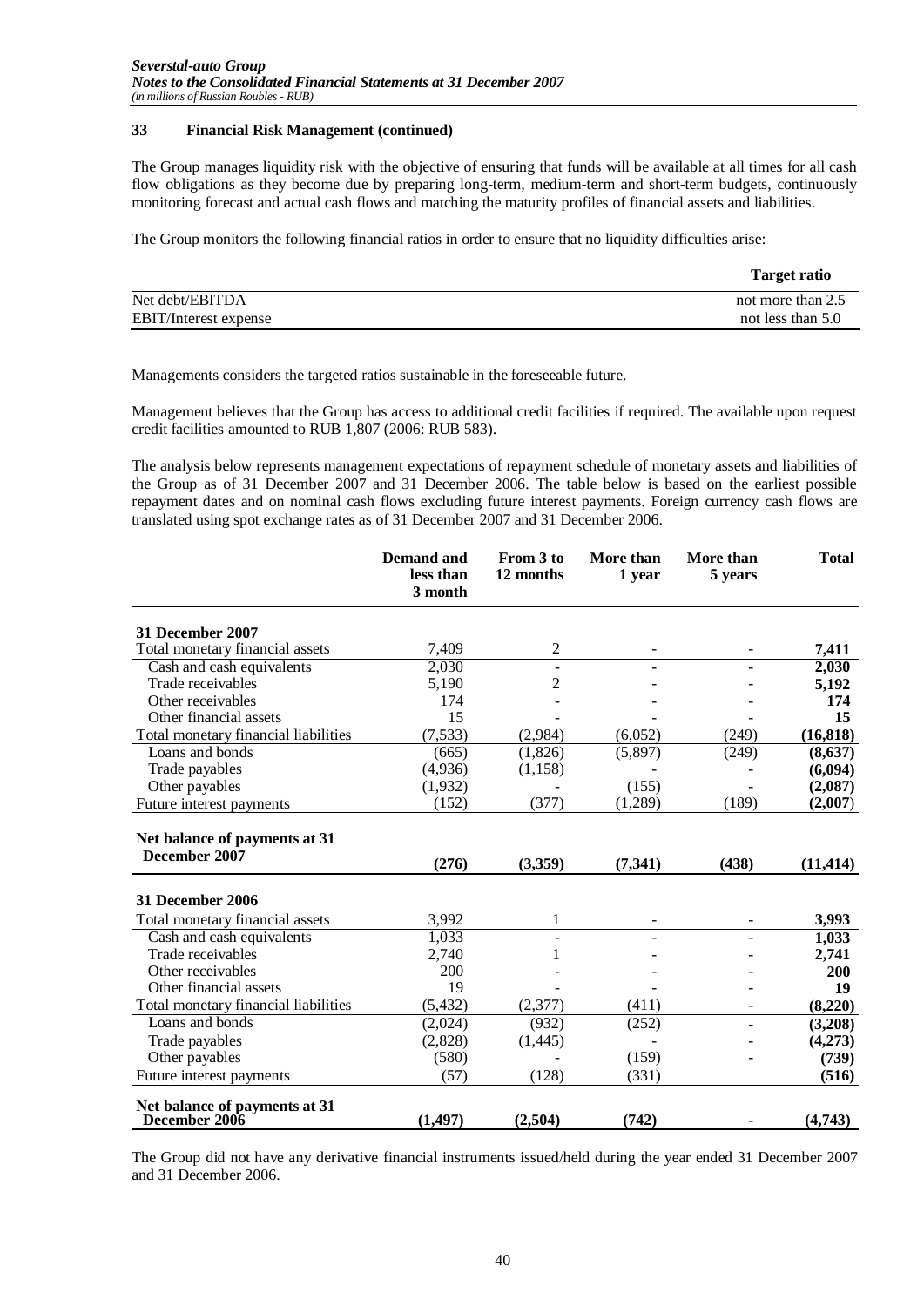#### **33.2. Capital risk management**

The Group's objectives when managing capital are to safeguard the Group's ability to continue as a going concern in order to provide returns for shareholders and benefits for other stakeholders and to maintain an optimal capital structure to reduce the cost of capital. In order to maintain or adjust the capital structure, the Group may adjust the amount of dividends paid to shareholders, return capital to shareholders, issue new shares or sell assets to reduce debt.

Consistent with others in the industry, the Group monitors capital on the basis of the gearing ratio. The ratio is calculated as net debt divided by a sum of total equity and net debt. The Group considers total capital under management to be RUB 25,021.

The gearing ratios at 31 December 2007 and 31 December 2006 were as follows:

|                                 | 31 December<br>2007 | 31 December<br>2006 |
|---------------------------------|---------------------|---------------------|
| Long-term borrowings            | 6,146               | 252                 |
| Short-term borrowings           | 2,491               | 2,956               |
| Less: cash and cash equivalents | (2,030)             | (1,033)             |
| Net debt                        | 6,607               | 2,175               |
| Equity                          | 18.414              | 16,764              |
| Total net debt and equity       | 25,021              | 18,939              |
| <b>Gearing ratio</b>            | 26%                 | 11%                 |

The Group management constantly monitors profitability ratios, market share price and debt/capitalization ratio. The level of dividends is also monitored by the Board of the Group.

#### **34 Contingencies, commitments and operating risks**

#### **34.1. Contractual commitments and guarantees**

As at 31 December 2007 the Group had contractual commitments of RUB 942 for the purchase of property, plant and equipment from third parties (31 December 2006: RUB 950).

#### **34.2. Taxation**

Russian tax, currency and customs legislation is subject to varying interpretations, and changes, which can occur frequently. Management's interpretation of such legislation as applied to the transactions and activity of the Group may be challenged by the relevant regional and federal authorities. Recent events within the Russian Federation suggest that the tax authorities may be taking a more assertive position in their interpretation of the legislation and assessments, and it is possible that transactions and activities that have not been challenged in the past may be challenged. As a result, significant additional taxes, penalties and interest may be assessed. Fiscal periods remain open to review by the authorities in respect of taxes for three calendar years preceding the year of review. Under certain circumstances reviews may cover longer periods.

Russian transfer pricing legislation introduced 1 January 1999 provides the possibility for tax authorities to make transfer pricing adjustments and impose additional tax liabilities in respect of all controllable transactions, provided that the transaction price differs from the market price by more than 20%.

Controllable transactions include transactions with interdependent parties, as determined under the Russian Tax Code, and all cross-border transactions (irrespective whether performed between related or unrelated parties), transactions where the price applied by a taxpayer differs by more than 20% from the price applied in similar transactions by the same taxpayer within a short period of time, and barter transactions. There is no formal guidance as to how these rules should be applied in practice. The arbitration court practice in this respect is contradictory.

Tax liabilities arising from intercompany transactions are determined using actual transaction prices. It is possible with the evolution of the interpretation of the transfer pricing rules in the Russian Federation and the changes in the approach of the Russian tax authorities, that such transfer prices could potentially be challenged in the future. Given the brief nature of the current Russian transfer pricing rules, the impact of any such challenge cannot be reliably estimated; however, it may be significant.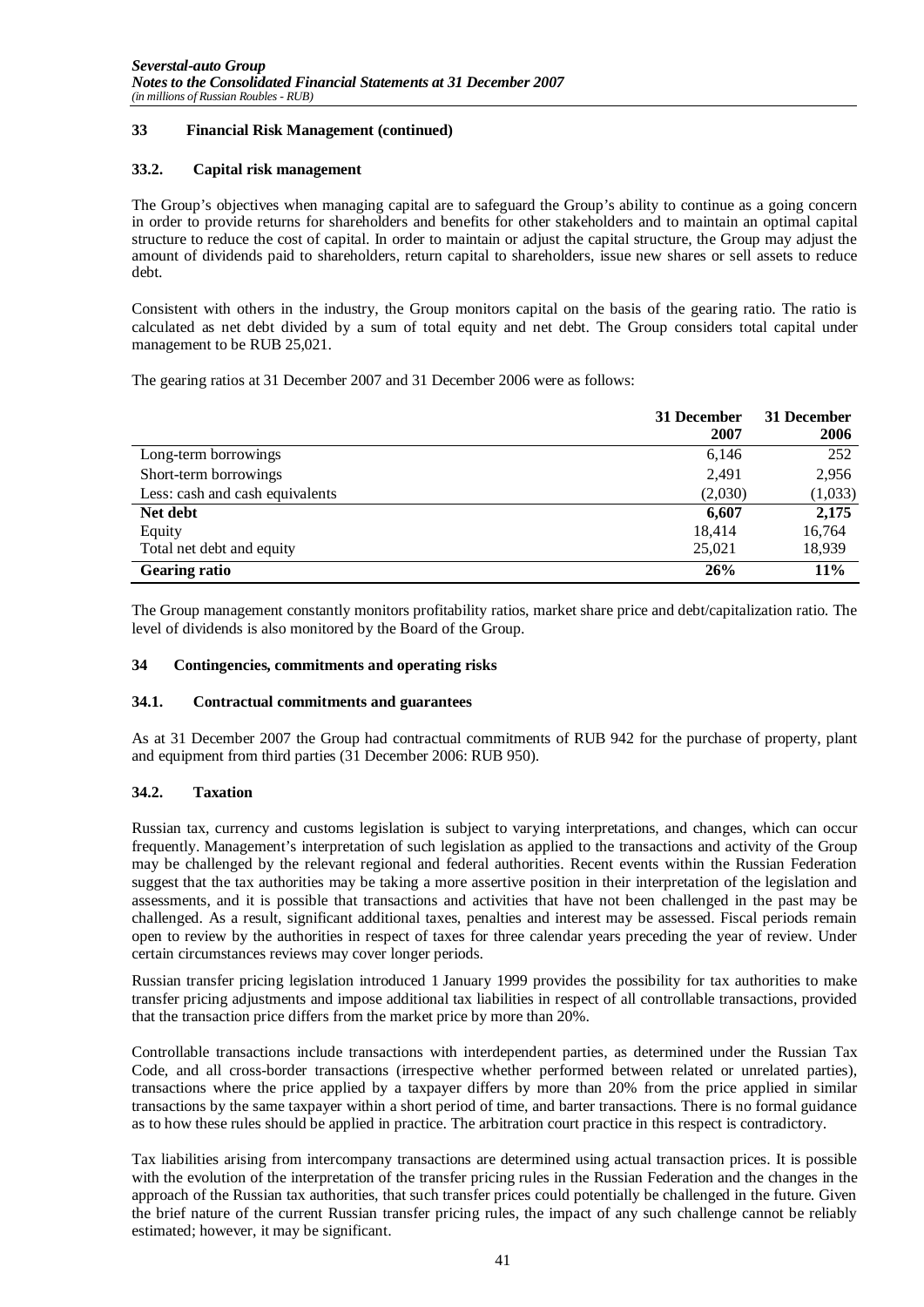#### **34 Contingencies, Commitments and Operating Risks (Continued)**

The Group's Management believes that its interpretation of the relevant legislation is appropriate and the Group's tax, currency legislation and customs positions will be sustained. Accordingly, at 31 December 2007 no provision for potential tax liabilities had been recorded (2006: no provision).

#### **34.3. Dependency on a limited number of suppliers and customers**

The Group is dependent on a relatively limited number of suppliers for several raw materials and components used in the manufacturing of its products. Consequently, there is a risk that the Group may not be able to negotiate favourable terms, ensure adequate quality of its raw material and components and the performance of its business segments could be affected.

The engine business segment sells 56% (2006: 54%) of its production to one customer – OAO "GAZ". Consequently, the segment performance, results of the operation and prospects of the engine business are highly dependent on the continued relationship with this customer. In 2005 the Group signed a 3 year contract with OAO "GAZ" for delivery of engine supplies.

#### **34.4. Insurance policies**

The Group holds insurance policies in relation to its operating assets and vehicles and all events subject to mandatory insurance. The Group does not have business interruption insurance. The Group is subject to political, legislative, tax and regulatory developments and risks, which are not covered by insurance.

#### **34.5. Environmental matters**

The enforcement of environmental regulation in the Russian Federation is evolving and the enforcement posture of government authorities is continually being reconsidered. The Group periodically evaluates its obligations under environmental regulations. As obligations are determined, they are recognised immediately. Potential liabilities, which might arise as a result of changes in existing regulations, civil litigation or legislation, cannot be estimated but could be material. In the current enforcement climate under existing legislation, management believes that there are no significant liabilities for environmental damage.

#### **34.6. Legal proceedings**

During the year ended 31 December 2007 the Group was involved in a number of court proceedings (both as a plaintiff and a defendant) arising in the ordinary course of business. In the opinion of management, there are no current legal proceedings or other claims outstanding, which could have a material effect on the result of operations or financial position of the Group and which have not been accrued or disclosed in these consolidated financial statements.

#### **34.7. Operating environment of the Group**

Whilst there have been improvements in the economic trends in the country, the Russian Federation continues to display some characteristics of an emerging market. These characteristics include, but are not limited to, the existence of a currency that is not freely convertible in most countries outside of the Russian Federation, restrictive currency controls, and relatively high inflation. The tax, currency and customs legislation within the Russian Federation is subject to varying interpretations, and changes, which can occur frequently.

The future economic direction of the Russian Federation is largely dependent upon the effectiveness of economic, financial and monetary measures undertaken by the Government, together with tax, legal, regulatory, and political developments.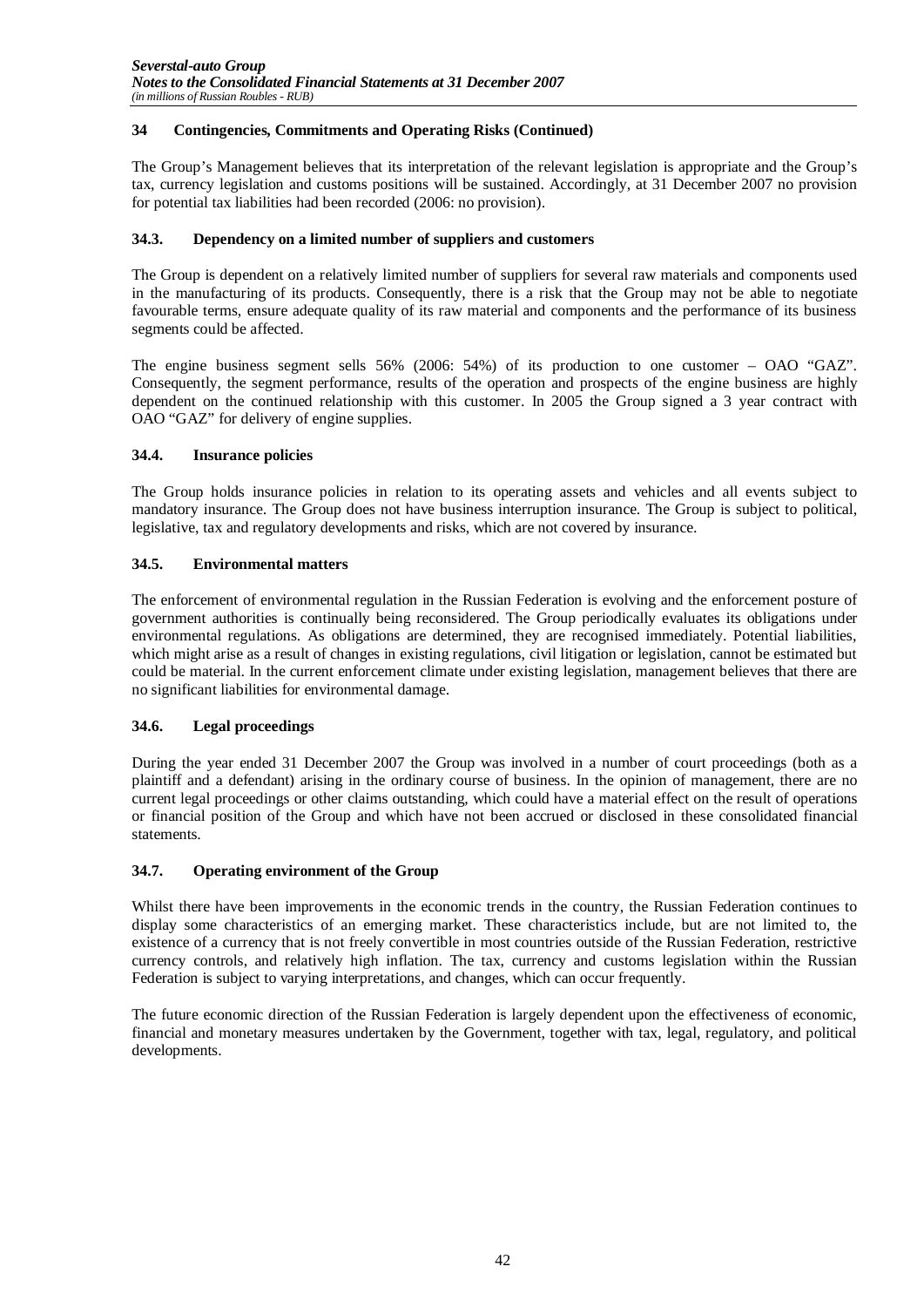#### **35 Principal subsidiaries**

 The principal subsidiaries consolidated within the Group and the degree of control exercised by OAO "Severstalauto" are as follows:

|                      |          |                            |                          | 31 December 2007         |                |         | <b>31 December 2006</b> |               |
|----------------------|----------|----------------------------|--------------------------|--------------------------|----------------|---------|-------------------------|---------------|
|                      | Country  |                            |                          | % of                     |                |         |                         |               |
|                      | of       |                            |                          | total                    | % of           |         | % of total              |               |
|                      | incorpo- |                            | Voting,                  | share                    | ordinary       | Voting, | share                   | % of ordinary |
| Entity               | ration   | Activity                   | %                        | capital                  | shares         | %       | capital                 | shares        |
| <b>OAO</b>           |          |                            |                          |                          |                |         |                         |               |
| "Ulyanovsky          |          | Manufacture and sale of    |                          |                          |                |         |                         |               |
| Avtomobilny          |          | passenger<br>automobiles,  |                          |                          |                |         |                         |               |
| Zavod"               | Russia   | light trucks and minibuses | 100                      | 66                       | 68             | 100     | 66                      | 68            |
| <b>OAO</b>           |          | Manufacture and sale of    |                          |                          |                |         |                         |               |
| "Zavolzhskiy         |          | engines for passenger      |                          |                          |                |         |                         |               |
| Motor Works"         |          | automobiles, trucks and    |                          |                          |                |         |                         |               |
|                      | Russia   | buses                      | 100                      | 79                       | 88             | 100     | 75                      | 88            |
| OAO "Small Car       |          | Manufacture and sale of    |                          |                          |                |         |                         |               |
| Plant"               | Russia   | passenger automobiles      | 100                      | 100                      | 100            | 100     | 100                     | 100           |
| 000                  |          |                            |                          |                          |                |         |                         |               |
| "Severstalavto-      |          | Manufacture and sale of    |                          |                          |                |         |                         |               |
| Elabuga"             | Russia   | commercial vehicles        | 100                      | 100                      |                | 100     | 100                     |               |
| 000                  |          |                            |                          |                          |                |         |                         |               |
| «Severstalavto»      | Russia   | Auto trading               | 100                      | 100                      |                | 100     | 100                     |               |
| ZAO                  |          |                            |                          |                          |                |         |                         |               |
| "Severstalauto-      |          | Manufacture and sale of    |                          |                          |                |         |                         |               |
| Isuzu"               | Russia   | commercial vehicles        | 100                      | 66                       |                |         |                         |               |
| 000<br>Torgoviy      |          |                            |                          |                          |                |         |                         |               |
| dom                  |          |                            |                          |                          |                |         |                         |               |
| Severstalauto<br>000 | Russia   | Auto trading               | 100                      | 100                      |                |         |                         |               |
| Severstalauto-       |          |                            |                          |                          |                |         |                         |               |
| Invest               | Russia   |                            | 100                      | 100                      |                |         |                         |               |
| 000<br>"Turin-       |          | Auto trading               |                          |                          |                |         |                         |               |
| Auto"                | Russia   | Auto trading               | 100                      | 100                      |                |         |                         |               |
| 000<br>"UAZ-         |          | Manufacture and sale of    |                          |                          |                |         |                         |               |
| Metallurgia"         | Russia   | metal products             | 100                      | 66                       |                | 100     | 66                      |               |
| 000<br>"UAZ-         |          |                            |                          |                          |                |         |                         |               |
| Autotrans"           | Russia   | <b>Transport services</b>  | 100                      | 66                       |                | 100     | 66                      |               |
| 000<br>"UAZ-         |          | Manufacture and sale of    |                          |                          |                |         |                         |               |
| Tekhinstrument"      | Russia   | tooling equipment          | 100                      | 66                       |                | 100     | 66                      |               |
| 000<br>"ZMZ-         |          |                            |                          |                          |                |         |                         |               |
| Podshipniky          |          | Manufacture and sale of    |                          |                          |                |         |                         |               |
| Skolzheniya"         | Russia   | bearings                   | $\overline{\phantom{a}}$ | $\overline{\phantom{a}}$ | $\overline{a}$ | 100     | 100                     |               |
|                      |          | Manufacture and sale of    |                          |                          |                |         |                         |               |
| OOO "RosALit"        | Russia   | metals products            | 100                      | 79                       |                | 100     | 75                      |               |
| "Zavod<br>000        |          | Manufacture and sale of    |                          |                          |                |         |                         |               |
| "Metalloform"        | Russia   | metals products            | 100                      | 79                       |                | 100     | 75                      |               |
| 000                  |          |                            |                          |                          |                |         |                         |               |
| "Specinstrument      |          | Manufacture and sale of    |                          |                          |                |         |                         |               |
|                      | Russia   | tooling equipment          | 100                      | 79                       |                | 100     | 75                      |               |
| "ZMZ-<br>000         |          |                            |                          |                          |                |         |                         |               |
| Transservice"        | Russia   | Transport services         | 100                      | 79                       |                | 100     | 75                      |               |
| 000                  |          |                            |                          |                          |                |         |                         |               |
| "Remservis"          | Russia   | Repair services            | 100                      | 79                       |                | 100     | 75                      |               |
| ZAO "Kapital"        | Russia   | Rent services              | 100                      | 100                      |                | 100     | 72                      |               |
| 000                  |          |                            |                          |                          |                |         |                         |               |
| "Severstalauto-      |          | Manufacture and sale of    |                          |                          |                |         |                         |               |
| Kama"                | Russia   | commercial vehicles        | 100                      | 100                      |                |         |                         |               |
| 000                  |          |                            |                          |                          |                |         |                         |               |
| "Severstalauto-      |          | Manufacture and sale of    |                          |                          |                |         |                         |               |
| Chelny"              | Russia   | commercial vehicles        | 100                      | 100                      |                |         |                         |               |
| 000                  |          |                            |                          |                          |                |         |                         |               |
| "Severstalauto-      |          |                            |                          |                          |                |         |                         |               |
|                      |          |                            |                          |                          |                |         |                         |               |
| ST"                  | Russia   | Auto trading               | 100                      | 100                      |                |         |                         |               |

OOO "ZMZ - Transservice", OOO "RosALit", OOO "Zavod "Metalloform", OOO "Specinstrument" are 100% owned by the Company's subsidiary OAO "ZMZ". OOO "UAZ – Autotrans", OOO "UAZ-Tekhinstrument" and OOO "UAZ-Metallurgia" are 100% owned by the Company's subsidiary OAO "UAZ". Share in OOO "ZMZ – Podshipniky Skolzheniya", OOO "ZMZ - Transservice", OOO "UAZ-Metallurgia", OOO "UAZ-Autotrans", OOO "UAZ-Tekhinstrument", OOO "RosALit", OOO "Zavod "Metalloform", OOO "Specinstrument", OOO "Severstalauto-Elabuga", OOO "Severstalauto" represent stockholders' stakes, not number of shares held.